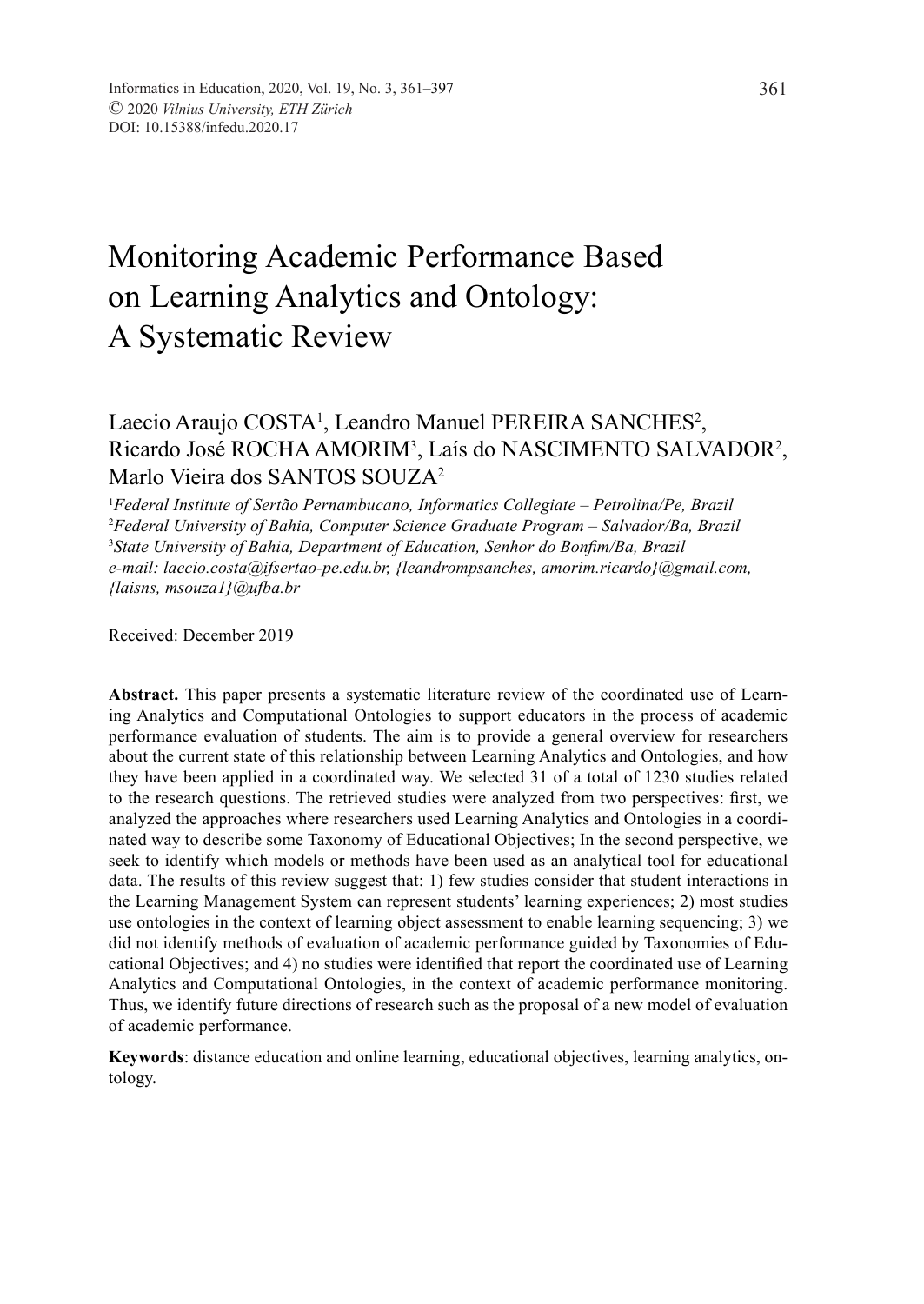#### **1. Introduction**

The evolution of Information and Communication Technologies (ICT) has made it possible to tackle challenges regarding storing and processing huge amounts of data in the educational context so as to promote gains in the learning process. The growing use of learning platforms in Distance Education is an example of this. Unlike classroom teaching, e-Learning courses have specific characteristics such as the transactional distance between actors (educators and students) and the use of learning platforms, called as Learning Management System (LMS) or Massive Open Online Courses (MOOC). This transactional distance presents challenges in the teaching process such as: i) the lack of information about the students' real academic progress, ii) the attempt to predict the result of the students' academic performance, iii) the difficulty in making pedagogical decisions due to the low support of Information Systems, iv) the difficulty in keeping the student engaged, and v) high dropout rates (Yago *et al.*, 2018; Villagra-Arnedo *et al.*, 2017; Iglesias-Prada *et al.*, 2015). Thus, researchers are making an effort to minimize such challenges using computational resources applied to the educational context.

In e-Learning courses (also referred to as web-based education), learning takes place through students' interactions with the pedagogical support resources (Chat, Forum, Wiki, Pages, Links, and others) available in the learning platforms. Muñoz *et al.* (2015) describe LMS as a work environment used to support content management, the academic process, and the monitoring of learning development from the data generated during student interactions for knowledge building.

A MOOC platform usually refers to courses which are "massive, with theoretically no limit to enrolment; open, allowing anyone to participate, usually at no cost; online, with learning activities typically taking place over the web; and a course, structured around a set of educational goals in a defined area of study" (Educause, 2013, p.1). Being "massive" and "open", these courses are designed to be accessible to many more learners than would be possible through conventional teaching. They are often free of charge and participation need not be limited by the geographical location of the learners.

However, for these learning platforms, the scale, heterogeneity, and distributed nature of the students requires new methods for both providing student support (engagement) and guiding teacher intervention based on students' academic performance. These characteristics undermine the effectiveness of traditional methods such as direct observation or the use of questionnaires, or interviews (Alraimi *et al.*, 2015; Margaryan *et al.*, 2015). This teaching modality focuses on providing interactive learning environments, encouraging discussions, social network engagement, peer assessment, and teaching based on educational objectives.

Thus, educators look for computational tools allied to the learning platforms which enable the use of educational data analysis techniques to assist in the assessment of students' academic performance and to support in pedagogical decisions, promoting a more personalized learning experience and the construction of student knowledge through their learning experiences.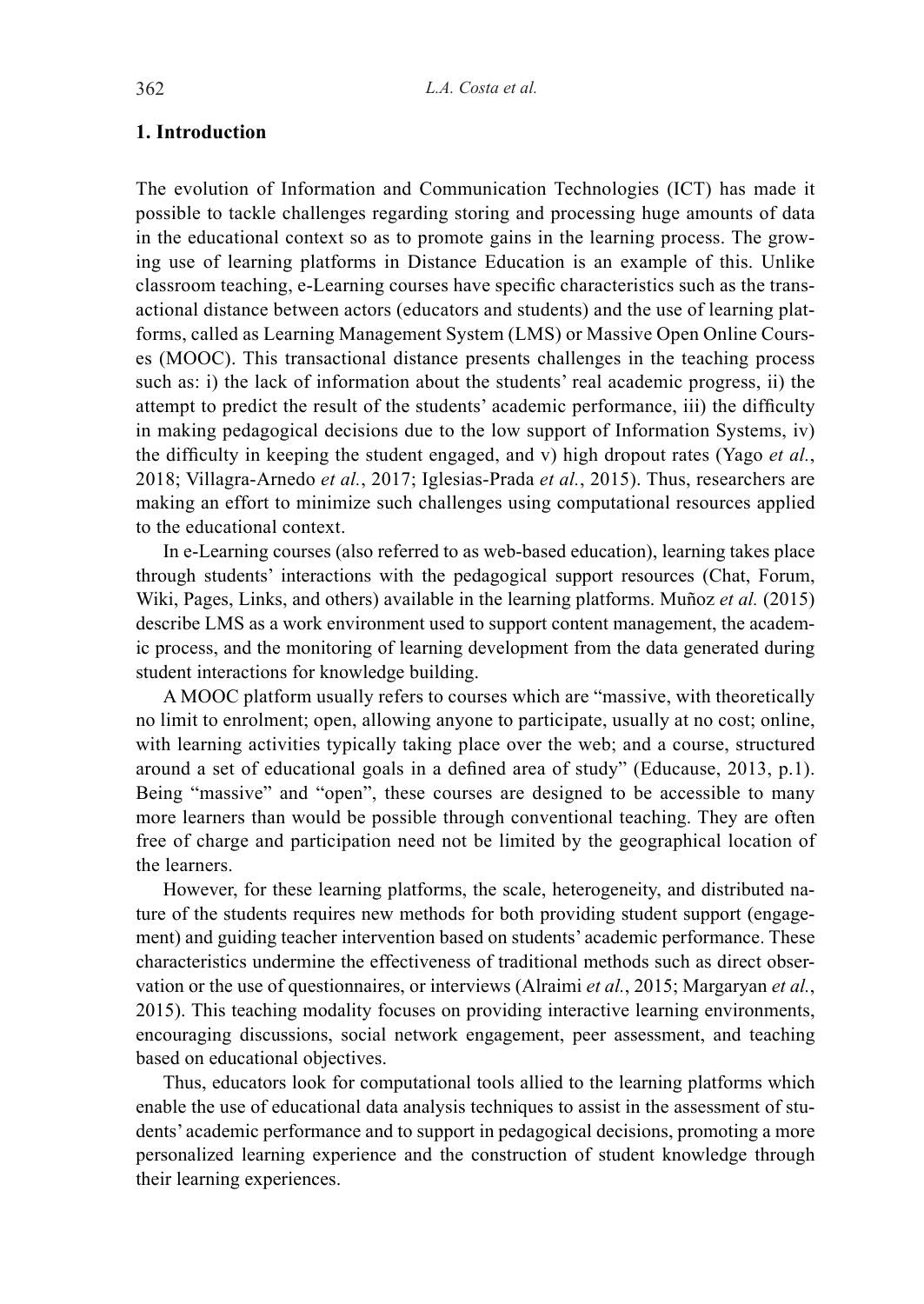In order to build students' knowledge, educators plan educational objectives and use the technological resources available through the learning platforms (Webcast, Forum, Evaluative Activities, Chat, Wiki, Document Page, Learning Object Repository, among others) to promote learning gains. These resources assist the teacher in the process of planning, creating, controlling and managing the course or discipline online.

Bloom *et al.* (1956) state that the planning of educational goals is an intrinsic activity to the teaching process. Each and every academic activity has at least one planned educational objective. He presented a Classification of Educational Objectives, called Bloom's Taxonomy. It has a hierarchical structure that aims to assist the educator in planning the objectives of the class. Bloom's Taxonomy is described by verbs (actions intended by the educator) distributed in six hierarchical levels that relate to the student's level of knowledge. Bloom also reinforces that the educator can use the taxonomy to monitor and evaluate student learning. This evaluation has a diagnostic function, which makes it possible to verify the situation of students' learning to propose new means of mediation and intervention by the educator.

In the teaching process, assessment is used to read students' learning and the result may help to promote students' learning engagement and self-regulation (Pelissoni, 2009). Lukesi (2011) reinforces that the learning assessment process is a means of making the acts of teaching and learning productive and satisfying, contributing to the analysis and decision of which pedagogical actions should be taken.

Assessing learning enables the educator to diagnose students regarding the acquisition of planned skills and competences. According to Goodyear and Retalis (2010), in the e-Learning mode, this acquisition occurs through interactions (student-content, student-teacher, and student-environment) with the resources available on the learning platform and that produce a large amount of educational data. Assuming that students produce their own educational data and that it is stored in the learning platform database, we seek to investigate which available computing resources can enable the processing and analysis of these data.

In order to explore educational data and, consequently, to improve student success, a method was defined called Learning Analytics (LA). Learning Analytics is derived from methods of educational data mining to reveal patterns applied to the learning flow. Siemens and Long (2011, p.34) define LA as "the use of intelligent data (student-produced data) and analytical models to uncover information and social connections as well as predict and advise on learning". The Society for Learning Analytics Research (SoLAR) define LA as "the measurement, collection, analysis, and reporting of data about learners and their contexts, for purposes of understanding and optimizing learning and the environment in which it occurs" (SoLAR, 2011). Learning analytics is large implements to improving learner success.

There are many learning platforms, MOOCs and LMS, in which LA can be applied. These learning platforms provide massive amounts of data about the learning flow of the learners and the way in which they interact with the online learning environment. For Taraghi *et al.* (2014) these massive amounts of educational data about the students learning experiences available in the learning platform, indicate a high potential to use LA.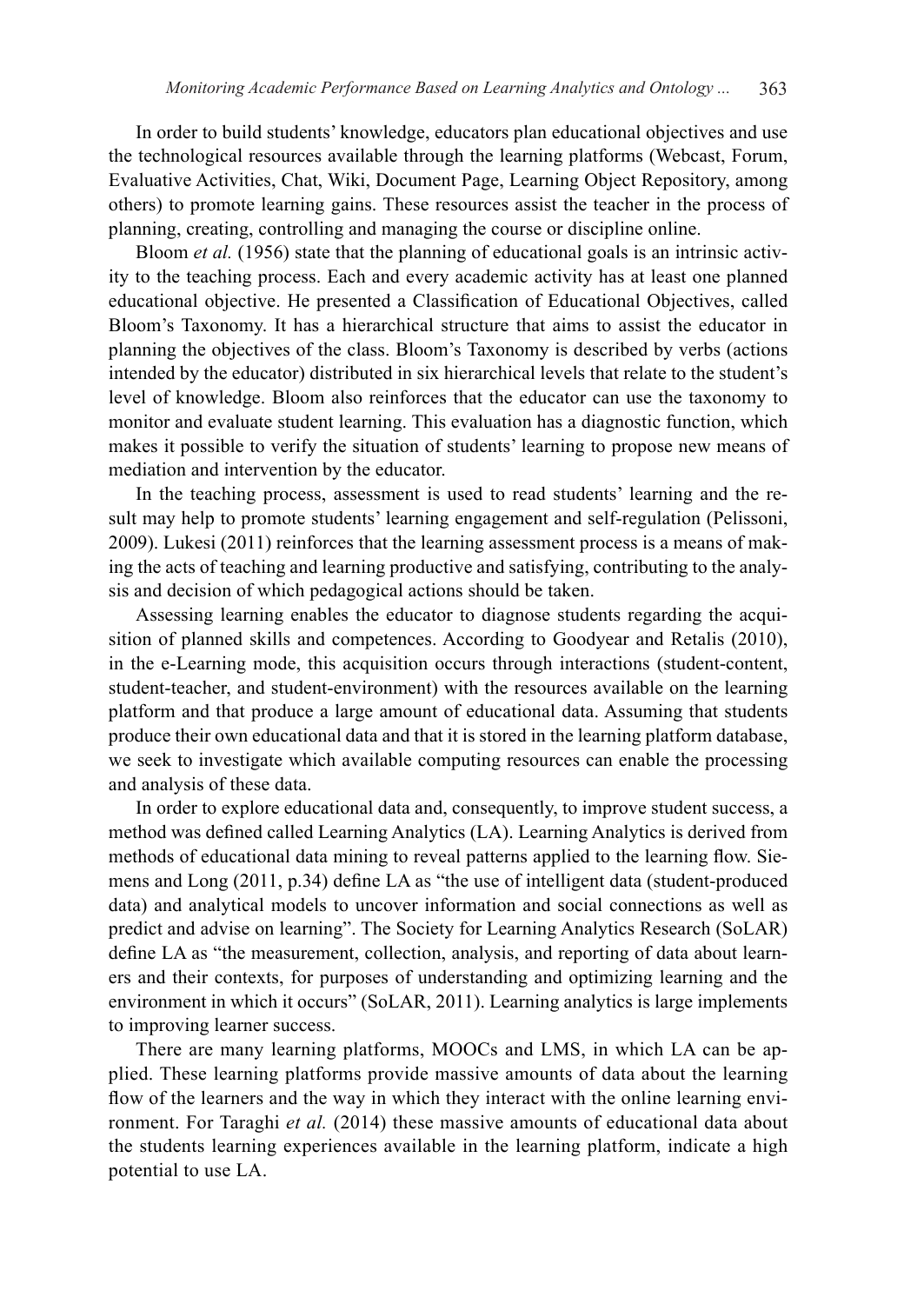The integration of LA with a classification structure of educational objectives allows the consistent assessment of students' academic performance. Thus, the perspective to analyze educational data on the viewpoint on a Taxonomy of Educational Objectives, it is necessary that software agents understand this taxonomy structure. In this case, Computational Ontologies can describe the taxonomy through the formal representation of abstract concepts and properties, besides being able to infer knowledge about the represented information. Gruber (1993) defines an ontology as a formal explicit specification of a shared conceptualization. There are several studies in which the field of education has been represented through ontologies with encouraging results (Bourdeau *et al.*, 2007; Al-Yahya *et al.*, 2015; Psyche *et al.*, 2005; Vesin *et al.*, 2012; Korchi and Abdellah, 2015; Quinn *et al.*, 2017; Amorim *et al.*, 2006).

In this context, we seek to evaluate and interpret the studies available in the literature related to the following main research question: "How can Learning Analytics and Computational Ontologies help to monitor learning based on a Taxonomy of Educational Objectives? ". A Systematic Literature Review (SLR) was carried out to gather primary studies to assist in the search by evidences and the development of future research. We define two objectives for this work: i) to identify the main methods for monitoring academic performance based on Learning Analytics and Learning Objectives Taxonomies formalized by ontologies, and ii) to identify gaps and future opportunities to conduct research and create tools to advance the field of academic performance monitoring. This systematic review followed the manual by Kitchenham and Charters (2007), and Peterson *et al.* (2003).

This paper is structured as follows: the background is described in Section 2, Section 3 presents the Systematic Literature Review process and methodology, the results and analysis are presented in Section 4, the main findings and their respective analyzes are discussed in Section 5. Section 6 presents threats to the validity of this research, and finally Section 7 presents a summary of the work and directions for future work.

#### **2. Background**

The educational system has been increasingly using applied research to improve it through the application of available technological resources. Nowadays, learning platforms, for instance, LMS and MOOCs, often support the modalities of the classroom and non-classroom teaching. These platforms, assist educators and students in the management of the teaching/learning process (Castro *et al.*, 2007). It produces large data sets about students and your learning experiences. Extracting useful information from this mass of data has attracted the interest of researchers in the field of educational data analysis and online education. Some researchers positively correlate this wide range of educational data with the student engagement (Campbell *et al.*, 2007), academic achievement (Macfadyen and Dawson, 2012), and learning outcomes (Archer *et al.*, 2014; Hrastinski, 2009).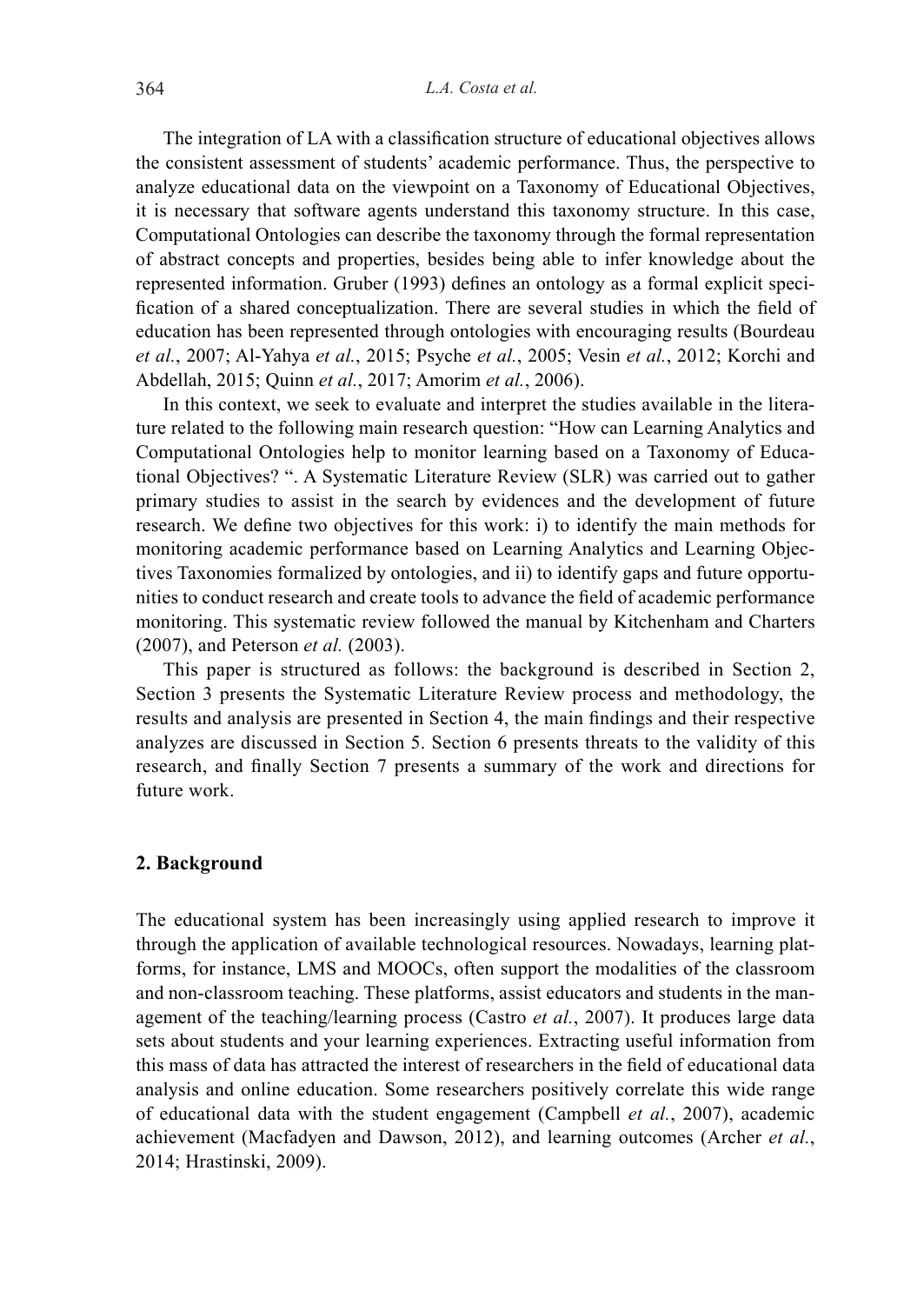The growing demand for analysis of these massive amounts of educational data has strengthened the convergence of some lines of research (Big Data, Data Mining, and Analytics) in the educational context by assisting in the application of LA methods. For Elias (2011, p. 5), "Learning Analytics seeks to increase analytical skills, predict behaviour, predictive pedagogical action, and then feedback the education system with these outcomes to improve predictions over time of the learning".

Khalil and Ebner (2015) proposed a method that describes an LA life cycle. The authors discuss the essence, objectives, and methodologies of LA and propose a first prototype that describes its entire process. They present a reference model (Fig. 1) for the application of the LA in a cyclical process that involves four main parts: Learning environment where stakeholders produce data; Big Data, which consists of massive numbers of datasets; Analytics, which comprises different analytical techniques; Act, where objectives are achieved to optimize the learning environment. According to the same authors, LA is a promising research field, which provides tools and platforms that support researchers in Technology Enhanced Learning.

However, the tools of supervising students available in learning platforms are not easy to use and do not enable the consistent assessment of student learning progress. According to Yago *et al.* (2018), educators try to use the tools available on the learning



Fig. 1. Reference Method for Learning Analytics Application. Khalil and Ebner (2015).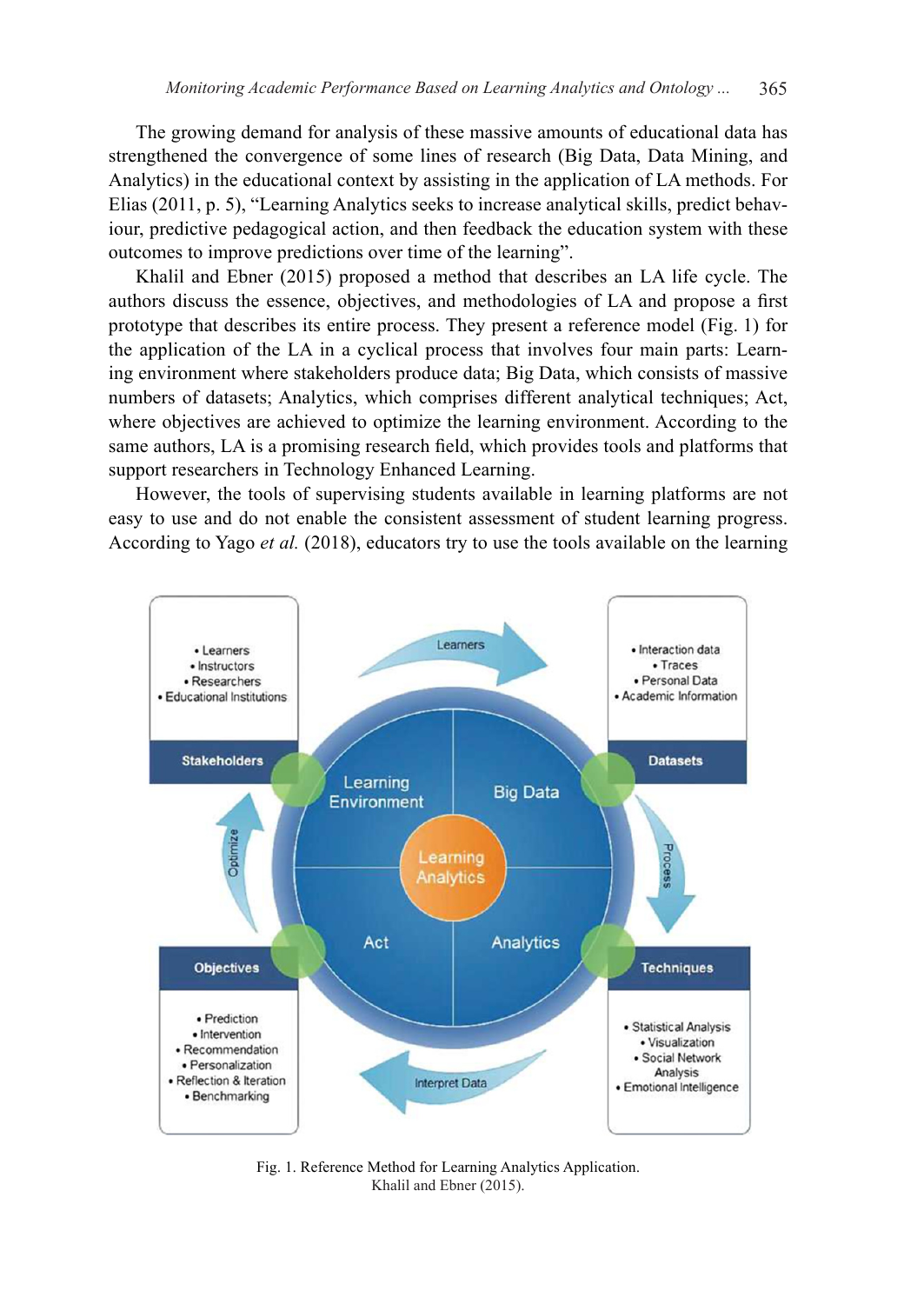platforms to supervise and evaluate students' learning progress in distance education, however, they do not obtain the necessary information to evaluate the students' academic performance.

Vilagra-aredo *et al.* (2018) claim that modern educational theories advocate for a student-centered teaching process with a truly formative assessment. Therefore, for an academic performance assessment model to be useful to the educator, it must provide substantial data about student learning, provide tools for the educator to properly interpret progress and detect trends and patterns.

Due to the transactional distance in this type of learning, Lima and Fialho (2011) state that the didactic and pedagogical organization of the courses offered must be planned so that each student can organize and build an autonomous learning process. To carry out the pedagogical planning of a subject, educators use and define the educational objectives that they intend to achieve with that planning.

According to Bloom *et al.* (1956), Anderson and Krathwohl (2001), Lima and Fialho (2001), and Freire (2000), Educational Objectives are pedagogical resources inherent to the teaching process, which guide the planning of the course and allow the assessment of student academic performance, as well as the monitoring of compliance with planned goals. Haydt (2011) defines educational goals as desired and anticipated outcomes for an educational action. Educational results are sought by the educator through the pedagogical activities. Any decision or pedagogical action is supported by educational goals and having clear goals is the first and perhaps the "most important principle" for designing an ideal ODL-based course (Pelissoni, 2009).

Fernandez-Delgado *et al.* (2014) report that student learning activities are related to one or more educational goals and that an educational goal is achieved through one or several learning activities. If a particular learning activity is successfully completed by a student, the educational objectives attached to that activity must be achieved. Thus, information about the level of academic performance that students present with the fulfilment of educational objectives, through the application of learning activities, allow teachers to introduce new pedagogical actions in order to promote student performance.

In 1956 Benjamin Bloom defined an Educational Objectives classification structure divided into six hierarchical levels. Each level has a set of verbs that describe objectives (actions) to be accomplished by students at each level of the taxonomy. Bloom's Taxonomy was pioneering, it is widely referenced and used to assist educators in planning educational activities. The use of a taxonomy in the processing of educational data may enable a consistent assessment of student progress. Illustrative examples of taxonomies are Bloom's (Bloom *et al.*, 1956), Revised Bloom's Taxonomy (Krathwohl and Anderson, 2001), and SOLO (Biggs and Collis, 1982). However, Bloom's taxonomy is the most referenced and widely used.

For software agents to understand the taxonomic structures of the available Educational Objectives, it is necessary to formalize taxonomies through Ontology Engineering. Ontology has been applied in the educational context for several purposes, for example to relate Learning Objects with the sequencing of student learning (Lima *et al.*, 2017), to make semantic annotation of Learning Objects (Sanches *et al.*, 2017), to extract speech information (Zhang and Zhang, 2010) among others.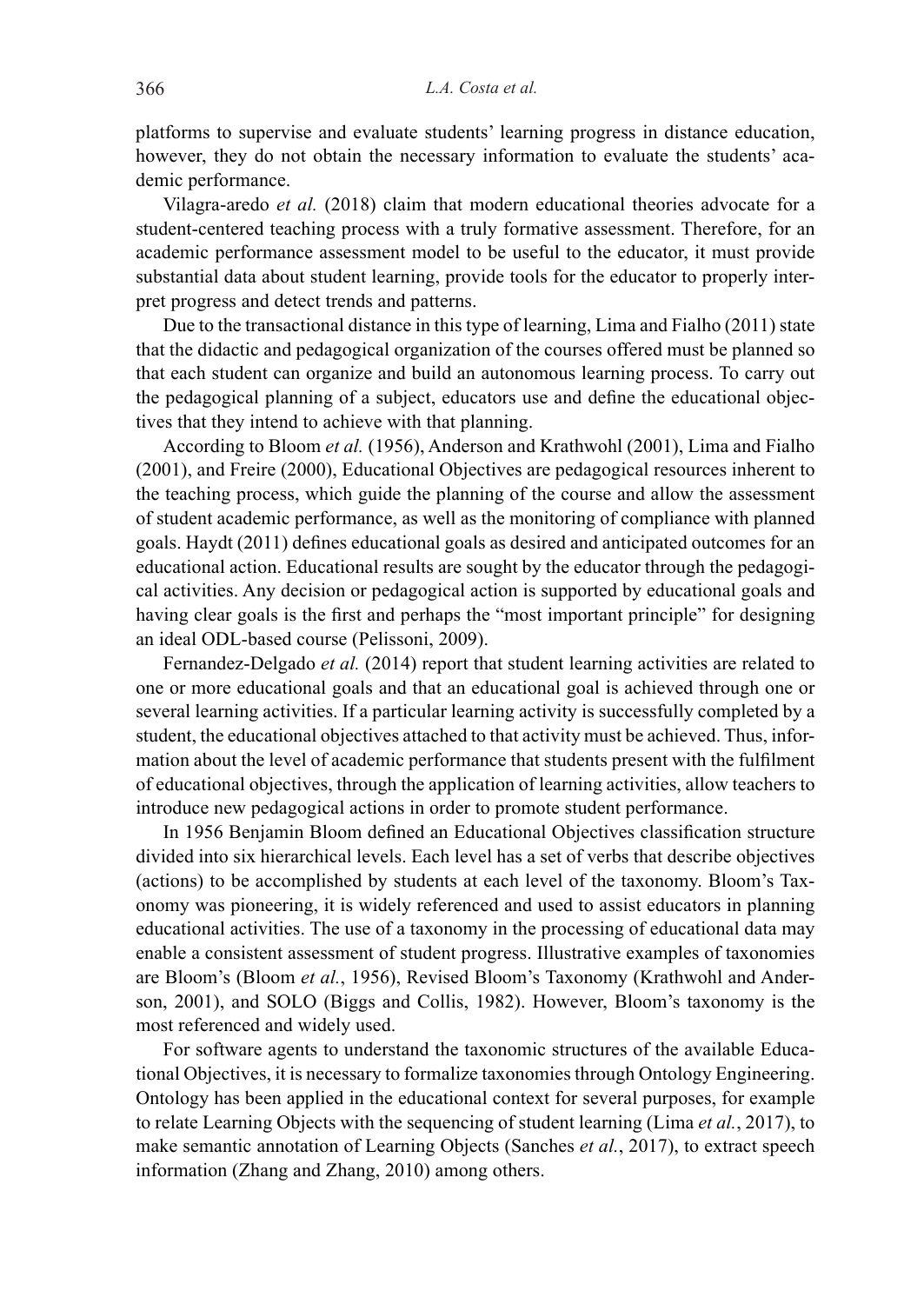Recently, some specifications for maintaining LA interoperability have been transformed into ontologies, such as  $xAPI<sup>1</sup>$  or IMS Caliper<sup>2</sup>. These specifications allow to capture data from interactions in the learning platform and store it in a repository.

According to Yago *et al.* (2018), despite the common use of LA tools, there are no flexible monitoring or diagnostic approaches that can be applied to platform-independent LMS-supported courses providing feedback as a strategy for instruction / learning. From this perspective, educators seek to use different instruments and tools to partially supervise (due to the limitation of tools) the progress of students' academic performance. This work is an extension and update of the mapping performed by Costa *et al.* (2018).

#### **3. Systematic Review Process**

Systematic Literature Review is a form of secondary study that uses a well-defined methodology to identify, analyze and interpret all available evidence related to specific research questions that is impartial and (to some extent) repeaTable (Kitchenham and Charters, 2007). In this paper, we searched for publications that present the application methods of LA, Computational Ontologies, Educational Objectives Taxonomies and their relationship with academic performance monitoring process. In Section 3.1, we describe the methodology used in this study including the main research question and other secondary questions, inclusion and exclusion criteria and the data extraction process. Section 3.2 presents the data extraction process and quality assessment of the retrieved studies.

#### 3.1. *Research Methodology*

Systematic Literature Review is a means used to identify, evaluate and interpret relevant literature related to research issues, topic area or phenomenon (Kitchenham and Charters, 2007). The main objective of this review is to gather primary studies that can help to draw conclusions about methods for monitoring and evaluating academic performance based on Taxonomies of Educational Objectives.

To perform this SLR we used the protocol and guidelines proposed by Kitchenham *et al.* (2009) and Dermeval *et al.* (2017). The SLR execution process can be grouped into three main phases, namely: SLR Planning, Execution, and Reporting. These steps consist of: i) formulating research questions; i) performing a comprehensive and exhaustive search for primary studies; iii) evaluating the quality of the included studies; iv) identifying and extracting the data necessary to answer the research questions; v) summarizing and synthesizing the study results; vi) interpreting the results to determine their applicability; and finally, vii) writing reports.

<sup>&</sup>lt;sup>1</sup> xAPI - is an e-Learning specification that allows you to collect data about a wide range of experiences a student has, either through online or offline training (http://www.xapi.com).

<sup>&</sup>lt;sup>2</sup> Caliper - enables institutions to collect learning resources from digital resources to better understand educational data and present information to students, instructors, and counsellors in meaningful ways (https://www.imsglobal.org/activity/caliper).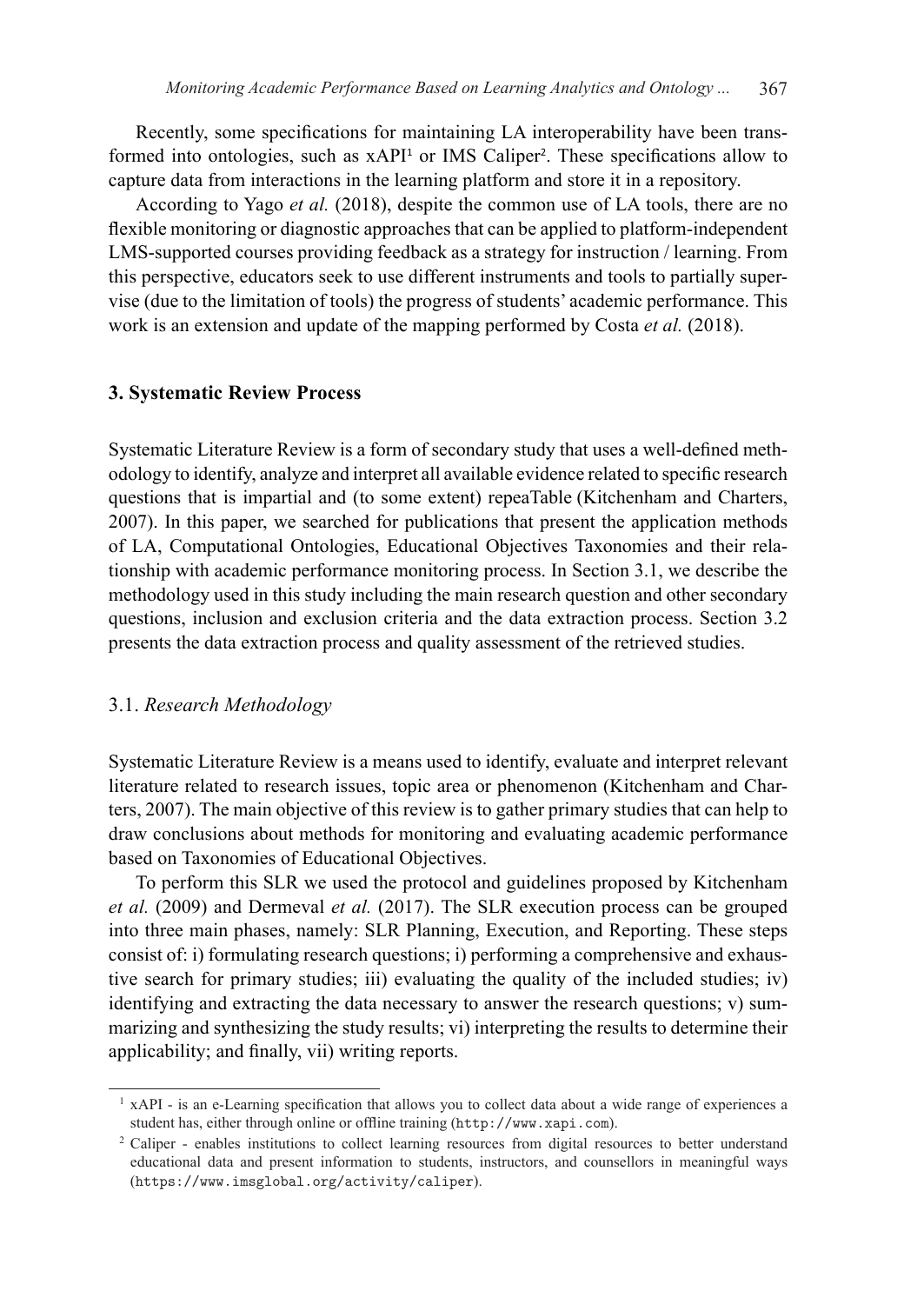#### 3.1.1. *Research Questions and Inclusion and Exclusion Criteria*

Carrying out an SLR requires one or more well-formulated and clear research questions (Sampaio and Mancini, 2007). The research questions were formulated according to the PICOC method (Population, Intervention, Comparison, Outcomes and Context), defined by Kitchenham and Charters (2007). Table 1 presents the adequacy of the PICOC method to define the research questions in this paper.

Gathering information from the PICOC method, we define the following main research question:

## **How can Learning Analytics and Computational Ontologies assist educators in monitoring learning based on a Taxonomy of Educational Objectives?**

Based on the primary research question, we formulated a set of five secondary questions (RQ), listed in Table 2, to understand the methods, techniques, ontologies, tax-

| Aspect       | Meaning             | Scope                                                                               |
|--------------|---------------------|-------------------------------------------------------------------------------------|
| Population   | What? Or who?       | E-learning students                                                                 |
| Intervention | How?                | Coordinated use of Learning Analytics and Computational Ontologies                  |
| Comparison   | Compare with what?  | Not applicable                                                                      |
| Outcome      | What you want to do | Academic performance monitoring guided by a Taxonomy of Educa-<br>tional Objectives |
| Context      | In which context?   | Educational                                                                         |

Table 1 Adequacy of the PICOC model for the definition of the research question

*Source: Adapted from Ghani and Yasin (2013)*

Secondary Research Questions and their Descriptions

| <b>Research Ouestion</b>                                                                                                                                                                                  | Description                                                                                                                                 |
|-----------------------------------------------------------------------------------------------------------------------------------------------------------------------------------------------------------|---------------------------------------------------------------------------------------------------------------------------------------------|
| RQ1. Which methods allow you to evaluate academic This question aims to provide an understanding of<br>Computational Ontologies in a coordinated way? in the assessment of the academic progress.         | performance based on Learning Analytics and the approaches about LA and Ontologies to support                                               |
| RQ2. Which ontologies assist in the academic perfo- We intend to identify which computational ontolo-<br>rmance monitoring process?                                                                       | gies are used in the context of this research.                                                                                              |
| RQ3. What elements of LMS are used as learning This question identifies the learning indicators<br>indicators?                                                                                            | available in the EMS, which make it possible to<br>extract information about students' experiences.                                         |
| RQ4. What computational resources, techniques, or This question allows us to identify techniques,<br>assessment process?                                                                                  | methods are used in the learning performance methods or algorithms that have been developed /<br>applied within the scope of this research. |
| RQ5. What are learning objective classification hierar- This question will highlight the taxonomies of<br>chical structures used to monitoring student Educational Objectives used.<br>academic progress? |                                                                                                                                             |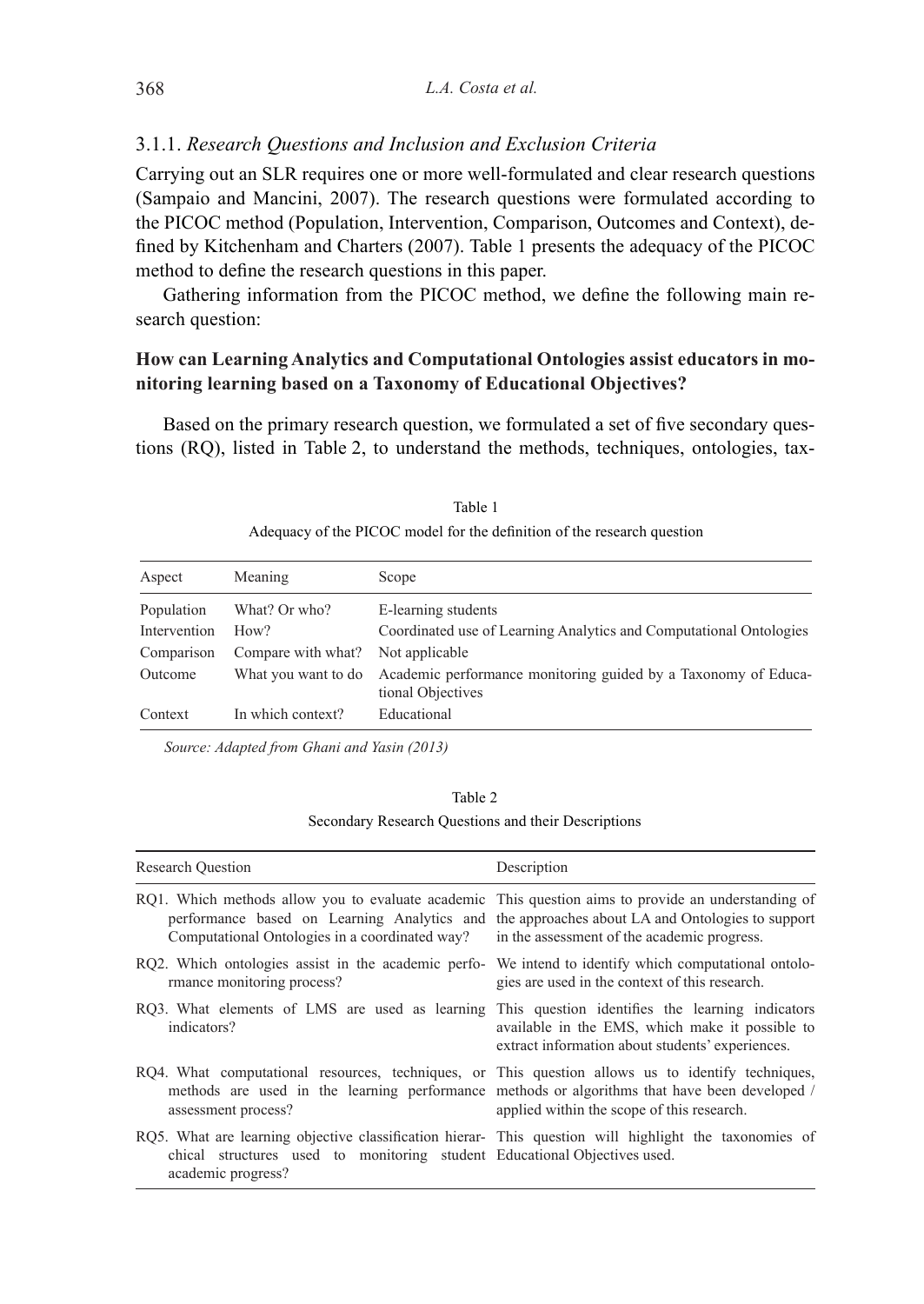| Table 3                                                                      |
|------------------------------------------------------------------------------|
| Inclusion and Exclusion Criteria Applied in the Systematic Literature Review |

| Inclusion criteria (IC)                                                           | Exclusion Criteria (EC)                                                                        |
|-----------------------------------------------------------------------------------|------------------------------------------------------------------------------------------------|
| IC1. Primary studies                                                              | EC1. Article in a language other than English                                                  |
| IC2. Studies that presents methods and practical aspects                          | EC2. Article not available in digital library                                                  |
| of using Techniques Learning Analytics and Learning<br>Taxonomies in LMS          | EC3. Technical reports, documents in the form of<br>summaries, as well as secondary literature |
| IC3. Articles covering the development and evaluation of                          | reviews                                                                                        |
| experimental studies involving Learning Analytics<br>and Computational Ontologies | EC4. Studies that address only philosophical<br>aspects                                        |
| IC4. Papers about Educational Objectives and LMS                                  | EC5. In case of duplicate studies, consider more                                               |
| IC5. Papers about conceptual models in the context of this                        | current                                                                                        |
| research                                                                          | EC6. Redundant Studies by the same author.                                                     |

onomies and their applications in the context of this research and to identify possible research gaps in this area.

To select the retrieved studies, we applied the following inclusion and exclusion criteria presented in Table 3.

## 3.1.2. *Classification Scheme*

The classification of the studies was based on four directions: (i) meta-information of the studies, ii) the analysis of studies relating LA and Ontologies, (iii) identification of academic performance indicators in the LMS, and (iv) the point of view of monitoring academic performance, studies guided by a Taxonomy of Educational Objectives were considered. To answer the research questions, we use the classifications described below:

- **Meta-Information**: We searched for general characteristics of the retrieved studies – type of publication (Journal, Conference or Workshop), research method (case study, survey, controlled experiment, etc.) and the temporal distribution of publications.
- **Learning Analytics and Ontologies** (RQs 1, 2, and 4): We investigated methods and techniques that enable the coordinated application of LA and Ontologies to monitor students' academic performance. We made a more detailed analysis in search of the main resources used. In terms of ontology, we investigated which ontological representations were developed or used in the field of Taxonomies of Educational Objectives and their relationship with LA.
- **Performance Indicators** (RQ 3): We analyzed the selected studies to investigate which mechanisms of interaction in the LMS provide indicators that allow the monitoring of academic performance.
- **Taxonomy of Educational Objectives** (RQ 5): We sought to investigate which taxonomies are most referenced and used in the context of this research.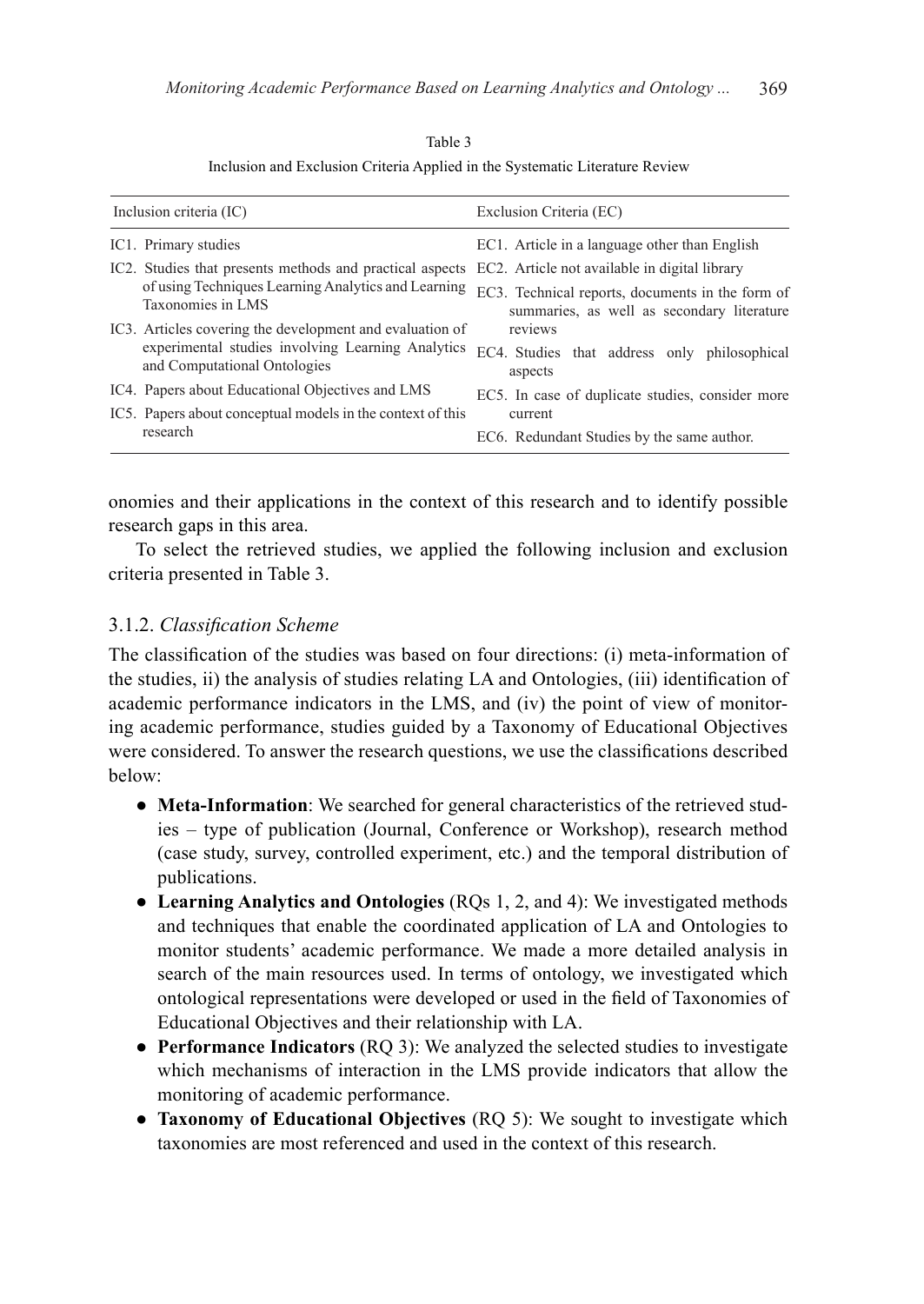## 3.2. *Conducting the Literature Systematic Review*

This section presents how the primary studies were selected and extracted while conducting this Systematic Literature Review.

Digital libraries (research sources) were used to consult the primary works to be studied. Digital libraries allow (semi)automatic searching using the available search engine. The choice of digital libraries was defined according to Costa *et al.* (2015) and from the qualitative analysis performed by Buchinger *et al.* (2014), which used an initial sample of 40 academic search sources. The five most cited libraries were used in this research, namely:

- IEEE Xplore
- ACM Digital Library
- Science Direct
- Springer Link
- $\bullet$  Scopus Elsevier

## 3.2.1. *String Search Formulation*

The search string was defined from keywords related to the research questions. The keywords were defined according to Table 4.

We performed keyword tests to observe the different results in the search engines and identify possible spelling variations. Table 5 describes the search strings used in the assay and their results when applied to the search engines from the sources cited in this **Section** 

As presented in Table 5, we tested five different search strings to retrieve a more representative amount of work related to the object of this research. String 1 has been formulated for an overview of the amount of work related to the terms of education. String 2 is more specific and aims to retrieve relevant studies that relate LA and Ontologies to educational terms, but the result was not satisfactory.

| Context       | Keyword                                                                                                                                                                                           |
|---------------|---------------------------------------------------------------------------------------------------------------------------------------------------------------------------------------------------|
| Computational | "Learning Analytics"<br>"Educational Data Mining"<br>Ontology                                                                                                                                     |
| Educational   | "Educational Objective"<br>"Instructional Objective"<br>"Learning Objective"<br>"Cognitive process"<br>"Cognitive learning"<br>"Cognitive objective"<br>"Educational theory"<br>"Learning theory" |

Table 4 Terms extracted from the search question for search string definition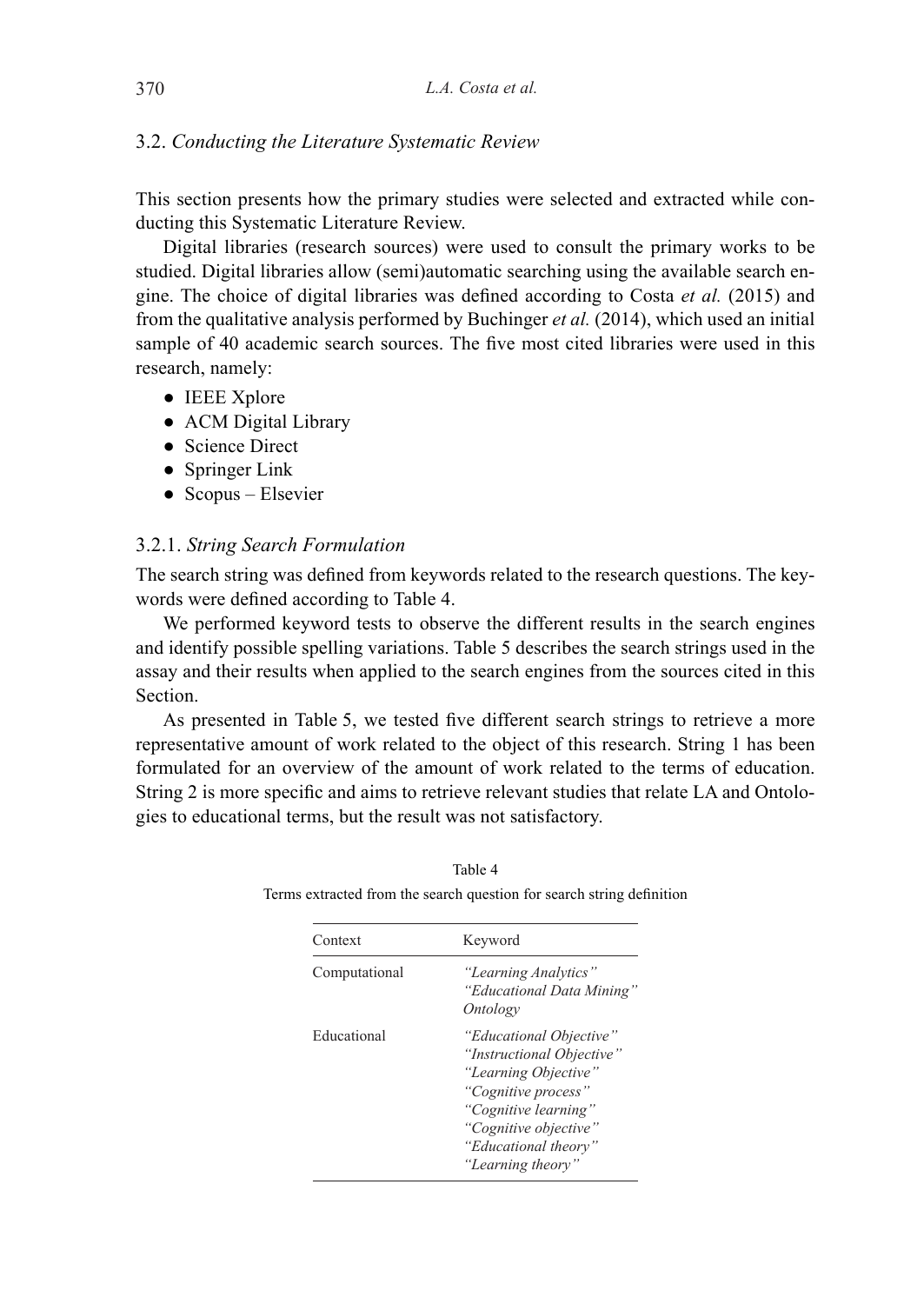#### Table 5 Search String Calibration Testing

| <b>String</b>   | Description                                                                                                                                                                                                                                                                         | Total    |
|-----------------|-------------------------------------------------------------------------------------------------------------------------------------------------------------------------------------------------------------------------------------------------------------------------------------|----------|
|                 | <i>String</i> 1 "educational objective" OR "instructional objective" OR "learning objective" 207.059<br>OR "cognitive objective" OR "cognitive process" OR "cognitive learning" OR<br>"educational theory" OR "learning theory"                                                     |          |
|                 | <i>String</i> 2 "learning analytics" AND ontology AND ("educational objective" OR "instructional<br>objective" OR "learning objective" OR "cognitive objective" OR "cognitive process"<br>OR "cognitive learning" OR "educational theory" OR "learning theory")                     | $\Omega$ |
| String 3        | ontology AND ("educational objective" OR "instructional objective" OR "learning 749<br>objective" OR "cognitive objective" OR "cognitive process" OR "cognitive learning"<br>OR "educational theory" OR "learning theory")                                                          |          |
| String 4        | ("learning analytics" OR "educational data mining") AND ontology AND ("educational")<br>objective" OR "instructional objective" OR "learning objective" OR "cognitive<br>objective" OR "cognitive process" OR "cognitive learning" OR "educational theory"<br>OR "learning theory") | $\theta$ |
| <i>String</i> 5 | ("learning analytics" OR "educational data mining") AND ("educational objective" 481<br>OR "instructional objective" OR "learning objective" OR "cognitive objective" OR<br>"cognitive process" OR "cognitive learning" OR "educational theory" OR "learning"<br>theory")           |          |

String 3 aims to retrieve studies that relate the term Computational Ontologies to other terms in the educational field. This string aims to answer specifically the research question RQ2 (Which ontologies assist in the academic performance monitoring process?). String 4 is an extension of string 2, both returned no results. String 5 is intended to retrieve studies that relate the terms Learning Analytics or Educational Data Mining to terms in the education field. This string obtained a satisfactory result in relation to sets 1, 2, and 4.

The performed tests identified the keywords which provided the best representation of the studies related to the object of this research. As string 2 and 4 did not obtain results, we used the two other strings (3 and 5).

## 3.2.2. *Search Process*

This Systematic Review was carried out between March and July 2019. The process of collecting the articles using strings 3 and 5, applying the inclusion and exclusion criteria, and the selection of the study was conducted in four stages, as presented in the following sections. Table 6 presents the set of retrieved studies classified according to the Digital Library from where they came using the selected strings.

The process of extraction and selection of relevant works for follow-up of this research was performed according to the steps presented in Fig. 2.

In the initial stage, we retrieved 1230 publications by applying both strings to digital library search engines, distributed as follows: ACM (151), IEEE Xplore (34), Science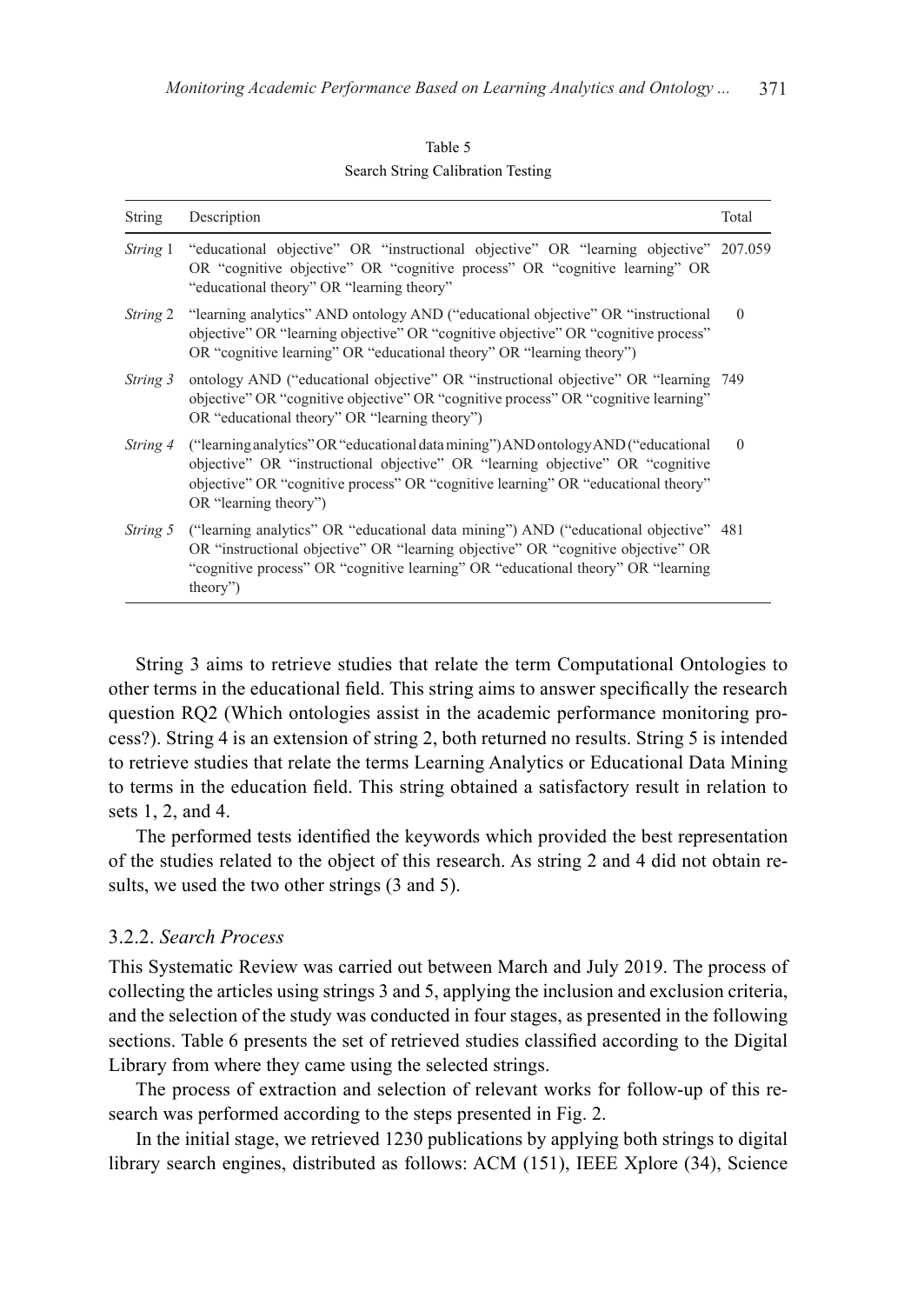| <b>BASE</b>           | Retrieved Articles |          |
|-----------------------|--------------------|----------|
|                       | String 3           | String 5 |
| <b>ACM</b>            | 106                | 45       |
| <b>IEEE</b>           | 30                 | 4        |
| <b>SCIENCE DIRECT</b> | 26                 | 162      |
| <b>SCOPUS</b>         | 214                | 86       |
| <b>SPRINGER</b>       | 373                | 184      |
| <b>Total</b>          | 749                | 481      |
| <b>Grand Total</b>    | 1230               |          |

Table 6 List of retrieved articles by applying search strings to selected Digital Libraries



Fig. 2. Collection and processing flowchart of studies retrieved using strings 3 and 5 in digital libraries. Adapted from Dermeval et al. (2017).

Direct (188), Scopus (300), and Springer Link (557). All articles were managed and organized with the support of the StArt tool (LaPES, 2013).

In the second stage, 69 duplicate publications were identified and among them the most current publications were considered. Then the inclusion and exclusion criteria were applied by analyzing the title, keywords and summary of the 1161 articles, resulting in 65 studies (third stage).

In the fourth stage, the 64 works were completely read in order to evaluate and extract the data necessary to answer the research questions, excluding papers that are not related to the object of this research. At the end of this stage, 31 works resulted (2.43% of the total). Tables 7 and 8 represent the process of selecting the jobs retrieved by applying strings 3 and 5, respectively.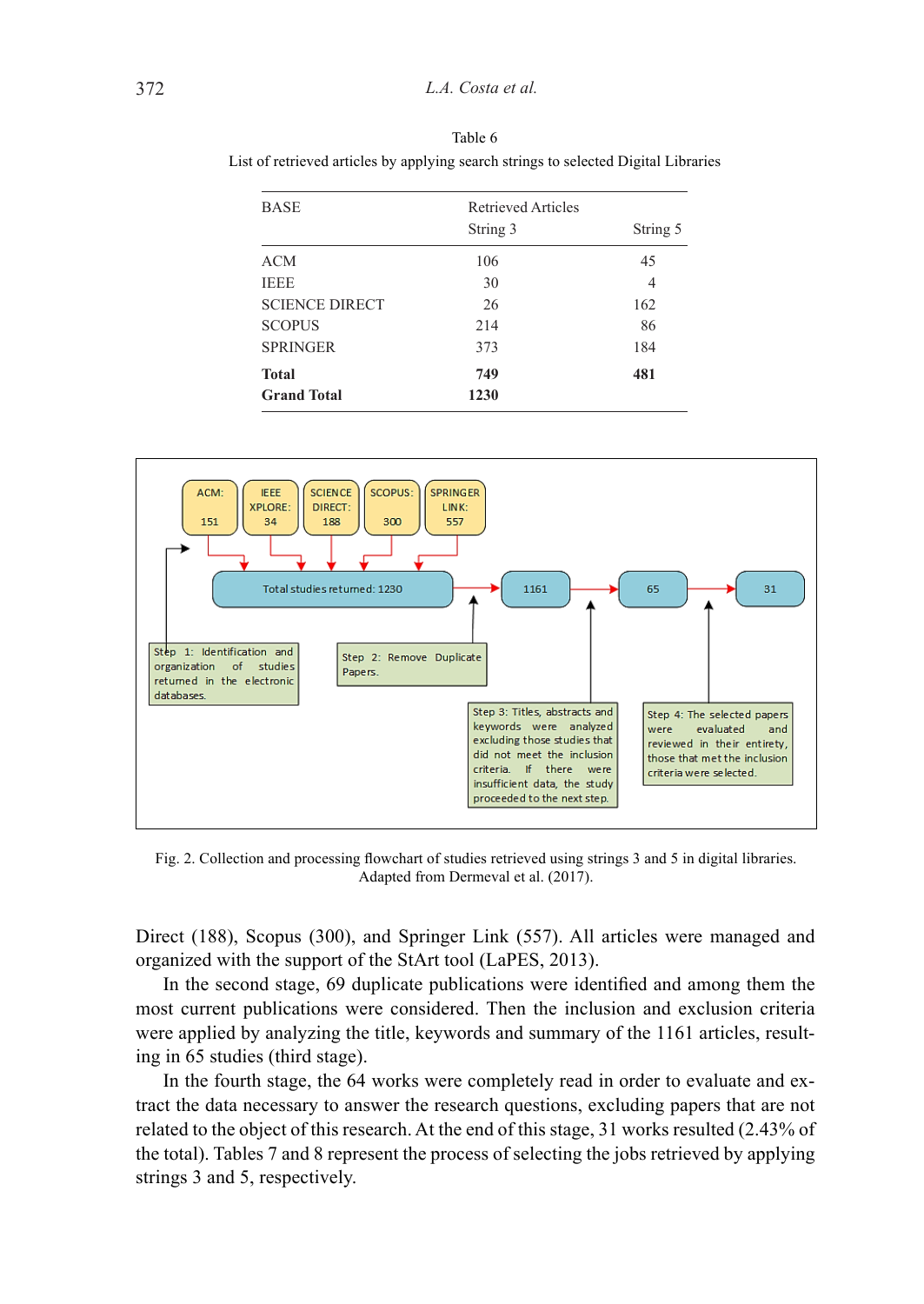| Digital Library       | Step 1 | Step 2 | Step 3 | Step 4 | Included |
|-----------------------|--------|--------|--------|--------|----------|
| <b>ACM</b>            | 106    | 3      | 103    | 3      |          |
| <b>IEEE</b>           | 30     |        | 27     | 3      |          |
| <b>SCIENCE DIRECT</b> | 26     | ۰      | 24     | 2      | $\theta$ |
| <b>SCOPUS</b>         | 214    | 30     | 177    | 3      |          |
| <b>SPRINGER</b>       | 373    | 9      | 362    | 2      | 2        |
| <b>Total</b>          | 749    | 42     | 693    | 13     | 6        |

Table 7 List of articles included after applying the inclusion and exclusion criteria for string 3

Table 8 List of excluded articles after applying the inclusion and exclusion criteria for string 5

| Digital Library       | Step 1 | Step 2 | Step 3 | Step 4 | Included |
|-----------------------|--------|--------|--------|--------|----------|
| <b>ACM</b>            | 45     |        | 33     | 11     | 3        |
| <b>IEEE</b>           | 4      | -      | 3      |        |          |
| <b>SCIENCE DIRECT</b> | 162    |        | 145    | 6      | 10       |
| <b>SCOPUS</b>         | 86     | 36     | 19     | 33     | 6        |
| <b>SPRINGER</b>       | 184    |        | 173    | 10     | 5        |
| <b>Total</b>          | 481    | 39     | 373    | 44     | 25       |

## 3.2.3. *Quality Assessment*

Assessing the quality of primary studies is necessary to limit bias in performing the systematic review and guide interpretation of findings (Kitchenham and Charters, 2007; Higgins and Thomas, 2008). In addition to the general inclusion / exclusion criteria, it is considered essential to evaluate the "quality" of primary studies. This assessment is intended to:

- Provide even more detailed inclusion / exclusion criteria.
- Investigate whether quality differences provide an explanation for differences in study results.
- Consider the importance of individual studies when results are being synthesized.
- Guide the interpretation of the findings and determine the strength of the inferences.
- Guide recommendations for further research.

Evaluations are usually based on "quality instruments", that is checklists of factors that need to be evaluated in each study (Kitchenham and Charters, 2007). The quality evaluation of the selected studies was obtained using scoring technique that evaluates the credibility, integrity and relevance of each study based in Dermeval *et al.* (2017).

In general, the "quality" of a study is closely linked to the research methods used and the validity of the findings generated by the study. Quality refers to the conduct and analysis of primary studies that are likely to avoid systematic errors or bias. Biased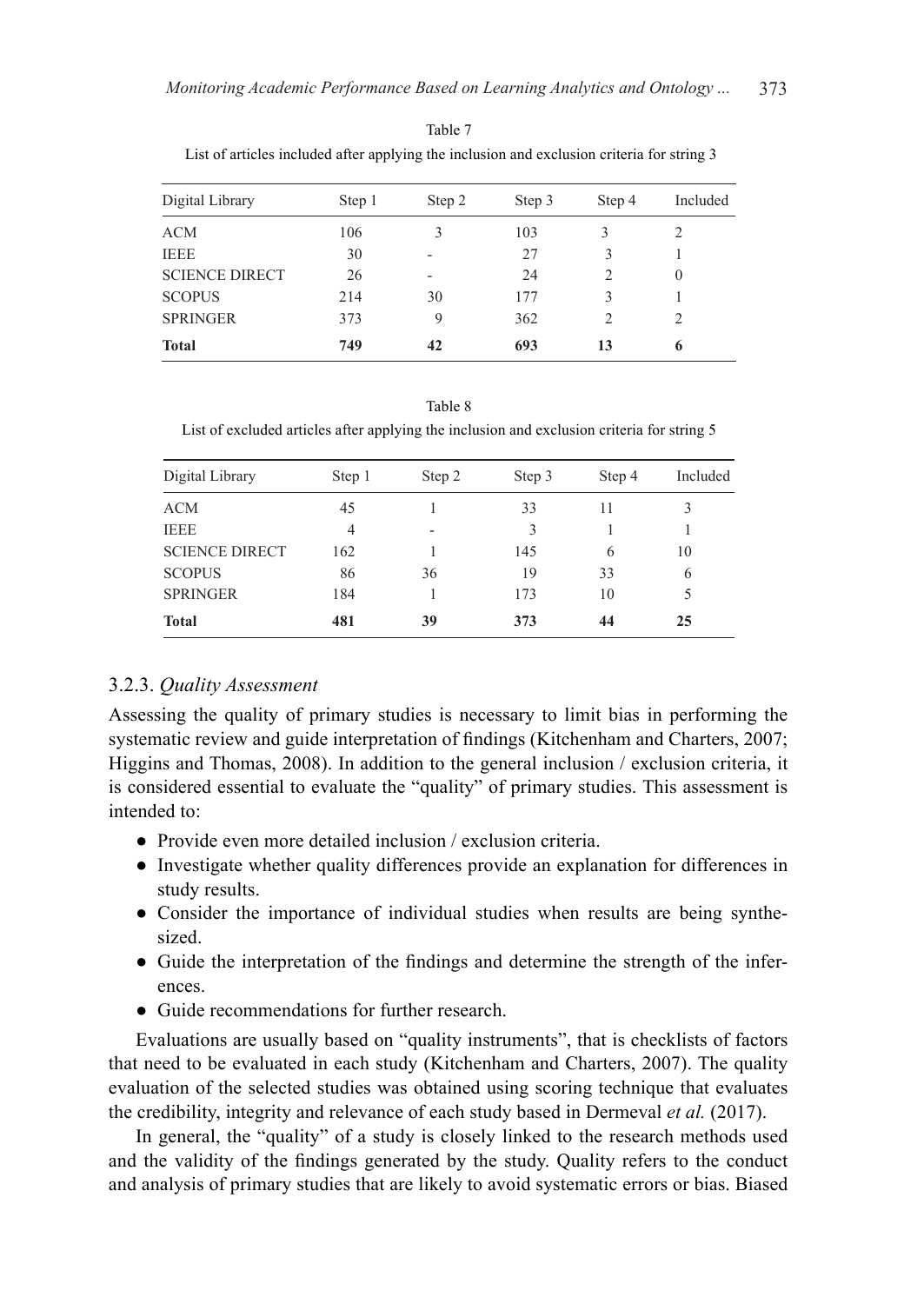Table 9 Study quality checklist

| $N^{\rm o}$     | Ouestion                                                                                                                                          | Definition    |
|-----------------|---------------------------------------------------------------------------------------------------------------------------------------------------|---------------|
| CO <sub>1</sub> | Is there justification for conducting the study? (Mahdavi-Hezavehi et al., 2013)                                                                  | Description   |
| CQ2             | Is there a clear statement of the research objectives? (Dyb and Dingsyr, 2008)                                                                    | Description   |
| CQ3             | Is the proposed technique clearly described? (Achimugu <i>et al.</i> , 2014)                                                                      | Description   |
| CQ4             | Was the study empirically evaluated? (Ding <i>et al.</i> , 2014)                                                                                  | Verification  |
| CQ5             | Has an adequate description of the applied test occurred? (Dyb and Dingsyr, 2008),<br>(Mahdavi-Hezavehi et al., 2013)                             | Verification  |
| CQ <sub>6</sub> | Have all methods and tools been fully defined? (Kitchenham and Charters, 2007)                                                                    | Verification  |
| CQ7             | Can the proposed method be applied in other contexts? (Ding <i>et al.</i> , 2014)                                                                 | Applicability |
| CQ <sub>8</sub> | Were the results satisfactory? (Ding <i>et al.</i> , 2014)                                                                                        | Applicability |
| CQ <sub>9</sub> | Is the document research-based (or is it merely a "lessons learned" report based on<br>expert opinion)? (Kitchenham and Charters, 2007)           | Applicability |
| CQ10            | Do the researchers explain the limitations or any problems with the validity /<br>reliability of the method used? (Kitchenham and Charters, 2007) | Applicability |

primary studies are more likely to provide misleading results, they are also likely to generate misleading systematic analyzes.

Thus, the quality analysis was based and adapted from Kitchenham and Charters (2007), Dyba and Dingsyr (2008), Mahdavi-Hezavehi *et al.* (2013), and Achimugu *et al.* (2014). The questions of verification of the quality of the studies, presented in Table 9, use three classifications:

- **Description:** Refers to the way the method is described in the text of the article and the level of detail.
- **Verification:** It focuses on the description of the tests applied to validate the proposed method.
- **Applicability:** This analyzes if the method has been validated and can be used in different contexts.

Each of the ten criteria (Table 9) was scored on a ternary scale: "1" awarded to a study when a question may be answered "Yes", "0" when the answer is "No" and "0.5" if the answer is "Partially". If the answer to criteria 1, 2 or 3 is "No" then the quality of the study under review should not be continued.

## 3.2.4. *Data Extraction*

In order to guide this process of data extraction, we adopted the guidelines of Kitchenham and Charters (2007). At this stage of the process we use a data extraction form (Table 10) designed to gather the expected information as per characteristics described in Section 3.1.1 (*Research questions and Inclusion and exclusion criteria*). Using the data extraction form enables us to record information from studies under review and to specify how each study is related to our research questions.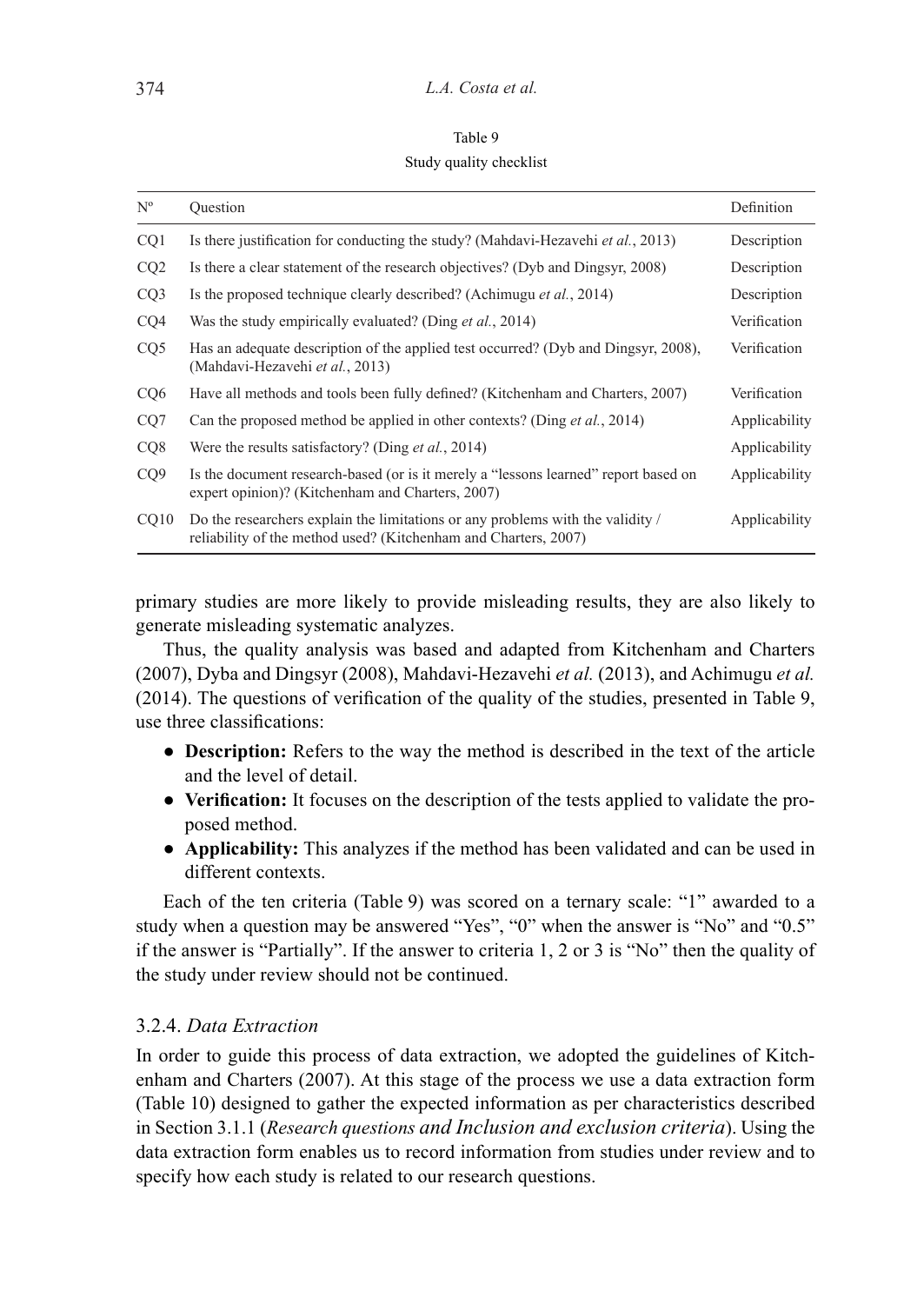| #  | Study Data                 | Description                                                                                                                 | Relevance             |
|----|----------------------------|-----------------------------------------------------------------------------------------------------------------------------|-----------------------|
|    |                            |                                                                                                                             |                       |
| 1  | Study Identifier           | Unique ID for the study                                                                                                     | <b>Study Overview</b> |
| 2  | <b>Extraction Date</b>     |                                                                                                                             | <b>Study Overview</b> |
| 3  | Authors, Year and Title    | $\sim$                                                                                                                      | <b>Study Overview</b> |
| 4  | Article Source             | Library in which to index the article                                                                                       | <b>Study Overview</b> |
| 5  | Post Type                  | Magazine, Conference, Workshop, Book Chapter, and etc.                                                                      | <b>Study Overview</b> |
| 6  | <b>Application Context</b> | Industrial or Academic                                                                                                      | <b>Study Overview</b> |
| 7  | Research method            | Controlled Experiment, Case Study, Survey, etc.                                                                             | <b>Study Overview</b> |
| 8  | Evidence                   | What evidence indicates the coordinated use of Learning Ana-<br>lytics and Computational Ontologies in learning assessment? | OP <sub>1</sub>       |
| 9  | Ontological domain         | Do you use any kind of ontological structure?                                                                               | QP <sub>2</sub>       |
| 10 | Indicators evaluated       | What indicators in the EMS are used in the student perfor-<br>mance appraisal process?                                      | OP3                   |
| 11 | Contribution               | Does it present any proposal / algorithm / technology to sup-<br>port learning assessment?                                  | QP4                   |
| 12 | tional Objectives          | Classification of Educa- Do you refer to any classification of Educational Objectives?                                      | OP <sub>5</sub>       |

#### Table 10 Extraction Form

 *Adapted from Dermeval et al. (2017)*

## **4. Results and Analysis**

A total of 31 studies met the inclusion criteria and their data were extracted. Before presenting the results and extracted data to answer each research question, we describe the results of the quality assessment and provide an overview of the characteristics of the studies.

Data were tabulated to present general information about the studies, such as identifier, authors, type of publication, context and research method. In addition to this information, we tabulate data on research questions and present graphs to provide a deeper view of multiple categories.

#### 4.1. *Quality Assessment Result*

In order to increase the accuracy of the data extraction results, the quality of the selected studies was evaluated. The evaluation determines the validity of the inferences offered and verifies the credibility and synthesis of the results. Table 11 presents the results of the quality assessment according to the questions presented in Table 10 (Extraction form).

The data in Table 11 show that the quality does not vary greatly. There are studies of high quality as well as medium quality. The average quality assessment above 70%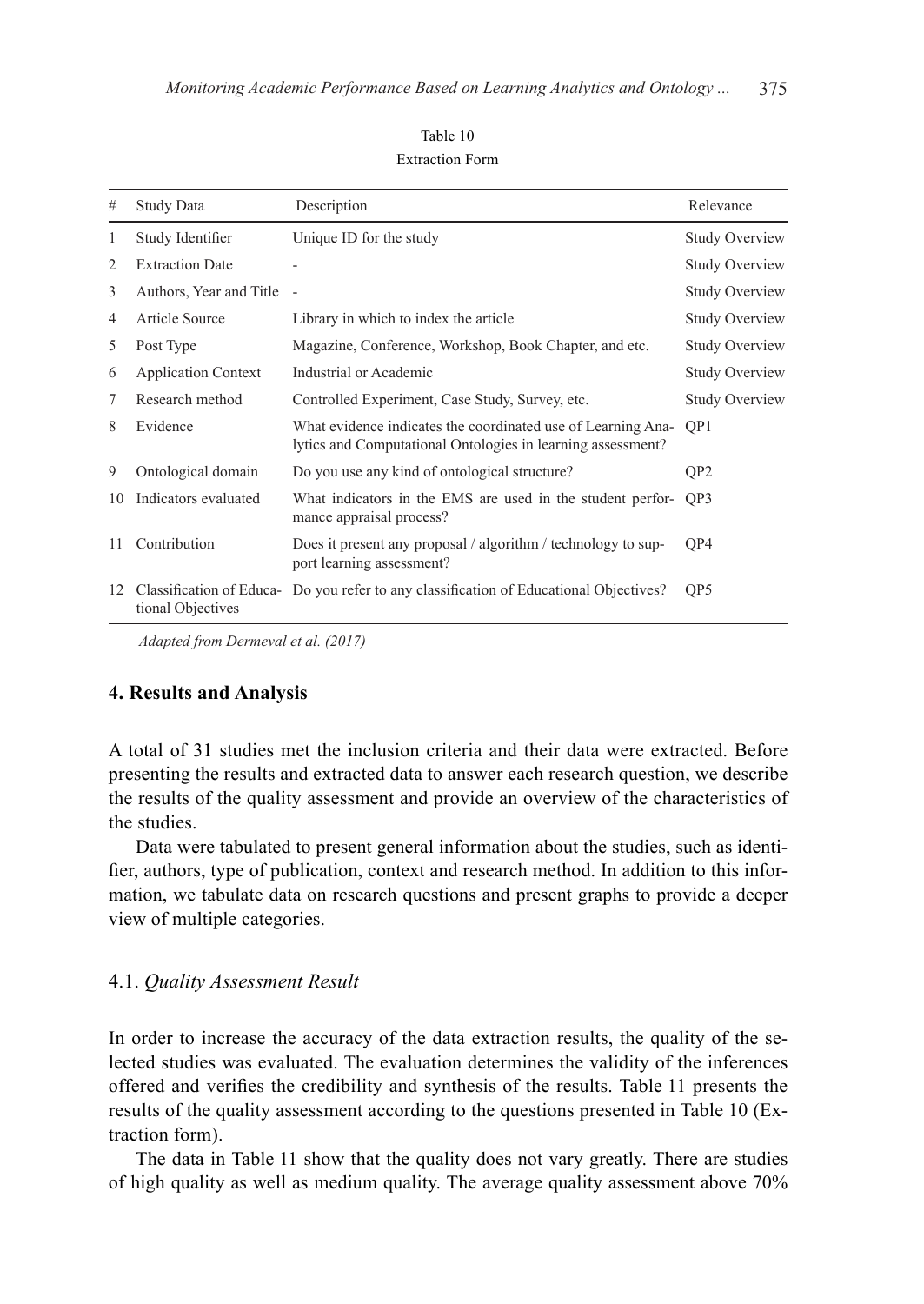| ID                        |                   | Authors                            | Q1           | Q2             | Q3             | Q <sub>4</sub>   | Q <sub>5</sub>   | Q6             | Q7             | Q8             | O <sub>9</sub> | O10            | Total | $\frac{0}{0}$ |
|---------------------------|-------------------|------------------------------------|--------------|----------------|----------------|------------------|------------------|----------------|----------------|----------------|----------------|----------------|-------|---------------|
|                           | P1                | Ghannem (2014)                     | $\mathbf{1}$ | $\mathbf{1}$   | $\mathbf{1}$   | $\mathbf{0}$     | $\boldsymbol{0}$ | $\mathbf{1}$   | $\mathbf{0}$   | $\mathbf{1}$   | $\mathbf{1}$   | $\overline{0}$ | 6.0   | 60            |
| <b>STRING3</b>            | P11               | Ramesh et al. (2016)               | 1            | 1              | 1              | 1                | 1                | 1              | $\mathbf{1}$   | $\mathbf{1}$   | $\mathbf{1}$   | $\theta$       | 9.0   | 90            |
|                           | P125              | Peters et al. (2017)               | $\mathbf{1}$ | $\mathbf{1}$   | $\overline{0}$ | $\boldsymbol{0}$ | $\mathbf{1}$     | $\mathbf{1}$   | $\overline{0}$ | $\mathbf{1}$   | $\mathbf{1}$   | $\mathbf{1}$   | 6.0   | 60            |
|                           | P717              | Guettat and Farhat<br>(2016)       | 1            | $\mathbf{1}$   | $\overline{0}$ | $\mathbf{0}$     | $\mathbf{0}$     | $\overline{0}$ | $\mathbf{1}$   | $\mathbf{0}$   | 1              | $\mathbf{0}$   | 4.0   | 40            |
|                           | P729              | Fulantelli et al. (2014)           | 1            | 1              | $\mathbf{1}$   | 1                | 1                | $\mathbf{0}$   | $\mathbf{0}$   | $\mathbf{1}$   | 1              | $\mathbf{0}$   | 7.0   | 70            |
|                           | P744              | Antonelli et al. (2019)            | 1            | $\mathbf{1}$   | $\mathbf{1}$   | $\mathbf{1}$     | $\mathbf{0}$     | $\mathbf{1}$   | $\mathbf{1}$   | $\mathbf{1}$   | $\mathbf{1}$   | $\theta$       | 7.5   | 75            |
| 5                         | <b>S00</b>        | Gibson et al. (2014)               | 1            | 1              | 1              | $\mathbf{0}$     | 1                | $\overline{0}$ | 1              | $\overline{0}$ | 1              | 1              | 6.0   | 60            |
| <b>STRING</b>             | S <sub>04</sub>   | Khosravi et al. (2017)             | 1            | $\overline{0}$ | $\mathbf{1}$   | 1                | 1                | $\overline{0}$ | $\mathbf{1}$   | $\mathbf{1}$   | $\mathbf{1}$   | $\mathbf{1}$   | 7.0   | 70            |
|                           | S <sub>09</sub>   | Rienties et al. (2016)             | 1            | $\mathbf{0}$   | $\mathbf{1}$   | 1                | 1                | $\overline{0}$ | $\mathbf{1}$   | $\mathbf{1}$   | $\mathbf{1}$   | $\mathbf{0}$   | 6.5   | 65            |
|                           | S46               | Fernandez-Delgado et al.<br>(2014) | $\mathbf{1}$ | $\mathbf{1}$   | $\mathbf{1}$   | $\mathbf{1}$     | 1                | 1              | $\mathbf{1}$   | $\mathbf{1}$   | $\mathbf{1}$   | $\mathbf{0}$   | 8.0   | 80            |
|                           | S61               | Strang $(2016)$                    | 1            | 1              | $\mathbf{1}$   | 1                | 1                | 1              | $\mathbf{1}$   | $\mathbf{1}$   | 1              | 1              | 10    | 100           |
|                           | S63               | Jayakodi et al. (2016)             | 1            | 1              | $\mathbf{1}$   | 1                | 1                | 1              | $\mathbf{1}$   | 1              | 1              | $\mathbf{0}$   | 8.5   | 85            |
|                           | S66               | Yamada et al. (2016)               | 1            | 1              | $\mathbf{1}$   | 1                | $\mathbf{0}$     | 1              | $\mathbf{1}$   | $\mathbf{1}$   | 1              | $\mathbf{0}$   | 7.5   | 75            |
|                           | S99               | Nussbaumer et al. (2012)           | 1            | 1              | $\overline{0}$ | $\mathbf{0}$     | $\mathbf{0}$     | 1              | $\mathbf{1}$   | $\overline{0}$ | 1              | $\mathbf{0}$   | 4.5   | 45            |
|                           | S106              | Pardo et al. (2016)                | 1            | 1              | $\mathbf{1}$   | 1                | 1                | 1              | $\mathbf{1}$   | $\mathbf{1}$   | $\mathbf{1}$   | 1              | 10    | 100           |
|                           | S126              | Wu and Wu (2018)                   | $\mathbf{1}$ | $\mathbf{1}$   | $\mathbf{1}$   | $\mathbf{1}$     | $\mathbf{1}$     | $\mathbf{1}$   | $\mathbf{1}$   | $\mathbf{1}$   | $\mathbf{1}$   | $\mathbf{1}$   | 10    | 100           |
|                           | S143              | Tempelaar et al. (2014)            | 1            | 1              | $\mathbf{1}$   | 1                | 1                | $\overline{0}$ | $\mathbf{1}$   | $\mathbf{1}$   | $\mathbf{1}$   | $\mathbf{0}$   | 7.5   | 75            |
|                           | S <sub>148</sub>  | Hlioui et al. (2010)               | 1            | 1              | $\mathbf{1}$   | $\mathbf{0}$     | $\mathbf{0}$     | 1              | $\mathbf{1}$   | $\mathbf{1}$   | $\mathbf{1}$   | $\mathbf{0}$   | 6.5   | 65            |
|                           | S183              | Li et al. (2017)                   | 1            | 1              | 1              | 1                | 1                | 1              | 1              | 1              | 1              | $\theta$       | 9.0   | 90            |
|                           | S <sub>208</sub>  | Kostopoulos et al. (2017)          | 1            | 1              | $\mathbf{1}$   | $\mathbf{1}$     | $\mathbf{1}$     | $\mathbf{1}$   | $\mathbf{1}$   | $\mathbf{1}$   | $\mathbf{1}$   | $\mathbf{0}$   | 9.0   | 90            |
|                           | S <sub>2</sub> 33 | Dalipi et al. (2015)               | 1            | 1              | $\mathbf{1}$   | 1                | 1                | 1              | $\mathbf{1}$   | $\mathbf{1}$   | 1              | $\mathbf{0}$   | 7.5   | 75            |
|                           | S319              | Agudo-Peregrina et al.<br>(2014)   | 1            | $\mathbf{1}$   | $\mathbf{1}$   | $\mathbf{1}$     | $\mathbf{1}$     | $\mathbf{1}$   | $\mathbf{1}$   | $\mathbf{1}$   | $\mathbf{1}$   | 1              | 10    | 100           |
|                           | S326              | Wanli et al. (2014)                | 1            | 1              | 1              | 1                | 1                | 1              | 1              | $\mathbf{1}$   | 1              | 1              | 9.0   | 90            |
|                           | S336              | Iglesias-Pradas et al.<br>(2014)   | 1            | $\mathbf{1}$   | $\mathbf{1}$   | $\mathbf{1}$     | $\mathbf{1}$     | $\mathbf{1}$   | $\mathbf{1}$   | $\overline{0}$ | $\mathbf{1}$   | $\mathbf{1}$   | 9.0   | 90            |
|                           | S349              | Villagra-Arnedo et al.<br>(2016)   | $\mathbf{1}$ | $\mathbf{1}$   | $\mathbf{1}$   | $\mathbf{1}$     | $\mathbf{1}$     | $\mathbf{1}$   | $\mathbf{1}$   | $\mathbf{1}$   | $\mathbf{1}$   | $\mathbf{1}$   | 9.5   | 95            |
|                           | S354              | Xing et al. (2016)                 | 1            | 1              | 1              | 1                | 1                | 1              | 1              | $\mathbf{1}$   | 1              | 1              | 9.5   | 95            |
|                           | S377              | Kotsiants et al. (2010)            | 1            | 1              | $\mathbf{1}$   | 1                | 1                | 1              | 1              | 1              | 1              | $\mathbf{0}$   | 9.0   | 90            |
|                           | S381              | Yago et al. (2018)                 | 1            | 1              | $\mathbf{1}$   | $\theta$         | $\mathbf{0}$     | 1              | $\overline{0}$ | $\mathbf{1}$   | $\mathbf{1}$   | $\theta$       | 5.0   | 50            |
|                           | S421              | Zacharis (2015)                    | 1            | 1              | 1              | 1                | 1                | 1              | $\mathbf{1}$   | $\mathbf{1}$   | 1              | $\mathbf{0}$   | 9.0   | 90            |
|                           | S473              | Shorfuzzaman et al.<br>(2019)      | 1            | $\mathbf{1}$   | $\mathbf{1}$   | 1                | $\mathbf{0}$     | 1              | $\overline{0}$ | $\mathbf{1}$   | $\mathbf{1}$   | $\mathbf{0}$   | 7.0   | 70            |
|                           | S474              | Aljohani et al. (2019)             | 1            | 1              | 1              | 1                | 1                | 1              | $\overline{0}$ | $\mathbf{1}$   | 1              | $\mathbf{0}$   | 8.0   | 80            |
|                           | Average           |                                    |              | 0.90           | 0.89           | 0.76             | 0.69             | 0.73           | 0.74           | 0.76           | 1.00           | 0.34           | 7.81  | 78.1          |
| <b>Standard deviation</b> |                   |                                    | 0.0          | 0.27           | 0.31           | 0.43             | 0.44             | 0.40           | 0.41           | 0.36           | 0.00           | 0.47           | 1.68  | 16.77         |

Table 11 List of articles included in the review and their respective quality scores. Studies are classified by identifier ID

indicates that the selected studies are coherent in the research elements and the data presented. The standard deviation measure is used to express a correlation coefficient between variables and here it indicates that the studies are close to the average.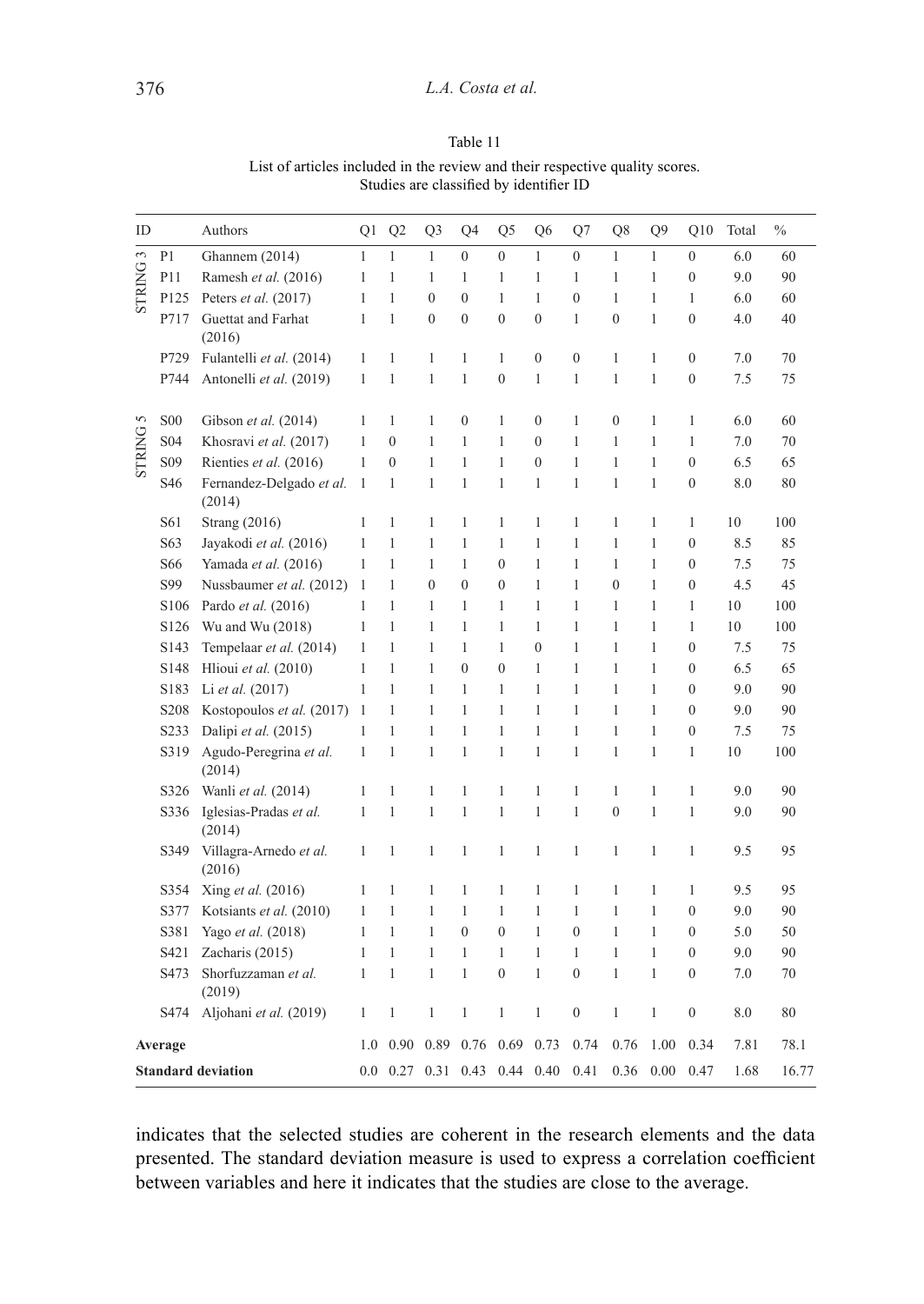The result of the quality assessment reflects the consistency among the studies identified in the review. If the quality assessment presents a result of studies with a high-quality rating, it is understood that future research will hardly change the observed effect. On the other hand, when the result has a very poor quality outcome, the estimates will probably change with the publication of new studies. Thus, the ten criteria used in the quality assessment represent an instrument that contributes to measure the credibility of the studies selected in the systematic review.

#### 4.2. *Meta-Information*

#### 4.2.1. *Overview of the Publication*

In this section, we present data from the collected and filtered primary studies. We map the general characteristics of the studies according to Section 3.1.2. The temporal distribution and type of publication of the retrieved studies are shown in Fig. 3.

Of the 31 selected primary studies, 18 (58.06%) were published at Conferences, 12 (38.71%) were published in Journals and 1 (3.23%) at Workshops. We observed that there was a significant growth in the number of publications from 2014 onwards. We should point out that there were no studies identified before 2010. As this review was conducted in the first half of 2019, the number of publications may still grow and surpass previous years, as shown in Fig. 3.

#### 4.2.2. *Research Method*

The classification of research method was based on four categories (controlled experiment, case study, action research and comparative study) defined by Easterbrook *et al.* (2008). As shown in Fig. 4, the controlled experiment method constitutes the majority of the studies (18 studies, 58.06%), followed by the Case Study method (7 studies, 22.58%). The Action Research method was identified in 2 studies (6.45%), one study (3.22%) performed a Comparative Study and 3 studies (9.67%) did not mention the method used.



Fig. 3. Classification and temporal distribution of selected studies.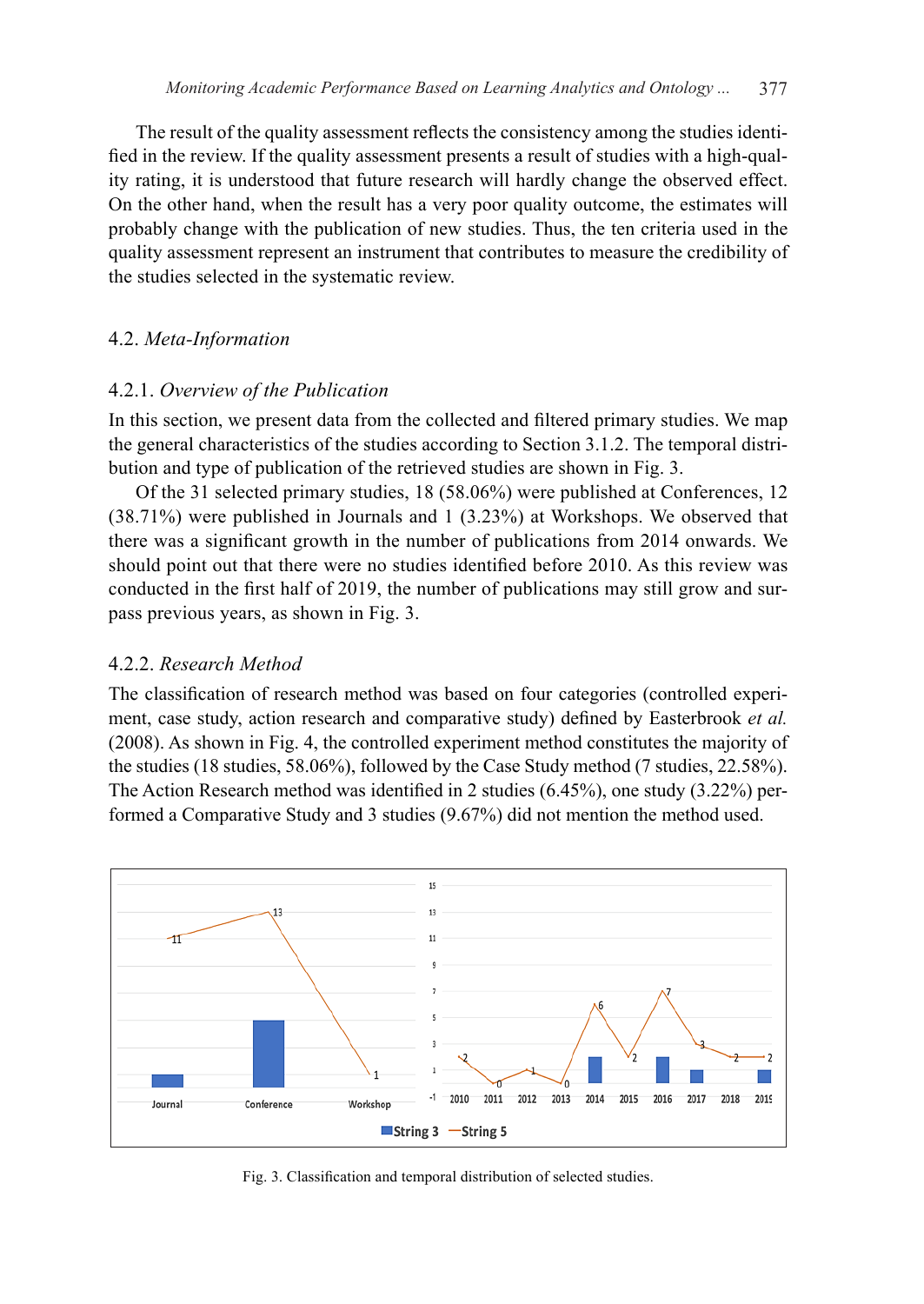

Fig. 4. Research method of selected studies.

The number of studies that conducted a controlled experiment indicates a significant increase in the development of tools that explore educational data using analytics to promote gains in the teaching-learning process.

## 4.3. *Learning Analytics and Ontology*

In this section, we present an analysis of the identified aspects of Learning Analytics and Ontology in order to answer the research questions RQ1, RQ2 and RQ4.

## **RQ1 – Which methods allow you to evaluate academic performance based on Learning Analytics and Computational Ontologies in a coordinated way?**

RQ1's main objective is to identify and classify evidence on the use of LA and Computational Ontologies to assist in the academic performance assessment process by observing the achievement of educational objectives. Table 12 presents the classification of studies by resources used in the research.

The authors of studies P729, S126, S143, S381, S421, S473 and S474 generally cite that they use LA methods to assist in the analysis and processing of manipulated educational data, but in such studies, they do not highlight the use of LA and Ontology from the perspective of monitoring academic performance. The use of ontology was identified in studies P1, P11, P125, P717, P729, P744, S99 and S381. In studies P729 and S381 we identified the use of LA and Ontologies, but the purpose of these studies is not to track academic performance guided by a taxonomy of Educational Objectives.

Table 12 Evidence Mapping on the Use of Learning Analytics and Ontologies

| Resource           | Description                                         | $\frac{0}{0}$ |
|--------------------|-----------------------------------------------------|---------------|
| Learning Analytics | P729, S126, S143, S381, S421, S473, and S474        | 22.58%        |
| Ontology           | P1, P11, P125, P717, P729, P744, S63, S99, and S381 | 29.03%        |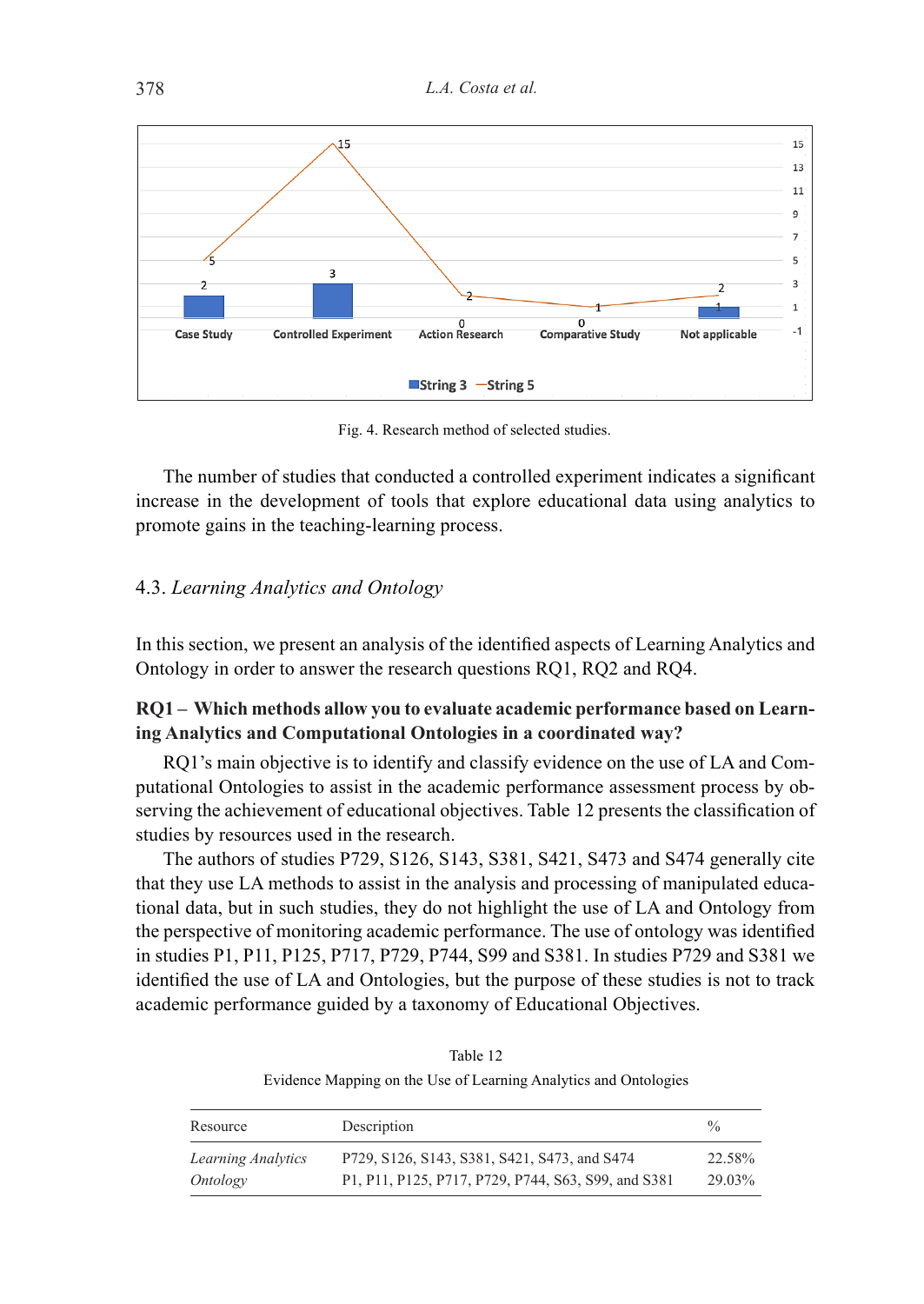In study P729, the authors apply LA methods in the context of mobile learning using MeLOD, a mobile learning environment that supports Linked Open Data (LOD). In the MeLOD environment, an ontological specification was used to represent all interactions that occur in the learning system. Study P729 focuses on the challenge of using LA techniques to support educational decision making in mobile learning environments.

The authors of study S381 present the ON-SMMILE model, a set of interconnected ontologies that combine information related to: i) students and their state of knowledge, ii) assessments that depend on rubrics and different types of objectives and iii) units of learning.

Among the selected works, no evidence of student academic performance monitoring was identified from the coordinated use of LA and Computational Ontologies techniques, guided by a Taxonomy of Educational Objectives.

#### **RQ2 – Which ontologies assist in the academic performance monitoring process?**

This research question aims to identify the main types of ontological structures that have been developed or used in research in the educational context. The classification of the ontological structures was performed after the extraction of the studies observing each type of structure explained by the authors. As presented in Section 3.2.1, a search string was specified to assist in the collection of studies that address this research question. Thus, with the execution of this SLR the use of Computational Ontologies was identified in 9 studies (P1, P11, P125, P717, P729, P744, S63, S99 and S381), Table 13.

In P1, the authors seek to assist teachers in the pursuit of Serious Games from the Learning Objectives related to the game. Based on the Learning Objectives and using a Game Ontology, the tool proposed by the authors classifies the Game according to the Bloom Taxonomy skill level. To define assessment metrics, the work is based on learning modeling theories, such as the IMS Learning Design specification, and uses Bloom's Taxonomy to define Game cognition levels.

The goal of P11 work is to automatically integrate Learning Objectives (LO) with Syllabus (course curriculum) from Domain Ontology to Data Structure courses. The authors

| Source   | Study            | Ontological Classification                                                  |
|----------|------------------|-----------------------------------------------------------------------------|
| String 3 | P1               | Domain Ontology – Game Ontology                                             |
|          | <b>P11</b>       | Domain Ontology – Syllabus                                                  |
|          | P <sub>125</sub> | Application Ontology – Medical Protocol-based Learning Tasks and Objectives |
|          | P717             | Domain Ontology for Student Profile                                         |
|          | P729             | Top Ontology – DBPedia and Geonames                                         |
|          | P744             | Application Ontology – CONALI                                               |
| String 5 | S <sub>6</sub> 3 | Top Ontology – WordNet                                                      |
|          | S99              | Application Ontology – Self Regulated Learning                              |
|          | <i>S381</i>      | Application Ontology – ON-SMMILE                                            |

Table 13 Mapping of Studies on the Use of Computational Ontologies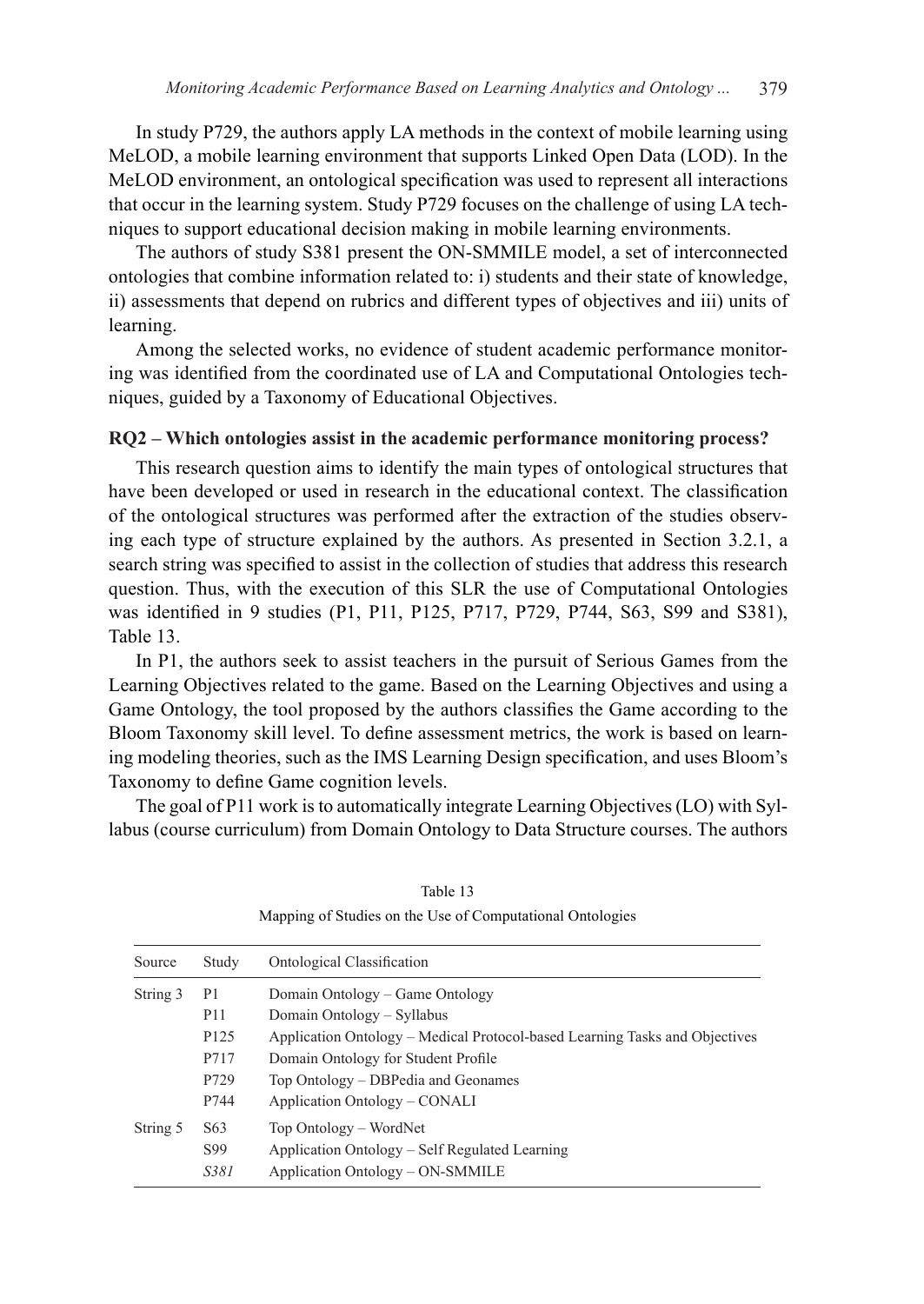seek to capture relevant knowledge of Syllabus and OA by mapping it through an ontological representation. Thus, the competencies and cognitive level of the objective can be defined from Bloom's taxonomy. In P125, the authors proposed a tree-based Learning Objectives framework to shape and monitor the learning process. Article P717 aims to help students identify their Learning Objectives in Personal Learning (PLE), providing details to help unskilled pedagogy students formulate their personal learning goals.

Work P729 focuses on the challenge of using LA methods to support educational decision making in mobile learning environments. They use an approach that integrates Linked Open Data (LOD) in conjunction with pattern extraction techniques for interpreting insights resulting from student behavior. The goal is to assist teachers in tracking and evaluating students during mobile-based learning experiences. The framework is based on the relationships between the different types of interactions that occur in a mobile learning activity and the tasks, which are pedagogically relevant to the learning activities. The authors of this study use a mobile environment for LOD-based learning, MeLOD, to conduct the experiment.

In P744, a project to build an open networked platform for the learning of Industry 4.0 subjects was presented. The project will enable the creation of a laboratory using Virtual Reality (VR), where users can design and create an environment for training and simulation of industrial processes. Among the features available, this platform will enable students to customize their learning path through a modular approach. The platform is based on building blocks defined through the constructive alignment procedure. According to the authors, students will be able to co-create their learning path and learning content. The project uses VR resources, Industry 4.0 ontology and learning process ontology (CONALI) through Constructive Alignment. CONALI is an ontology that provides an understanding of learning units as the composition of a series of educational goals.

The authors of the S63 study use Natural Language Processing (PLN) techniques to extract verbs from evaluative questions, then evaluate the similarity of verbs using WordNet<sup>3</sup> (digital English verb base, classified as top ontology) and they classify verbs according to Bloom's taxonomy. In this article, the authors do not use a specific ontology to monitor academic progress, the objective is to classify the issues according to the taxonomy of Educational Objectives. The authors do not use LA methods, but claim that new information can be extracted from processing the resulting data through LA.

Study S99 presents a conceptual approach using learning ontology to assist in monitoring unobservable actions of students' cognitive and metacognitive activities. The approach deals with a modification of the self-regulated learning (SRL) cyclical model proposed by Zimmerman (2002). The SRL consists of four meta-cognitive and cognitive phases that occur during its process: learning process planning, resource search, real learning and reflection of the learning process. As the Personal Learning Environment (PLE) allows the creation of modules based on learning tools with a pedagogical approach, the assembly of pedagogical activities must follow content sequencing guidelines to enable more efficient learning. Thus, the authors suggest a model of mapping cognitive and meta-cognitive activities through a Learning Ontology that formalizes

<sup>&</sup>lt;sup>3</sup> Lexical relational system for the English language, classified as Top Ontology. Available at: <https://wordnet.princeton.edu/>.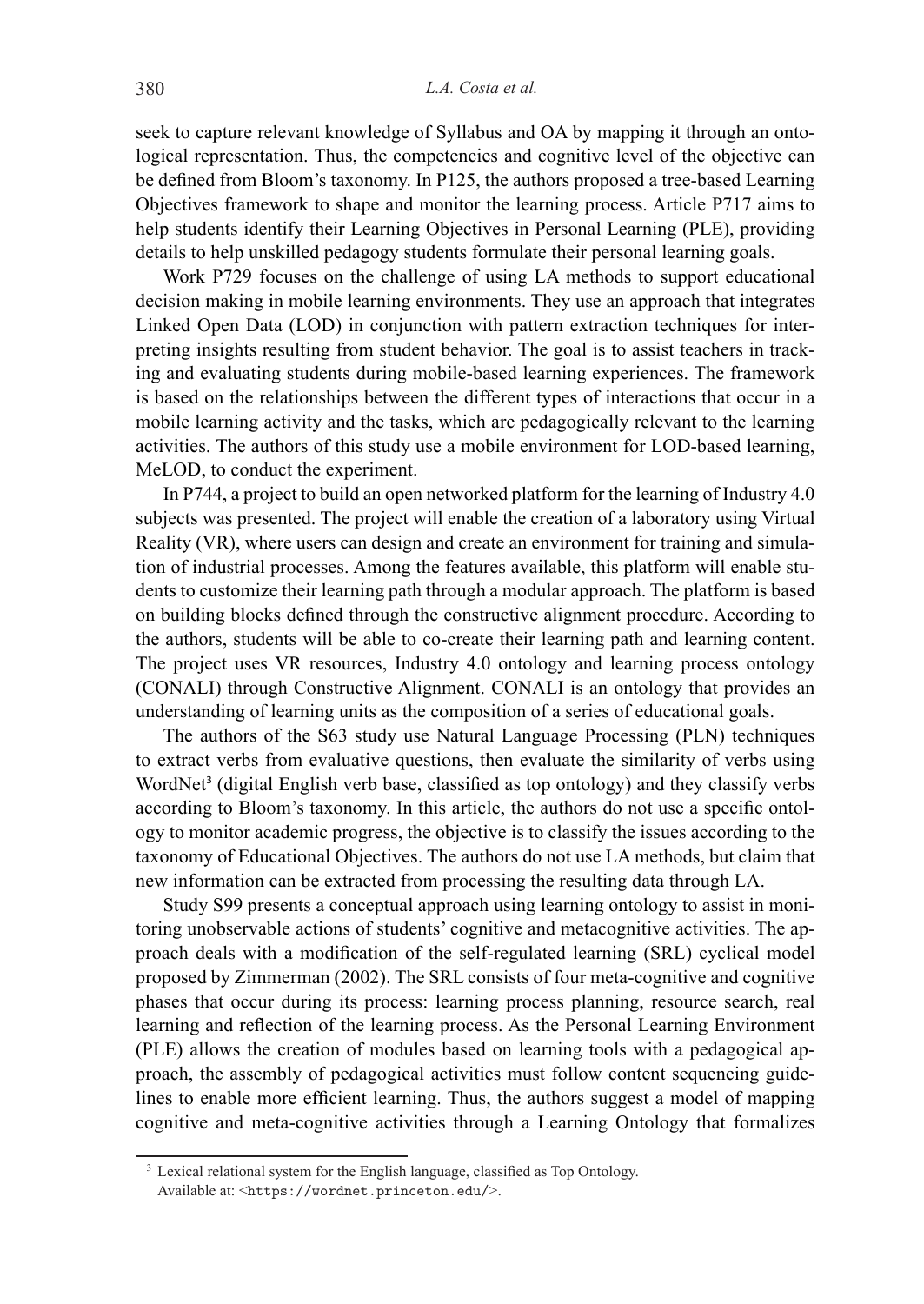a Taxonomy of Learning Activities. The pedagogical perspective of the approach presented highlights the aspects of reflection and awareness of the learning process.

In S381, the authors present a theoretical model using a combination of ontologies to supervise student learning and recommend competency-based activities. The model is based on the semantic web to assist educators with decision making during the student learning process. The proposal combines education resources such as: IMS Learning Project, Student Model ontology, and learning classification.

## **RQ4 – What computational resources, techniques, or methods are used in the academic performance assessment process?**

The purpose of this research question is to identify the learning platforms, techniques and methods used to monitor student performance. Regarding learning management platforms, Table 14 presents the learning environments that were identified among the retrieved studies.

Among the studies presented in Table 14, the following learning platforms stand out: MOOC (19.35%, 6 studies), Moodle (12.90%, 4 studies), other environments (SMEUS, MeLOD, and My Labs) represent (12.90%, 4 studies). More than half of the studies (54.83%, 17 studies) did not specify the type of platform used because the proposed architecture is generic so as to meet the requirements of the main learning environments.

Regarding the statistical methods and techniques used in the data analysis, we found that most studies focus on three techniques: Classification (Linear Regression), Clustering and Correlation Analysis, Table 15.

| Platform      | <b>Studies</b>                                                                                        | Freq. $\%$ |       |
|---------------|-------------------------------------------------------------------------------------------------------|------------|-------|
| Not specified | S00, S09, S46, S63, S66, S106, S148, S208, S319, S349, S377, S381, S473, 17<br>P1, P11, P125 and P729 |            | 54.83 |
| MOOC          | S04, S126, S183, S326, S354 and P744                                                                  |            | 19.35 |
| Moodle        | S61, S336, S421 and S474                                                                              | 4          | 12.90 |
| Others        | S143, S233, S473 and P717                                                                             |            | 12.90 |

Table 14 Types of learning environments identified

Table 15 Statistical Techniques Identified

| Technique                      | Studies                                                          | Freq. | $\frac{0}{0}$ |
|--------------------------------|------------------------------------------------------------------|-------|---------------|
| Regression Analysis            | S09, S61, S66, S106, S143, S183, S208, S319, S354, S421          | 10    | 32.25         |
| Data grouping                  | S04, S61 and S106                                                |       | 12            |
| <b>Correlation Analysis</b>    | S106 and S143                                                    |       | 8             |
| Structural equation modeling   | S <sub>473</sub>                                                 |       | 4             |
| Multivariate Variance Analysis | S <sub>474</sub>                                                 |       | 4             |
| <b>Statistical Learning</b>    | S46                                                              |       | 4             |
| No techniques presented        | S00, S63, S99, S126, S148, S233, S326, S336, S349, S377,<br>S381 |       | 44            |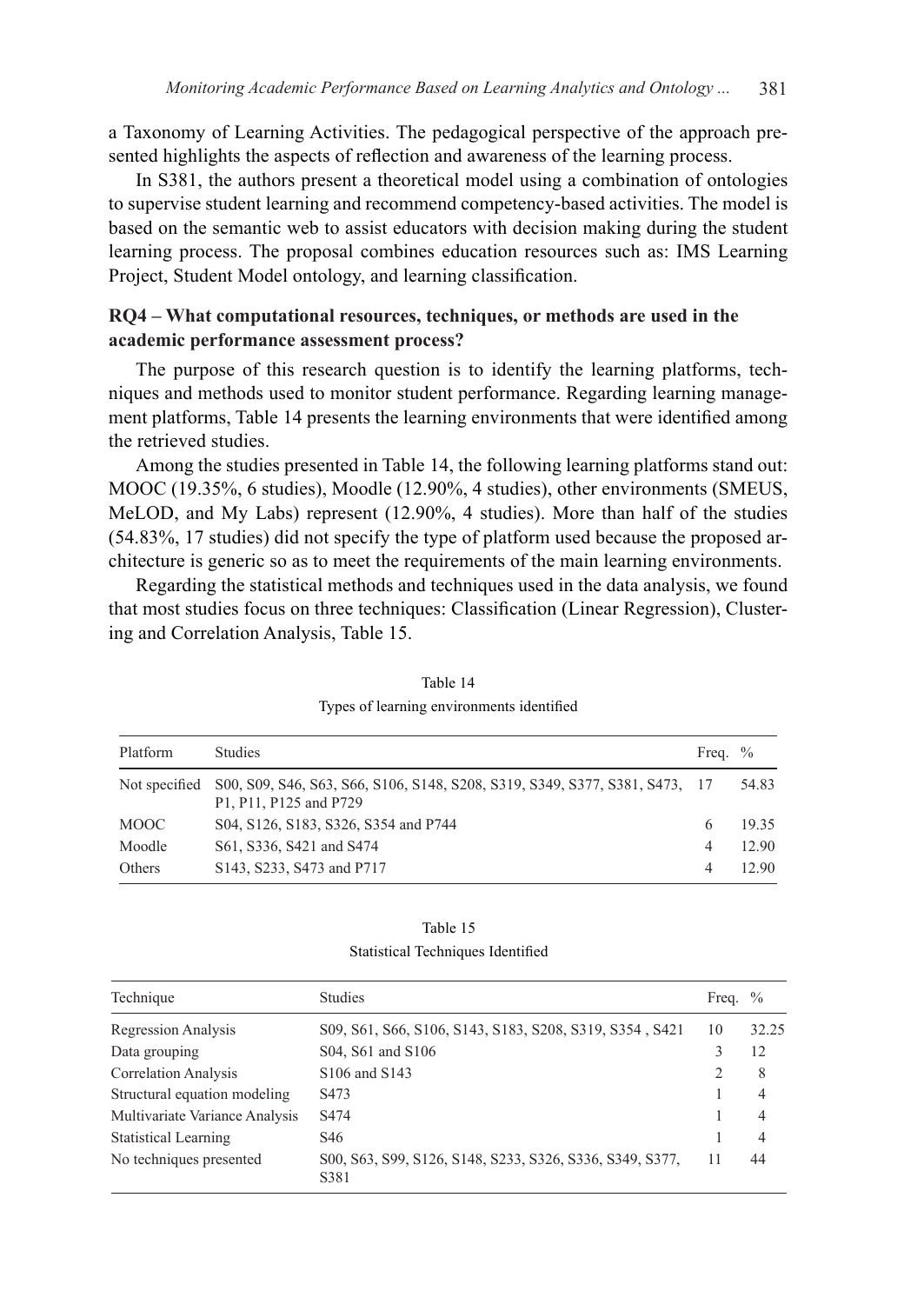Regression analysis is a statistical technique applied in classification analysis and used to verify the existence of a relationship between dependent variable and independent variables. Clustering is a statistical method that aims to explore the data generating hypotheses and assisting in prediction processes. In this SLR, we identified that 32.25% (10 studies) used Regression Analysis techniques, 12% (3 studies) reported using statistical data clustering techniques and 8% (2 studies) used Correlation Analysis. Structural Equation Modeling, Multivariate Variance Analysis and Learning Statistics Method were used in 1 study (4%) respectively. 11 other studies (44%) do not report using any statistical technique. Articles selected from String 3 (P1, P11, P125, P717, P729 and P744) do not present statistical analysis techniques.

Studies S326, S349 and S377 propose a model for predicting student performance in distance education. In these studies, the use of statistical techniques to analyze the data was not mentioned. They make use of a set of Machine Learning algorithms to perform the prediction.

Among the collected studies, a significant portion 32.25% (10 studies) cite using specific training algorithms and data testing in their experiments. Table 16 presents the distribution of these studies among the different algorithms identified.

The studies presented in Table 16 use Machine Learning algorithms to perform academic data evaluation, especially in predicting student success or possible dropout.

| Technique                                              | <b>Studies</b>                      | Freq.          | $\frac{0}{0}$ |
|--------------------------------------------------------|-------------------------------------|----------------|---------------|
| Support Vector Machine                                 | S <sub>46</sub> , S <sub>349</sub>  | $\overline{c}$ | 22.22         |
| N-Gram (Cluster)                                       | S <sub>18</sub> 3                   | 1              | 11.11         |
| J48 Decision tree                                      | S208                                |                | 11.11         |
| C <sub>4.5</sub> (Decision tree)                       | S354, S377                          | $\overline{c}$ | 22.22         |
| <b>JRip</b>                                            | S <sub>208</sub>                    |                | 11.11         |
| Logistic Regression                                    | S208, S326, S421                    | 3              | 33.33         |
| Multilayer Perceptron (MLPs)                           | S <sub>208</sub> , S <sub>326</sub> | $\overline{c}$ | 22.22         |
| Naive Bayes                                            | S208, S326, S377                    | 3              | 33.33         |
| Minimal Sequential Optimization (SMO)                  | S <sub>208</sub>                    | 1              | 11.11         |
| K-means                                                | S <sub>04</sub>                     |                | 11.11         |
| RandomTree                                             | S326                                | 1              | 11.11         |
| NNge                                                   | S326                                | 1              | 11.11         |
| <b>GP-ICRM</b>                                         | S326                                | 1              | 11.11         |
| Radial Base Function                                   | S349                                | 1              | 11.11         |
| General Bayesian Network (GBN)                         | S354                                | 1              | 11.11         |
| <b>WINNOW</b>                                          | S377                                | 1              | 11.11         |
| Nearby Neighbor's Algorithm (1-Nearest Neighbor – 1NN) | S377                                |                | 11.11         |

Table 16 Identified Algorithms for Evaluating EMS Student Data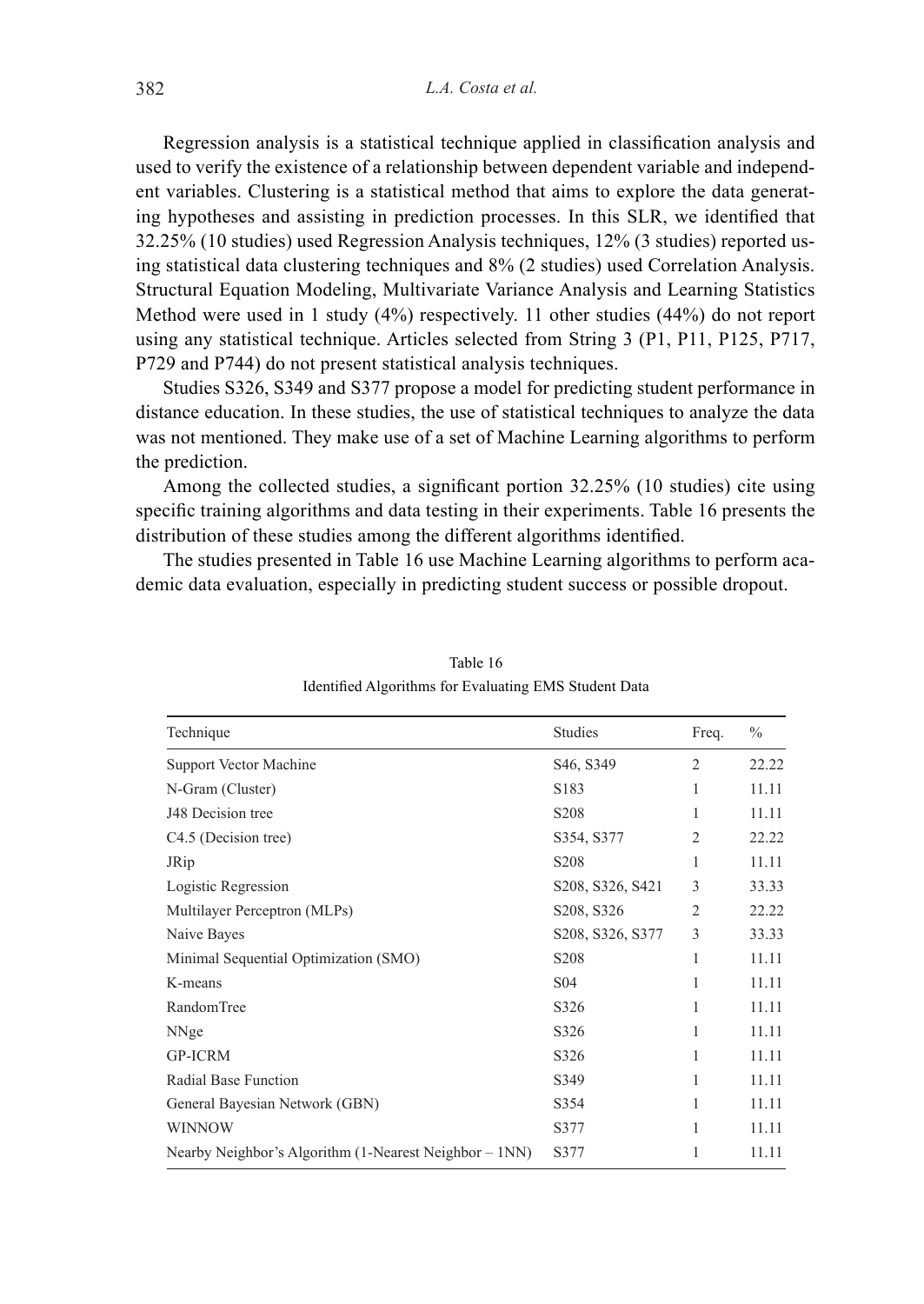#### 4.4. *Performance Indicators*

RQ3 focuses on the aspects of interaction mechanisms and performance indicators in the EMS. We seek to collect all the indicators used in the selected studies to identify or measure academic performance.

#### **RQ3 – What elements of LMS are used as learning indicators?**

This question aims to identify the indicators, available in the LMS, that can express the student's academic performance. The indicators were classified according to the taxonomy suggested by Rienties and Toetenel (2016). The taxonomy defines a classification of Activities in an LMS through verbs representing user actions. These activities are classified into: Assimilative, Communicative, Productive, Interactive, and Experimental Activities (Table 17).

Assimilative Activities include actions such as reading, listening, thinking about, accessing information and content. Communicative Activities are associated with discussion modules that are related between LMS users and content (tutors, teachers and other students). Productive Activities relate actions in the active construction of artifact, such as producing, building, making, contributing and completing. Interactive Activities comprise learning application actions such as exploring, experimenting, interacting with content, enhancing and modeling. As for Evaluative Activities, these relate to types of evaluations (formative, summative and self-assessment). Finally, the experimental activities that address the learning actions applied in the real world are included.

Table 17 shows that a study may be represented in more than one classification because there are several learning indicators in the environment. The use of one indicator does not exclude another; on the contrary, the combination may provide more powerful data on student learning experiences and favor the monitoring of their academic performance.

The data presented in Table 17 highlight three Activity indicators: Productive, Interactive, and Evaluative, which are represented in more than 50% of the sample. The

| Description                     | <b>Studies</b>                                                                                  | Freq. | $\frac{0}{0}$ |
|---------------------------------|-------------------------------------------------------------------------------------------------|-------|---------------|
| <b>Productive Activities</b>    | S00, S04, S09, S63, S66, S143, S148, S183, S208, S233, S319, S326, 16<br>S336, S349, S473, S474 |       | 64            |
| Interactive Activities          | S00, S04, S09, S61, S66, S99, S143, S148, S183, S233, S319, S336,<br>S354, S421, S473, S474     | 16    | 64            |
| <b>Evaluative Activities</b>    | S00, S04 S09, S46, S61, S63, S106, S43, S208, S233, S319, S336,<br>S377, S381, S473             | 15    | 60            |
| <b>Assimilative Activities</b>  | S00, S09, S46, S61, S63, S66, S148, S143, S349, S354, S473                                      | 11    | 44            |
| <b>Communicative Activities</b> | S00, S126, S143, S208, S233, S326, S336, S354, S421, S473, S474                                 | 11    | 44            |

Table 17 Indicators of use of activities and interactions in the Learning Management System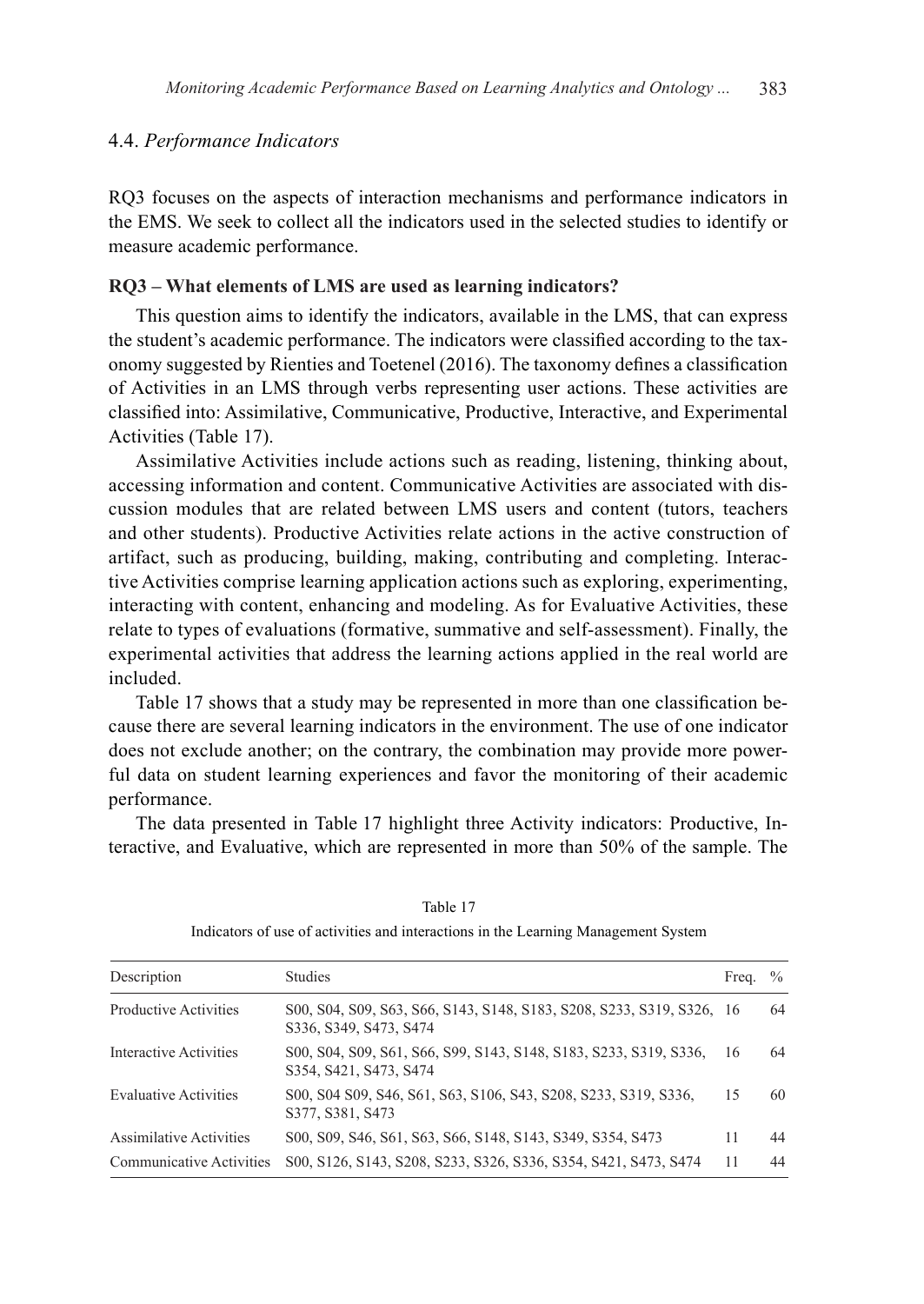Productive and Interactive Activities category was cited in more than 64% (16 studies) among all selected articles (31). Second is the Evaluative Activities category with 60% (15 studies), this category determines the students' exams and evaluative activities. In third place, the Interactive and Communicative Activities category was also well represented (44%, 11 studies).

The result is interesting because it shows that most of the studies cite the interactions of Productive and Interactive activities as a strong indicator in monitoring student performance, especially when these indicators relate to other types (Evaluative and Communicative). This is noticeable because an article is represented in more than one category, such as articles S473 and S474. The Communicative Activities category represents less than 50% of the selected studies. This category is related to discussion modules and messages about content, people and the learning environment.

#### 4.5. *Taxonomy of Educational Objectives*

In order to answer the RQ5 question, we sought to identify the taxonomies developed, referenced and used in the e-Learning teaching modality.

## **RQ5 – What are learning objective classification hierarchical structures used to monitoring student academic progress?**

This question aims to find the taxonomic structures of educational objectives used in the teaching process to monitor student performance. We classify the studies according to the type of taxonomy cited in the paper. Some authors cite more than one taxonomy in their studies, see Table 18.

The data in Table 18 show the taxonomic structures identified among the filtered studies. We identified 14 studies (45.16%) that report using some taxonomy in the research context. Among the studies analyzed, Bloom's Taxonomy is the most referenced (29.03%, 9 studies), followed by Bloom's Revised Taxonomy (6.45%, 2 studies). The other taxonomies (SOLO Taxonomy, Learning Design Activities Taxonomy and Learning Strategies and Techniques Taxonomy) were identified in at least one study (3.22%).

| Taxonomy                                       | <b>Studies</b>                                      | Freq.                    | $\%$  |
|------------------------------------------------|-----------------------------------------------------|--------------------------|-------|
| Bloom Taxonomy                                 | S00, S63, S126, S381, P1, P125, P717,<br>P729, P744 | 9                        | 29.03 |
| Bloom's Revised Taxonomy                       | S <sub>0</sub> 0, P <sub>11</sub>                   | $\mathfrak{D}_{1}^{(1)}$ | 6.45  |
| <b>SOLO</b> Taxonomy                           | S <sub>6</sub> 3                                    |                          | 3.22  |
| Learning Design Activities Taxonomy            | S <sub>09</sub>                                     |                          | 3.22  |
| Taxonomy of learning strategies and techniques | S99                                                 |                          | 3.22  |

Table 18 Learning Taxonomy identified in the selected studies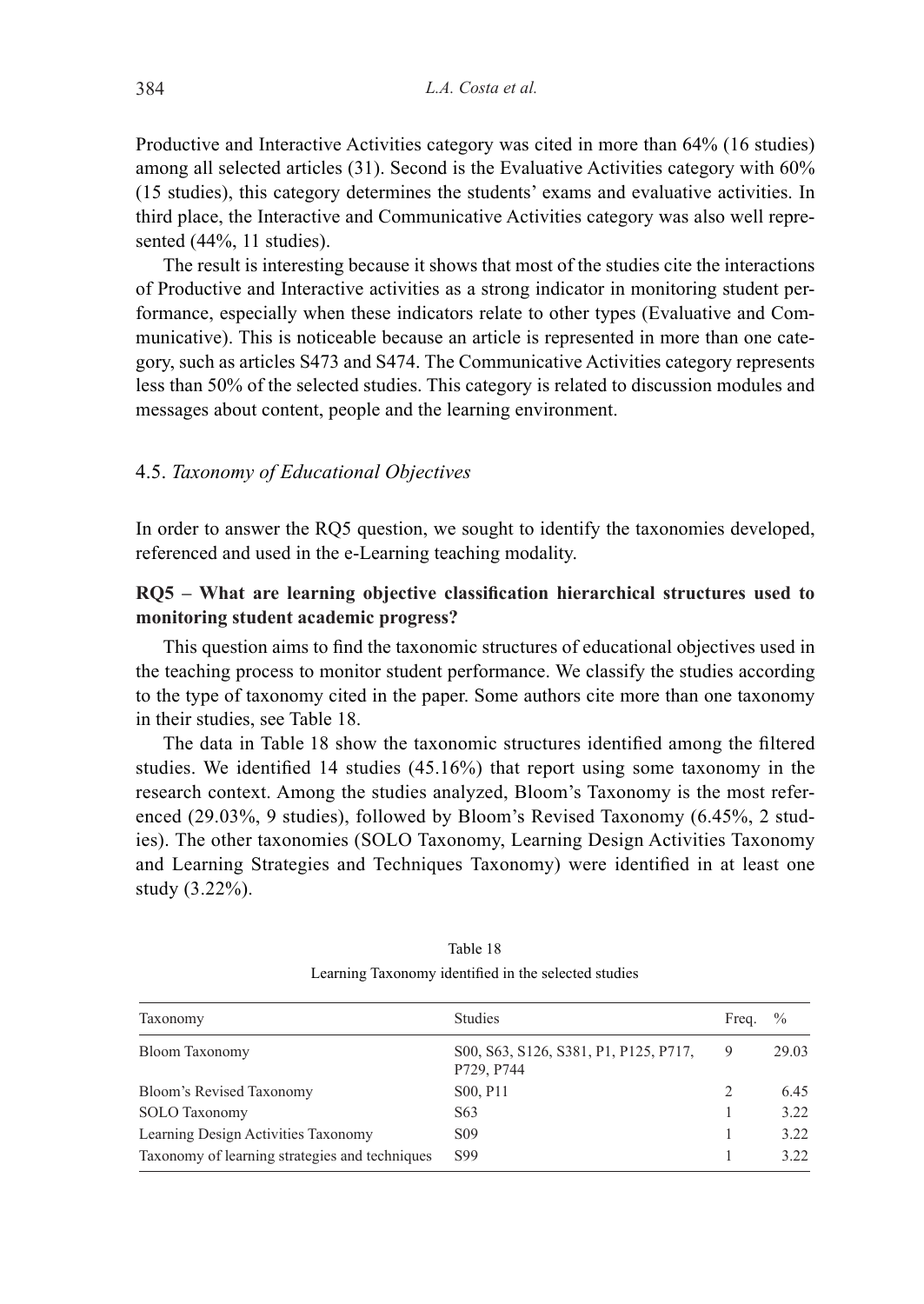## **5. Discussion**

The data identified in this SLR show that 56% (19 studies) focus on predicting the success or failure of student academic progress; 36% (9 studies) aim to evaluate academic performance; 4% (1 study) has a competence-based recommendation system and another study (4%, 1 study) aims to classify evaluative questions based on Bloom's Taxonomy. Table 19 presents the classification of the study objectives in relation to the use of AT techniques.

Academic performance prediction systems perform student analysis predicting whether students will fail or succeed in their endeavors. Machine Learning (ML) techniques and algorithms are commonly applied for this purpose since some of these algorithms use past data (test basis) to analyze patterns to predict the student's situation. Prediction systems typically induce educators to make early pedagogical decisions and strategies to improve student learning conditions and the dropout scenario.

As for the works that present some student assessment method in e-Learning environments, the use of some statistical techniques was identifying. Table 20 lists the techniques identified.

According to Larose (2005), the data mining process is classified by the ability to perform specific tasks, among them stand out: Regression, Prediction, Clustering, and Association. Larose (2005) describes that each task uses specific statistical methods classified according to the desired functionality (Descriptive or Prognostic Analysis) and the tasks they perform. Table 21 presents methods that can be used for each task or functionality found.

| Objective                              | <b>Studies</b>                                                                     | Freq. | $\frac{0}{0}$  |
|----------------------------------------|------------------------------------------------------------------------------------|-------|----------------|
| Prediction of academic performance     | S09, S46, S106, S143, S148 S183, S208, S319,<br>S326, S336, S349, S354, S377, S421 | 14    | 56             |
| Evaluate academic performance          | S00, S04, S61, S66, S99, S233, S126, S473, S474                                    |       | 36             |
| Classification of evaluation questions | S <sub>6</sub> 3                                                                   |       | $\overline{4}$ |
| Competency-based recommendation system | S381                                                                               |       | 4              |

| Table 19                                           |  |
|----------------------------------------------------|--|
| Classification of objectives in identified studies |  |

| Table 20                                                    |
|-------------------------------------------------------------|
| Classification of techniques used in performance evaluation |

| Technique                      | <b>Studies</b>                    | Freq. | $\frac{0}{0}$ |
|--------------------------------|-----------------------------------|-------|---------------|
| Data grouping                  | S <sub>04</sub> , S <sub>61</sub> | 2     | 22.22         |
| <b>Regression Analysis</b>     | S61, S66, S126                    | 3     | 33.33         |
| Structural equation modeling   | S <sub>473</sub>                  |       | 11.11         |
| Multivariate Variance Analysis | S <sub>474</sub>                  |       | 11.11         |
| Not specified                  | S00, S99, S233                    |       | 33.33         |
|                                |                                   |       |               |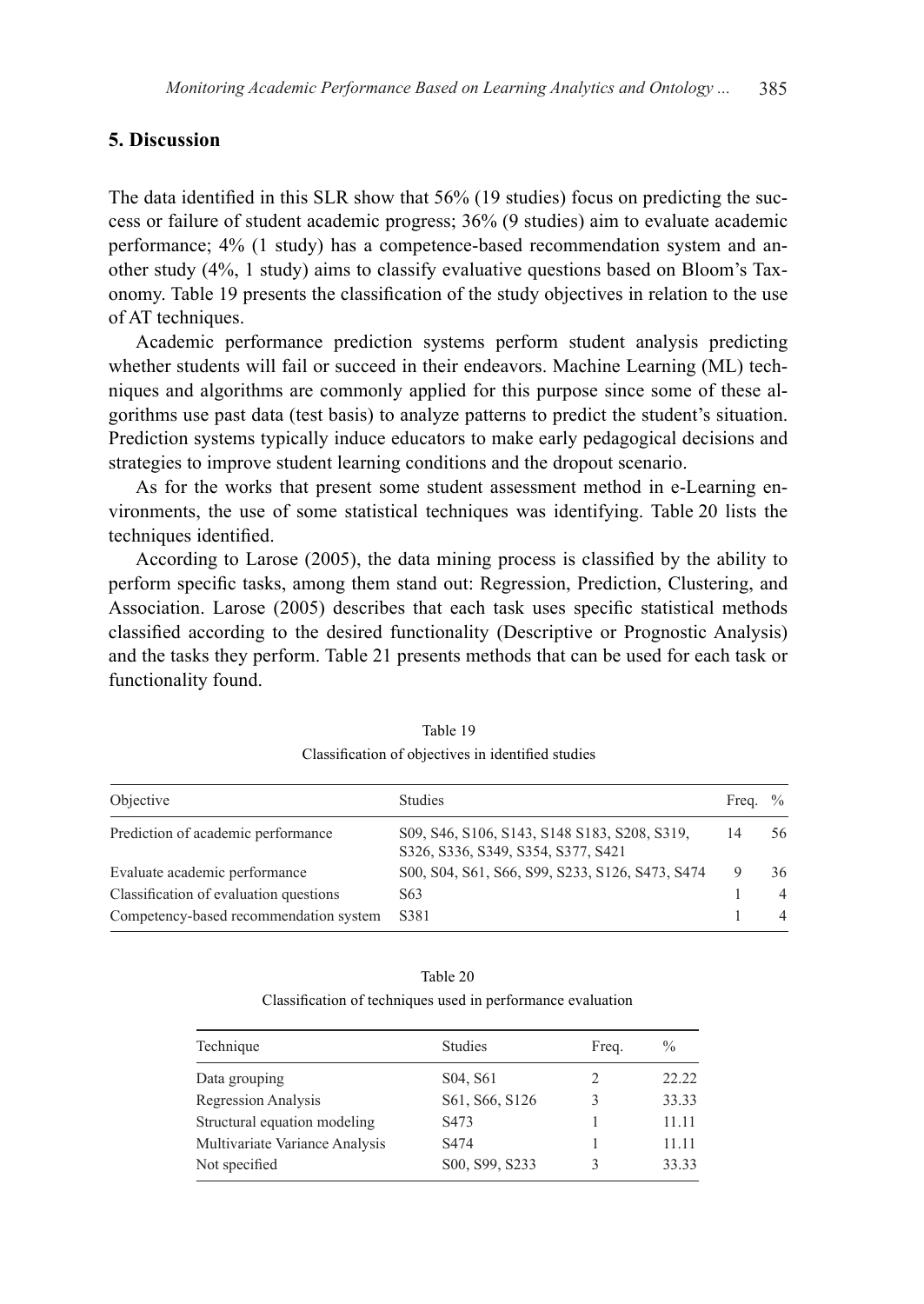Table 21 Set of Methods Used in Each Data Mining Task

| Assignment | Methods                                                                                                                                                                                                |  |  |  |  |  |  |
|------------|--------------------------------------------------------------------------------------------------------------------------------------------------------------------------------------------------------|--|--|--|--|--|--|
| Grouping   | • Partitioning Methods based on the grid<br>• Model-based clustering methods – statistical approach and neural networks<br>• Analysis of outliers<br>• Hierarchical Methods<br>• Density based methods |  |  |  |  |  |  |
| Regression | • Linear Regression<br>• Multiple Regression<br>• Logistic Regression<br>• Poisson Regression<br><b>Nonlinear Regression</b>                                                                           |  |  |  |  |  |  |

The methods linked to cluster analysis aim to detect the existence of different groups within a given data set and, if so, to determine these groups. Clustering attempts to identify a finite set of categories or groups to which each record (population element) can be mapped. Categories can be disjoint (separate) or overlapping (non-disjoint) and can sometimes be arranged in trees.

Regression methods are used when the record is identified by a numerical value rather than a categorical value. Thus, the value of a given variable can be estimated by analyzing the values of the others. According to Harrison (1998), regression is used to define a value of a given unknown continuous variable. Fayyad *et al.* (1996) define regression as a function that maps a data item to an estimated actual prediction variable.

Regarding the use of Ontologies in the context of LA and LMS, we identified 9 papers (S63, S99, S381, P1, P11, P125, P717, P729, and P744) that mention using ontologies and taxonomic learning structures linked to an LMS. Among these works, only two (S99 and S381) aim to analyze and improve student performance. In study S381, the authors present a theoretical architecture using a network of ontologies to identify and evaluate student competences and recommend learning objects.

Study S99 presents a conceptual architecture for detecting and analyzing cognitive and metacognitive learning activities in personal learning environments. The learning ontology used consists of cognitive and metacognitive learning activities that describe typical learning activities. The pedagogical perspective of this approach focuses on the reflection and awareness aspects of the learning process.

Study S63 aims to verify at which level the examination questions formulated by educators fit into Bloom's taxonomic structure. The authors use Natural Language Processing techniques to extract the verbs, then verify the similarity of the extracted verbs by querying the WordNet base (Top-level Ontology), and finally classify the issue according to the taxonomic level.

The remaining 6 studies (P1, P11, P125, P717, P729, and P744) present ontological structures applied in the educational context. Most of these studies focus on learning sequencing and selecting Virtual Learning Objects (VLE) related to the student's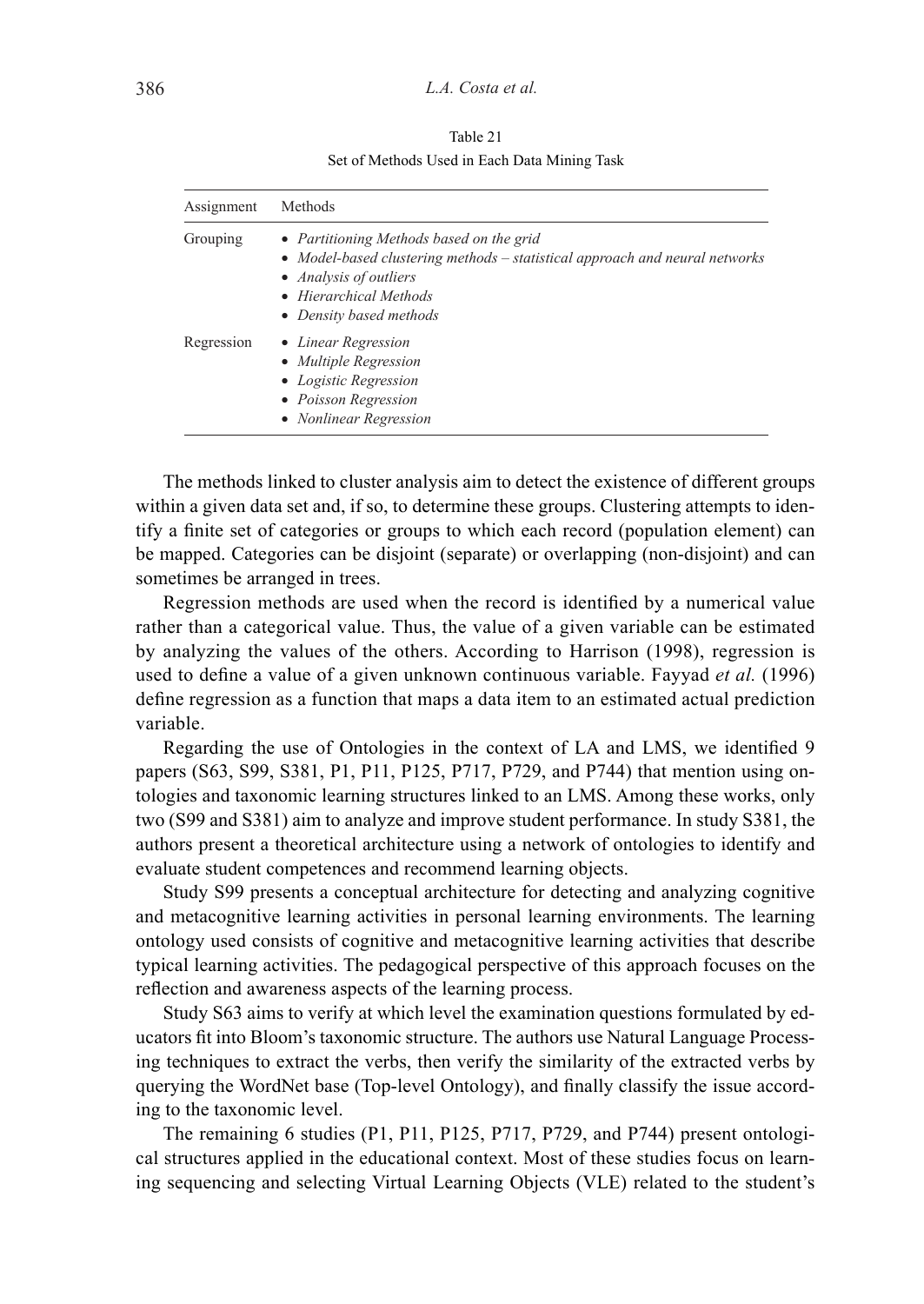cognitive level. A taxonomic structure of the Learning Objectives is used from the perspective of measuring whether the VLE level corresponds with the student's learning sequencing.

Regarding the Taxonomies of Educational Objectives cited in the selected studies, we identified that Bloom's Taxonomy is the most referenced and used. This taxonomy was pioneering, consolidated by educational theories and is used as a basis for the development of other taxonomic structures.

Regarding the indicators used to perform the academic performance evaluation, most studies use the Productive and Interactive Activities. As shown in Table 17, some studies use a set of indicators to enable more accurate performance monitoring. The evaluative activities are usually used because they have a record of the exams performed in the LMS. However, the coordinated use of performance indicators will provide a better representation of student academic performance.

As student learning takes place through their interactions with the LMS, in study S00 the authors present the use of the *xAPI* framework (*Experience API*) to collect LMS data and perform cognitive processing of the student. *xAPI* is a formal specification for educational technologies that enables the collection of data about the wide variety of experiences a person has on a learning platform. The *xAPI* specification makes it possible to collect student actions in the LMS through statements represented by a triple in RDF consisting of: Actor – Verb – Object, as an example: "John watched Pipeline Video" or "*John completed the Pipeline Activity with note 8*". The *xAPI* framework has a wide vocabulary of verbs<sup>4</sup> that represent students' various interactions with planned activities in the LMS.

The results of this review show that there is a possible research gap. Few works that use Computational Ontologies and LA techniques in a coordinated way guided by a Taxonomy Learning Objectives for the monitoring of academic performance were identified. There is a need for computational tools that help educators to evaluate educational data and to monitor academic progress consistently in e-Learning environments. A summary of the evidence and information mapping is presented in Table 22.

| Searched Object            | Most referenced element Studies |                                                                                              | $\frac{0}{0}$ |
|----------------------------|---------------------------------|----------------------------------------------------------------------------------------------|---------------|
| <b>Identified Taxonomy</b> | Bloom Taxonomy                  | S00, S63, S126, S381, P1, P125, P717, P729, P744                                             | 29.03         |
| Learning Environment       | <b>MOOC</b>                     | S04, S126, S183, S326, S354, P744                                                            | 19.35         |
| Ontology                   | Learning Ontology               | S63, S99, S381, P1, P11, P125, P717, P729, P744                                              | 29.03         |
| Indicator                  | <b>Productive Activities</b>    | S00, S04, S09, S63, S66, S143, S148, S183, S208,<br>S233, S319, S326, S336, S349, S473, S474 | 51.61         |
|                            | Interactive Activities          | S00, S04, S09, S61, S66, S99, S143, S148, S183,<br>S233, S319, S336, S354, S421, S473, S474  | 51.61         |
| Methods                    | <b>Regression Analysis</b>      | S61, S66, S126                                                                               | 9.67          |

Table 22 Summary of evidence and mapping identified in the review

<sup>4</sup> http://xapi.vocab.pub/verbs/index.html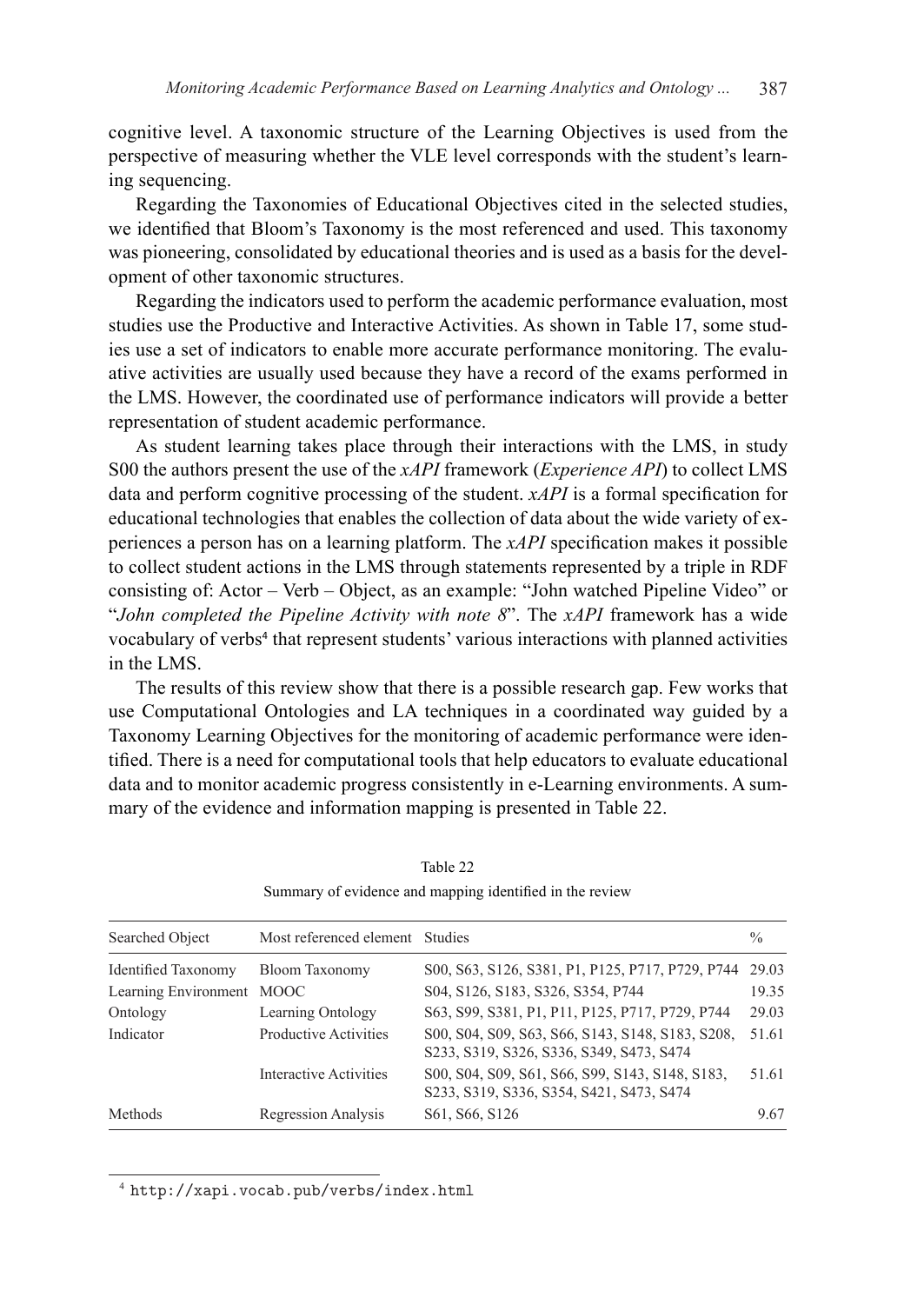The results of the SLR show that among the solutions identified for monitoring student academic progress, no work uses coordinated LA and Ontologies to track student academic performance guided by a Taxonomy of Educational Objectives.

The LA application methodology enables the collection of educational data, processing, analysis and presentation of student information. LA enhances the teaching and learning process as it can extract useful information about all interactions that occur in the LMS. LA is seen as another layer of analysis of existing educational data, as teachers cannot manually handle or process the volume of data produced in the environment. The learning management reports available in the LMS are not produced with a wealth of information regarding student academic performance.

Regarding the use of Computational Ontologies, we observed several works that use them to support software agents such as understanding the abstract concepts related to a specific domain, and assisting in the processing of educational data. The use of ontologies in the educational context has been adopted by several applications specific to Distance Education.

In the context of this research, a parameterizable educational software architecture is prospected to monitor students' academic performance. The architecture will enable the educator to choose a Taxonomy of Educational Objectives, formalized by ontologies, which will parameterize the entire data processing and analysis module by performing a more efficient evaluation of educational data.

#### **6. Threats to Validity**

This section describes potential threats to the validity of this SLR and concerns about future reproductions. The section was organized according to Dermeval *et al.* (2017) and classification presented by Wohlin *et al.* (2012) that defines threats in the Internal, External, Construction and Completion categories.

Threats to internal validity are features that aim to mitigate systematic errors within the circumstances of the review. During study selection and data extraction, some subjective decisions may have occurred due to the lack of a clear description and adequate results from the primary studies. This situation determines a detection bias, as some results may be coded or misinterpreted, which in many cases makes it impossible to identify evidence. This scenario makes it difficult to apply the inclusion and exclusion criteria, as well as extracting data. To minimize selection and extraction errors, the process was performed iteratively and extraction collaboratively by the authors. Thus, we seek to mitigate the threats regarding the understanding of a particular study.

As for threats to external validity, these are related to the possibility of generalizing the review results and the extent to which the identified primary studies are representative for the object of the review. To mitigate external threats, the search process (presented in Sections 3.2.1 and 3.2.2) was defined after validation and consensus by the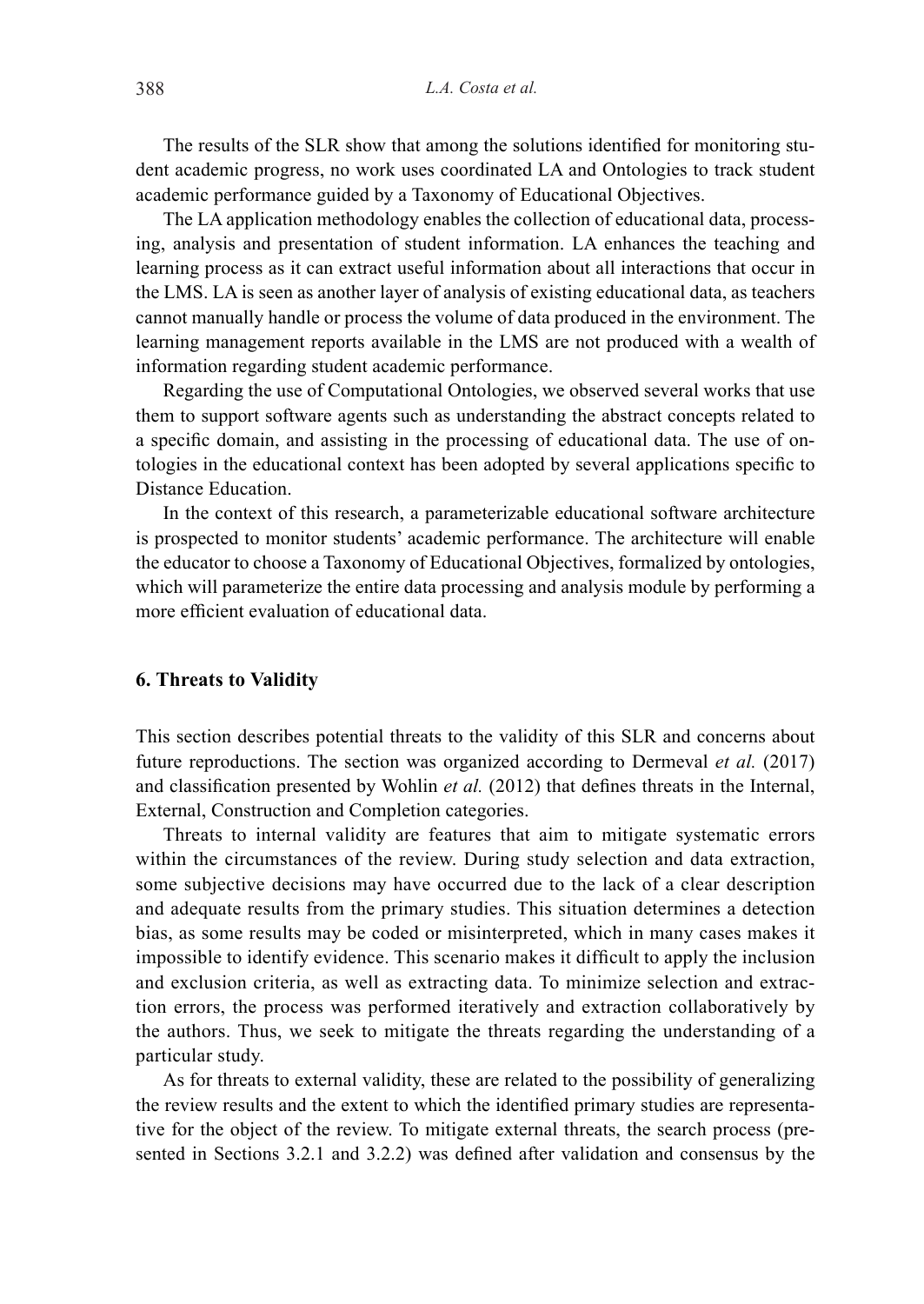authors. Thus, the coverage and representativeness of the retrieved studies including automatic database searching were tested.

The main constructs for this review are three concepts, "Learning Analytics", "Ontologies" and "Educational Objectives".

For the first concept, we use the terms "Learning Analytics" and "Educational Data Mining", because LA comes from Educational Data Mining and we needed more studies related to the research object. We sought to ensure that all selected studies are related to the Learning Analytics OR Educational Data Mining approach.

The second concept "Ontology" when inserted into the search expression using the logical operator "AND", did not present results of studies related to the automatic execution of the expression in search engines. We decided to omit the term "Ontology" from String 2, as its omission does not result in the exclusion of works related to this term, since the search expression remains generic, and to create a String (String 3) to cover studies related to this term Ontologies.

As for the third concept, we use the term "Learning Objectives", its synonyms and related terms ("educational objective" OR "instructional objective" OR "learning objective" OR "cognitive objective" OR "cognitive process" OR "cognitive learning" OR " educational theory "OR" learning theory "), to ensure high coverage of potentially relevant studies from an automatic search in digital libraries.

Threats to the conclusion validity relate to issues that affect the ability to draw the correct conclusion about the relationships between treatment and review outcome, for example, it is possible that some excluded studies should have been included. In order to mitigate this threat, inclusion and exclusion criteria were carefully developed and discussed among the authors. These criteria help to reduce personal bias and guide the study selection process. Candidate exclusion studies were discussed among researchers in order to reach a consensus and determine greater representativeness.

## **7. Conclusions**

In this work, a Systematic Literature Review was carried out to investigate the coordinated use of LA and Computational Ontologies guided by a Taxonomy of Educational Objectives aiming to monitor the academic performance of students in Distance Education. Our purpose was to improve the understanding of the use of analytical techniques that can assist in the processing of educational data and the deepening of methods that allow students to monitor their academic performance in order to promote learning.

Thirty-one studies out of a total of 1230 papers were selected to provide information to answer one main research and five other secondary questions. The results show a significant increase in the number of studies, revealing a growing interest in this area of research, and also identify a trend: in recommending Virtual Learning Objects and in predicting the success or failure of student learning. A relevant research gap was noted, as we did not identify a significant number of articles using Computational Ontologies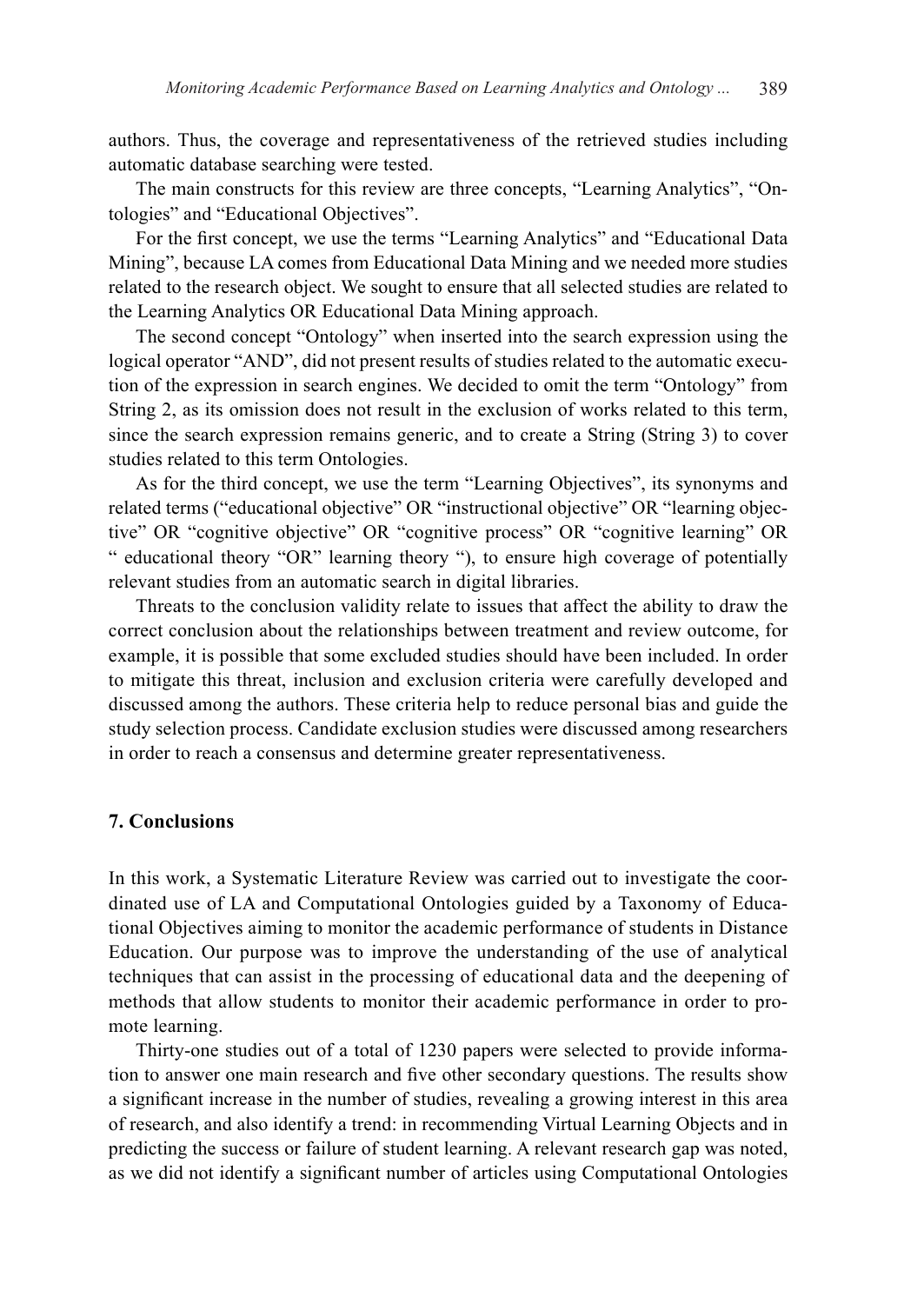and LA in a coordinated manner, and more specifically, no work was identified using Taxonomies of Educational Objectives to evaluate fulfillment of the educational objectives and performance of students. In addition, the papers retrieved in this SLR also shows that there is a need for tools that help educators to consistently monitor the academic progress of the distance learning students.

The results also suggest that:

- 1) Among the five types of activities that direct the performance indicators on the learning platforms, three activities (productive, interactive, and evaluative) were much more targeted for academic performance observation. We believe that an analysis based on all indicators can provide more consistent information about a student's academic progress.
- 2) Different learning platforms have been identified, consequently, the standardization and modelling of the collected data to remove any noise is necessary. Standardization of data is necessary to ensure the quality of the results produced by the application of the Learning Analytics.
- 3) Generally educators use a Taxonomy of the Learning Objectives to support their pedagogical plan and in this research, some taxonomies were identified. Thus, the formalization of these taxonomies will enable us to parameterize analysis tools, which will understand the taxonomy used by the educator. The analysis tools will help to understand the structure of the classification of the educational objectives that the educators use, besides make an analysis and inferences about the students learning experiences.
- 4) A diversity of algorithms for classifying and clustering educational data was identified. It is interesting to carry out an analysis of these algorithms by applying them in the educational dataset from learning platforms, in order to observe the precision and performance of the results of each algorithm.

The results presented in this systematic review can be useful for researchers in the areas of Data Mining, Analytics, Big Data, and Ontologies applied in an educational context, since it gathers evidence from primary studies. Such evidence indicates the use of a more adaptive and personalized learning environment, and the better use of pedagogies to enhance teaching/learning.

As future work, the development of a parameterizable architecture model using LA and Computational Ontologies to assist educators in the process of student assessment in Distance Education is expected. The parameterization of the model will allow the educator to adjust the architecture according to the selected taxonomy and will enable a more consistent assessment of student learning experiences.

## **Acknowledgments**

This work was supported by the Institutional Qualification Program (PIQ) of the Federal Institute of Sertão Pernambucano (IFSertão-PE, Campus Petrolina).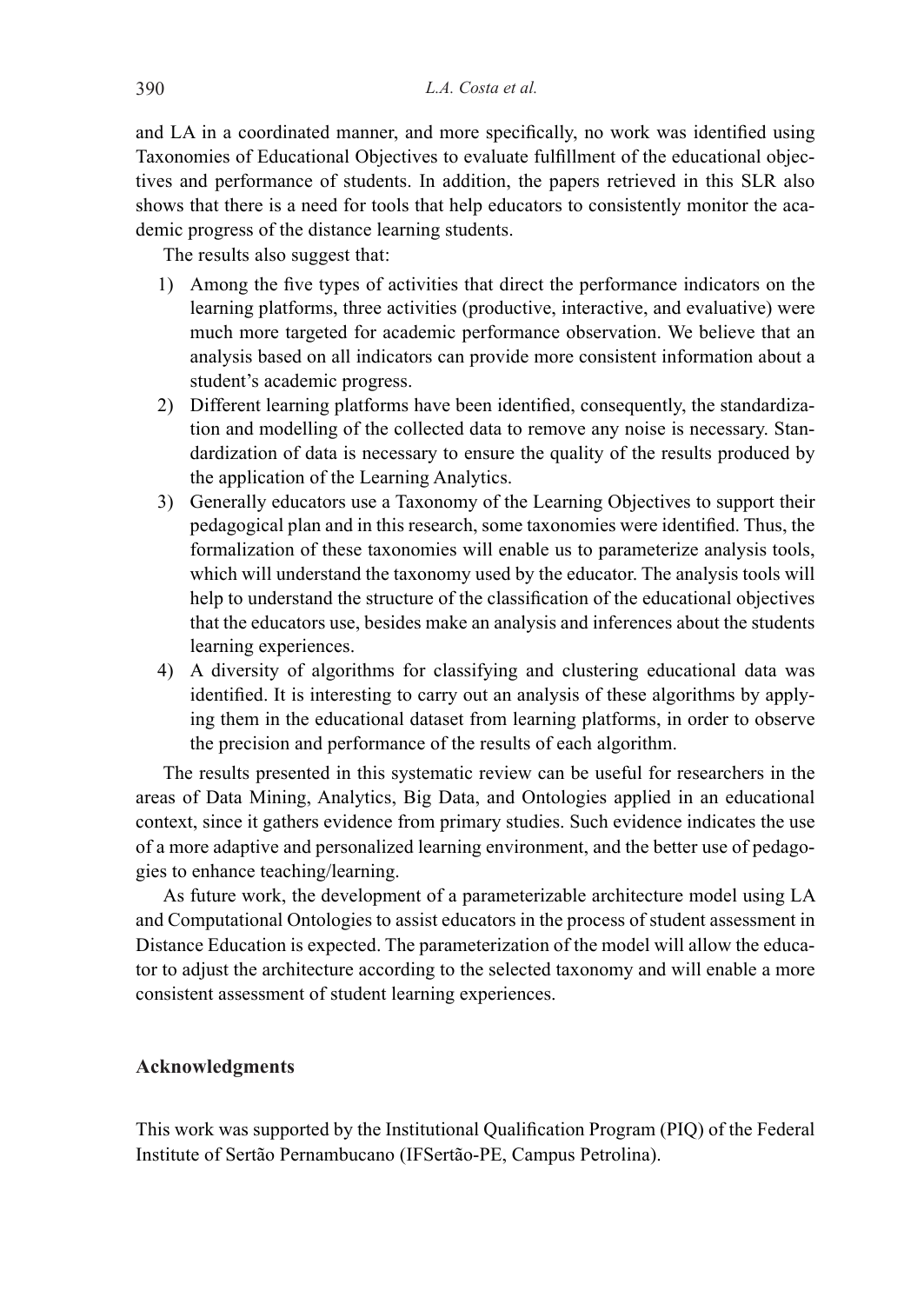## **References**

- Achimugu, P., Selamat, A.; Ibrahim, R., Mahrin, M. N. (2014) A systematic literature review of software requirements prioritization research. *Information and Software Technology*. 56(6), 568–585. DOI: 10.1016/j.infsof.2014.02.001
- Alraimi, K. M., Zo, H., Ciganek, A. P. (2015). Understanding the MOOCs continuance: the role of openness and reputation. *Journal of Computers & Education*, 80, 28e38. DOI: 10.1016/j.compedu.2014.08.006.
- Al-Yahya, M.; George, R.; Alfaries, A. (2015) Ontologies in E-Learning: Review of the Literature. *International Journal of Software Engineering and Its Applications*, 9(2), 67–84. DOI: 10.14257/ ijseia.2015.9.2.07
- Amorim, R. R., Lama, M., Sánchez, E., Riera, A., & Vila, X. A. (2006) A Learning Design Ontology based on the IMS Specification. *Educational Technology & Society*, 9(1), 38–57. ISSN-1436-4522.
- Anderson, L., Krathwohl, D. (2001) *A Taxonomy for Learning, Teaching, and Assessing: A Revision of Bloom's Taxonomy of Educational Objectives*. Publisher: New York, ISBN: 080131903X Edition: 1st.
- Anseeuw, J., Verstichel, S., Ongenae, F., Lagatie, R., Venant, S., Turck, F. (2016) An Ontology-enabled Context-aware Learning Record Store Compatible with the Experience API. In Proceedings of the 8th International Joint Conference on Knowledge Discovery, *Knowledge Engineering and Knowledge Management* (IC3K 2016) – Volume 2: KEOD, pages 88–95. DOI: 10.5220/0006049000880095.
- Archer, E., Chetty, B., Prinsloo, P. (2014) Benchmarking the habits and behaviors of successful students: A case study of academic-business collaboration. *The International Review of Research in Open and Distance Learning*, 15(1). http://www.irrodl.org/index.php/irrodl/article/ download/1617/2810/0
- Biggs, J., Collis, K. (1982) *Evaluating the Quality of Learning: The SOLO Taxonomy*. New York: Academic Press. ISBN 9780120975525. DOI: 10.1016/B978-0-12-097552-5.50005-3
- Bloom, B.S., Engelhart, M.D., Furst, E., Hill, W., Krathwohl, D.R. (1956). *Taxonomy of Educational Objectives: The Classification of Educational Goals. Handbook I: Cognitive Domain*. New York: David McKay Company.
- Bourdeau, J., Mizoguchi, R., Hayashi, Y., Psyche, V., Nkambou, R. (2007) When the Domain of the Ontology is Education, 4ª Conference on *Intelligent, Interactive Learning Objects Repository Networks*, Montreal, in: Proc. of the 4th Conf. on Intelligent, (I2LOR'07). pp. 1–9.
- Buchinger, D., Cavalcanti, G.A.D.S., Hounsell, M.D.S. (2014) Academic search mechanisms: a quantitative analysis. *Brazilian Journal of Applied Computing*, 6(1), 108–120. DOI: 10.5335/rbca.2014.3452
- Campbell, J. P., DeBlois, P. B., Oblinger, D.G. (2007). *Academic Analytics: A New Tool for a New Era. Educause*. https://www.wsac.wa.gov/sites/default/files/2014.ptw.(63).pdf
- Costa, L.A., Salvador, L.N. (2015). In-person and virtual learning environment integrated with ubiquitous computing: A systematic mapping of the literature. In: *XX International Congress of Educational Informatics*. Santiago, University of Chile, v. 11, p. 211–220.
- Costa, L.A., Salvador, L.N., Amorim, R.R. (2018) Evaluation of Academic Performance Based on Learning Analytics and Ontology: A Systematic Mapping Study. *IEEE Frontiers in Education – FIE*, San Jose, USA, pp. 1–5. DOI: 10.1109/FIE.2018.8658936.
- Dermeval, D., Paiva, R., Bittencourt, I.I., Vassileva, J., Borges, D. (2017) Authoring Tools for Designing Intelligent Tutoring Systems: A Systematic Review of the Literature. *International Journal Artificial Intelligence in Education*. 28, 336–384. DOI: 10.1007/s40593-017-0157-9.
- Dyba, T., Dingsoyr, T. (2008) Strength of evidence in systematic reviews in software engineering. *Proceedings of the Second ACM-IEEE International Symposium on Empirical Software Engineering and Measurement*, n. 7465, p. 178–187. DOI: 978-1-59593-971-5/08/10.
- Easterbrook, S., Singer, J., Storey, M., Damian, D. (2008) Selecting empirical methods for software engineering research. In: Shull F., Singer J., Sjberg D. (eds) *Guide to Advanced Empirical Software Engineering*, Springer London, pp 285–311. DOI: 10.1007/978-1-84800-044-5\_11.
- Educause. (2013). *Seven Things you Should Know about MOOCs II*. Educause learning initiative. https://library.educause.edu/-/media/files/library/2013/6/eli7097-pdf.pdf
- Elias, T. (2011) *Learning Analytics: The Definitions, Processes, and the Potential*. https://pdfs.semanticscholar.org/732e/452659685fe3950b0e515a28ce89d9c5592a.pdf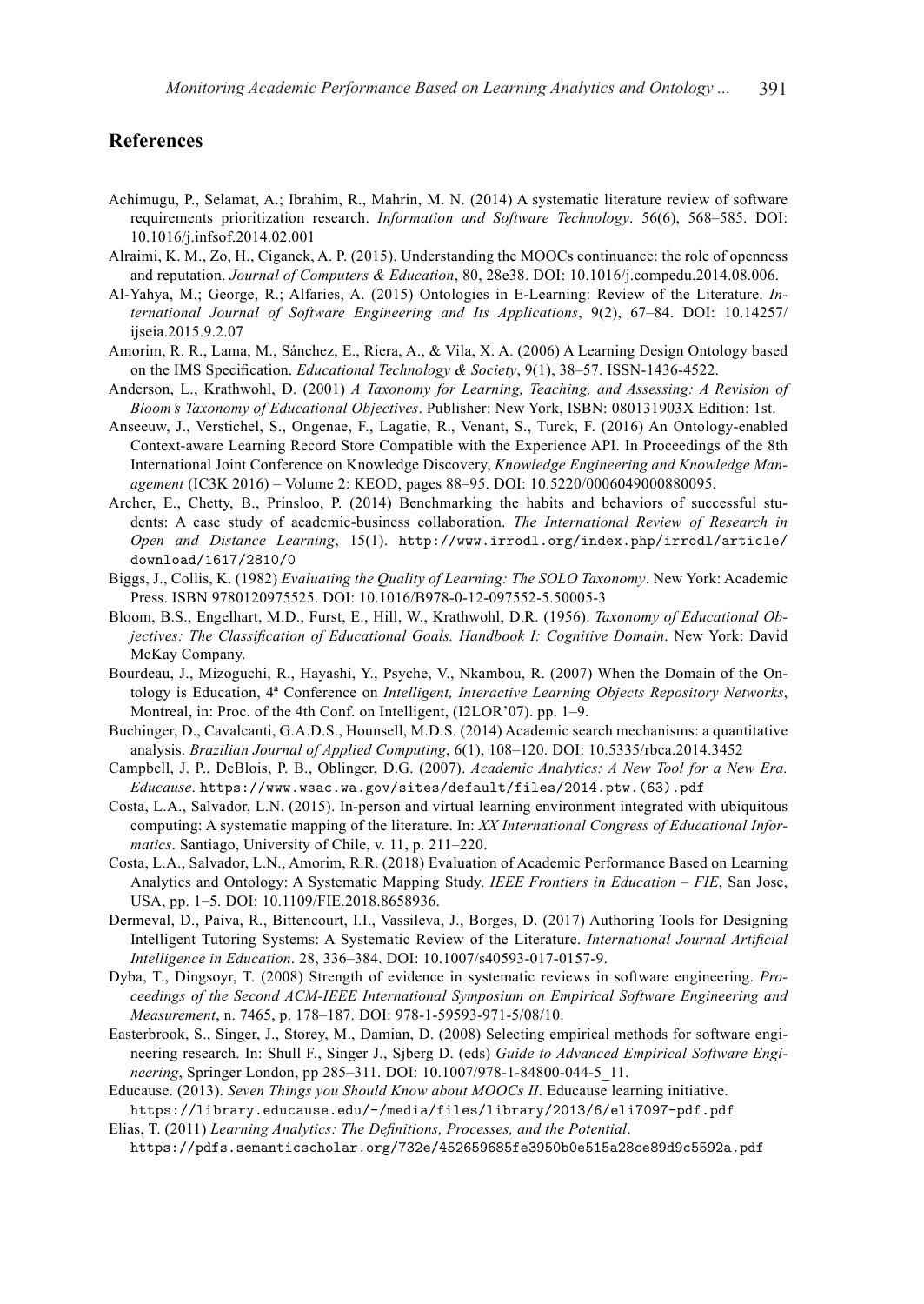- Fayyad, U., Piatetsky-Shapiro, G., Smyth, P. (1996). From data mining to knowledge discovery: An overview. In: *Advances in Knowledge Discovery and Data Mining*, AAAI Press/The MIT Press, England, p.1–34.
- Fernández-Delgado, M., Mucientes, M., Lama, M., Vázquez-Barreiros, B. (2014). Learning Analytics for the Prediction of the Educational Objectives Achievement. 44th *Annual Frontiers in Education Conference (IEEE Frontiers in Education 2014)*, pp. 2500–2503, Madrid, Spain. DOI: 10.1109/FIE.2014.7044402.
- Freire, Paulo (2000). *Pedagogy of Autonomy: Knowledge Necessary for Educational Practice*. (In Portuguese). 15 ed. São Paulo: Peace and Earth. ISBN 8521902433.
- Ghani, I., Yasin, I. (2013). Software security engineering in extreme programming methodology: a systematic literature. *Science International (Lahore)*, 25(2), 215–221. ISSN 1013-5316.
- Goodyear, P., Retalis, S. (2010). Technology-Enhanced Learning, Design Patterns and Pattern Languages. *Sense Publishers*. Volume 2.

https://www.sensepublishers.com/media/1037-technology-enhanced-learning.pdf

- Gruber, T.R. (1993). *A Translation Approach to PorTable Ontology Specifications. Knowledge Acquisition*, 5(2):199–220. https://doi.org/10.1006/knac.1993.1008
- Harrison, T.H. (1998) *Intranet data warehouse: Ferramentas e Técnicas para Utilização do Data Warehouse na Intranet*. (in Portuguese) São Paulo: Bekerley Brazil.
- Haydt, R.C.C. (2011). *General Didactics course*. (in Portuguese) 1ª Ed. São Paulo: Ática.
- Higgins, J., Thomas, J. (2008). *Cochrane Handbook for Systematic Reviews of Interventions*, Version 5.0.0, The Cochrane Collaboration. http://training.cochrane.org/handbook
- Hrastinski, S. (2009). A theory of online learning as online participation. *Journal of Computers & Education*, 52(1), 78–82. Elsevier. DOI: 10.1016/j.compedu.2008.06.009.
- Iglesias-Pradas, S., Ruiz-de-Azcárate, C., Agudo-Peregrina, A.F. (2015) Assessing the suitability of student interactions from Moodle data logs as predictors of cross-curricular competencies. *Journal Computers in Human Behavior*, Vol. 47, p. 81–89. Elsevier. DOI: 10.1016/j.chb.2014.09.065.
- Khalil, M., Ebner, M. (2015). Learning analytics: principles and constraints. In: Proceedings of world conference on educational multimedia, hypermedia and telecommunications, pp 1326–1336. *Proceedings of EdMedia – World Conference on Educational Media and Technology* (pp. 1789–1799). Montreal, Quebec, Canada: Association for the Advancement of Computing in Education (AACE). https://www.learntechlib.org/primary/p/151455/
- Kitchenham, B., Charters, S. (2007). *Guidelines for Performing Systematic Literature Reviews in Software Engineering.* Technical Report EBSE-2007-01, Keele University and University of Durham.
- Kitchenham, B., Brereton, O.P., Budgen, D., Turner, M., Bailey, J., Linkman, S. (2009). Systematic literature reviews in software engineering – A systematic literature review, *Information and Software Technology*, Volume 51, Issue 1, 2009, Pages 7–15, DOI: 10.1016/j.infsof.2008.09.009.
- Korchi, A.; Abdellah, M. B.; (2015). A modeling learner approach in a computing environment for human learning based on ontology, *International Journal of Computer Engineering & Technology*.
- Lang, C., Siemens, G., Wise, A., Gasevic, D. (2017). Handbook of Learning Analytics First Edition. Solar – *Society for Learning Analytics Research*. DOI: 10.18608/hla17.
- LaPES (2013). *Start state of the art through systematic review tool*. http://lapes.dc.ufscar.br/tools/start\_tool
- Larose, D. T. (2005) Discovering Knowledge in Data: An Introduction to Data Mining. *John Wiley and Sons*. Chichester; ISBN 0. 471 66657 2. USA.
- Li, X., Wang, T., Wang, H. (2017). Exploring N-gram Features in Clickstream Data for MOOC Learning Achievement Prediction. In: Bao Z., Trajcevski G., Chang L., Hua W. (eds) *Database Systems for Advanced Applications*. DASFAA 2017. Lecture Notes in Computer Science, vol 10179. Springer, Cham. DOI: 10.1007/978-3-319-55705-2\_26.
- Lima, R.W., Fialho, S.V. (2011). Content Map and Dependency Map: tools for planning based on educational objectives. In: *Exact and Technological Magazine*. RETEC, v.2, p.10.
- Luckesi, C.C. (2011). *Learning Assessment Component of the pedagogical*. (in Portuguese) ISBN: 9788524916571. Cortez Publisher.
- Macfadyen, L., Dawson, S. (2012). Numbers are not enough. Why e-learning analytics failed to inform an institutional strategic plan. *Educational Technology and Society*, 15(3), 149–163. Access in: February 2019. Available in: https://www.jstor.org/stable/jeductechsoci.15.3.149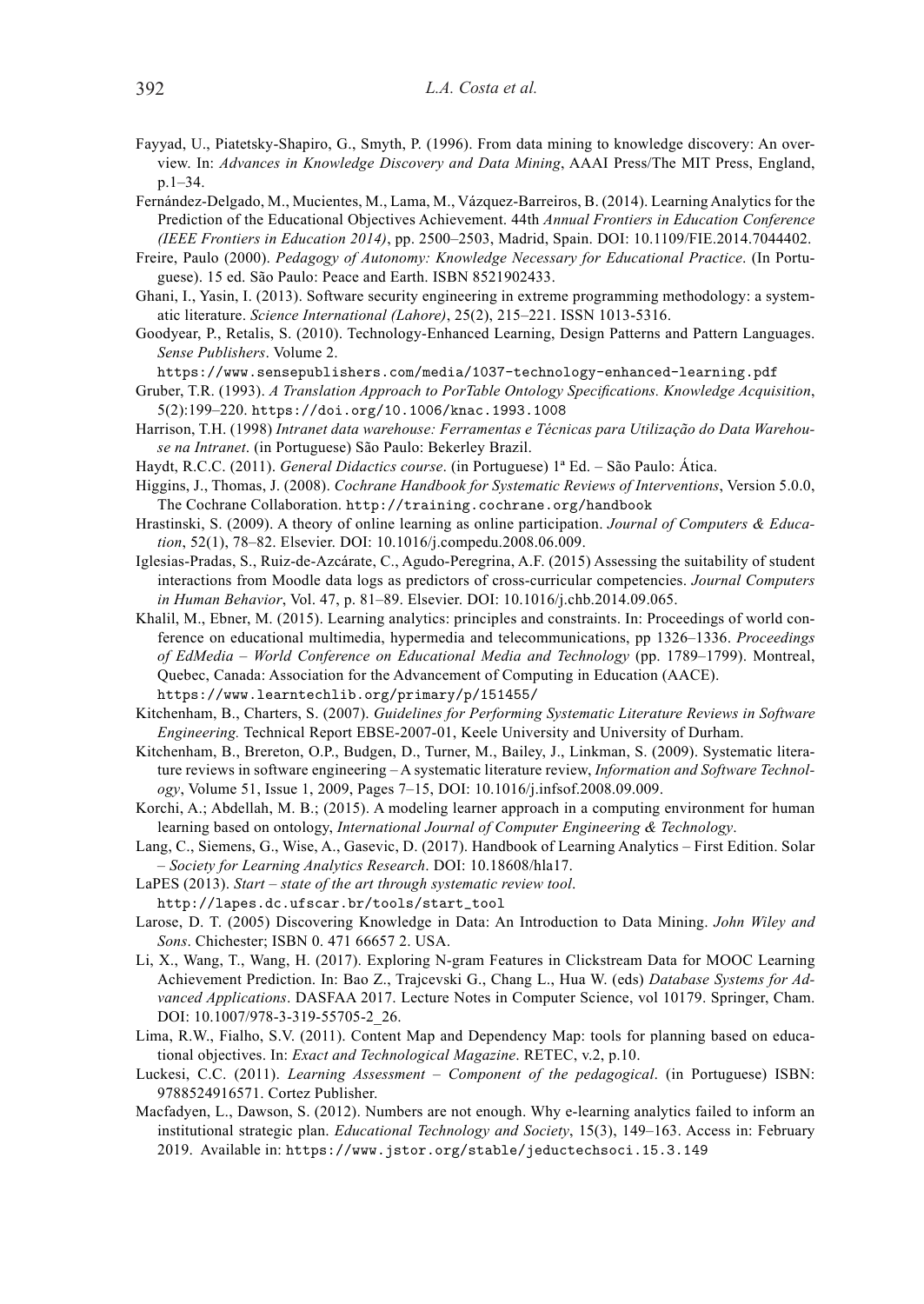- Mahdavi-Hezavehi, S., Galster, M., Avgeriou, P. (2013). Variability in quality attributes of service-based software systems: A systematic literature review. Information and Software Technology 55(2):320-343, *special Section: Component-Based Software Engineering (CBSE)*. DOI: 10.1016/j.infsof.2012.08.010.
- Margaryan, A., Bianco, M., Littlejohn, A. (2015). Instructional quality of massive open online courses (MOOCs). *Computers & Education*, 80, 77e83. DOI: 10.1016/j.compedu.2014.08.005.
- Muñoz, A., Lasheras, J., Capel, A., Cantabella, M., Caballero, A. (2015). OntoSakai: On the optimization of a Learning Management System using semantics and user profiling. *Expert Systems with Applications*, v. 42, n. 15–16, p. 5995–6007. DOI: 10.1016/j.eswa.2015.04.019.
- Pelissoni, A.M.S. (2009). *Educational Objectives and Learning Assessment*. (in Portuguese) Teaching Academic Production Yearbook. Vol. III, No. 5. Anhanguera Educational, São Paulo.
- Psyche, V., Bourdeau, J., Nkambou, R., Mizoguchi, R., (2005). Making Learning Design Standards Work with an Ontology of Educational Theories, in: in Proc. of the 12th Artificial Intelligence in Education (AIED2005), Amsterdan, The Netherlands, pp. 539–546.
- Quinn, S.; Bond, R.; Nugent, C.; (2017). Ontological modelling and rule-based reasoning for the provision of personalized patient education, *Expert Systems*.
- Rienties, B., Toetenel, L. (2016). The impact of 151 learning designs on student satisfaction and performance: social learning (analytics) matters. *In Proceedings of the Sixth International Conference on Learning Analytics & Knowledge (LAK '16)*. ACM, New York, NY, USA, 339–343. DOI: 10.1145/2883851.2883875.
- Sampaio, R.F., Mancini, M.C. (2007). Systematic review studies: a guide for judicious synthesis of scientific evidence. *Brazillian Magazine*. vol.11 no.1 Sao Carlos. DOI: 10.1590/S1413-35552007000100013.
- Sanches, L.P., Costa, L.A., Salvador, L.N., Souza, M.V. (2017). Automatic semantic annotation of Digital Learning Objects: A systematic literature mapping. *Brazilian Symposium on Informatics in Education-SBIE*. DOI=10.5753/cbie.sbie.2017.31.
- Siemens, G., Long, P. (2011). *Penetrating the fog: Analytics in learning and education*. EDUCAUSE Review, 46(5), 31–40.

https://er.educause.edu/~/media/files/article-downloads/erm1151.pdf%20

Society for Learning Analytics Research. (2011). Open Learning Analytics: an integrated & modularized platform.

https://solaresearch.org/wp-content/uploads/2011/12/OpenLearningAnalytics.pdf

- Taraghi, B., Ebner, M., Saranti, A., Schön, M. (2014). On using markov chain to evidence the learning structures and difficulty levels of one digit multiplication. *In Proceedings of the Fourth International Conference on Learning Analytics and Knowledge (LAK'14)* (pp. 68–72). New York, USA:ACM. DOI: 10.1145/2567574.2567614.
- Vesin, B.; Ivanović, M.; Klašnja-Milićević, A.; Budimac, Z.; (2012). Protus 2.0: Ontology-based semantic recommendation in programming tutoring system, *Expert Systems with Applications*. 39, 15 (November 2012), 12229–12246. DOI: 10.1016/j.eswa.2012.04.052.
- Villagra-Arnedo, C.J., Gallego-Duran, F.J., Llorens-Largo, F., Compañ-Rosique, P., Satorre-Cuerda, R., Molina-Carmona, R. (2017). Improving the expressiveness of black-box models for predicting student performance. *Journal Computers in Human Behavio*r, Vol. 72, p. 621–631. Elsevier. DOI: 10.1016/j. chb.2016.09.001.
- Wohlin, C., Runeson, P., Host, M., Ohlsson, M., Regnell, B., Wessl en, A. (2012). Experimentation in software engineering. *Springer Science and Business Media*. DOI: 10.1007/978-3-642-29044-2.
- Yago, H., Clemente, J., Rodriguez, D., Fernandez-de-Cordoba, P. (2018). ON-SMMILE: Ontology Network-based. *Data & Knowledge Engineering*, Elsevier. Volume 115, Pages 48–67, ISSN 0169-023X, DOI: 10.1016/j.datak.2018.02.002.
- Zhang, C., Zhang, J. (2010). InForCE: Forum data crawling with information extraction. *4th International Universal Communication Symposium*, Beijing, 2010, pp. 367–373. DOI: 10.1109/IUCS.2010.5666252.
- Zimmerman, B.J. (2002). Becoming a Self-Regulated Learner: An Overview, *Theory Into Practice*, 41:2, 64–70, DOI: 10.1207/s15430421tip4102\_2.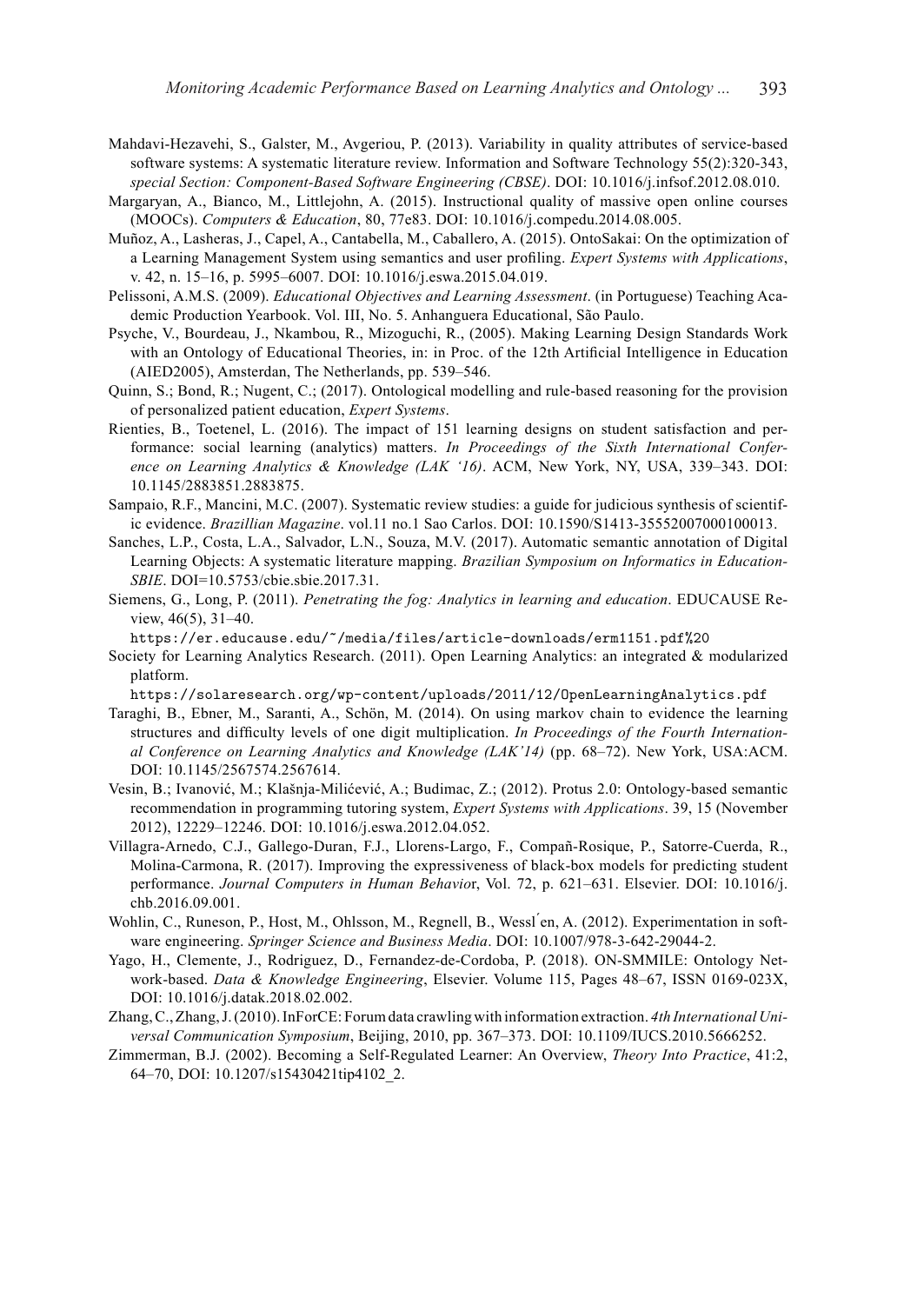**L.A. Costa,** graduated in Computer Science from the Faculty of Applied and Social Sciences of Petrolina-FACAPE (2004), specialist in Cryptography and Network Security from the Federal Fluminense University – UFF (2006), master in Computer Science at the Federal University of Pernambuco – UFPE (2014), and student of Ph.D. in Computer Science at Federal University of Bahia – UFBA. Currently work Effective Professor of the Informatics Collegiate at the Federal Institute of Sertão Pernambucano, Campus Petrolina, developing research in applied computing in the education.

**L.M. Pereira Sanches,** graduated in Computer Engineering at the University of Ribeirão Preto (UNAERP) with a sandwich period at the Beijing Institute of Technology (BIT) funded Higher Education Personnel Improvement Coordination (CAPES) as part of the Science Without Borders Program, Master in Computer Science at Federal University of Bahia (UFBA) with a grant from the Bahia State Research Support Foundation (FAPESB) and the Coordination for the Improvement of Higher Education Personnel. Develops research projects related to Semantic Web and distance education.

**R.J. Rocha Amorim,** Post Doctorate, Doctorate and Graduation in Computer Science. He is currently coordinating a research project at the National Institute of Science and Technology for Software Engineering (INES), working in the area of Computer Science with emphasis on Artificial Intelligence, Knowledge Representation and Software Engineering. Also works in the area of Informatics in Education with emphasis on Educational Ontology, Patterns of Educational Metadata, Learning Objects, Learning Design and Learning Analytics.

**L. do Nascimento Salvador**, graduated in Data Processing from the Federal University of Bahia (1990), master's degree in Electrical Engineering from the University of São Paulo (1995) and Ph.D. in Electrical Engineering from the University of São Paulo (2001). She is currently an associate professor at the Department of Computer Science at the Federal University of Bahia. Has experience in Informatics in Education, Computer Education, and Ontology Engineering, acting on the following subjects: data integration, semantic annotation, problem-based learning and information retrieval.

**M.V. dos Santos e Souza,** graduated in Mathematics from the Federal University of Bahia (2009), Graduated in COMPUTER SCIENCE from Salvador University (2008), Master in Computer Science from the Pontifical Catholic University of Rio Grande do Sul, PUCRS (2012), and Ph.D. in Computer Science from the Federal University of Rio Grande do Sul, UFRGS (2016). Has experience in Computer Science, focusing on Logic and Program Semantics, acting on the following subjects: PLN, formal programming language semantics, free software.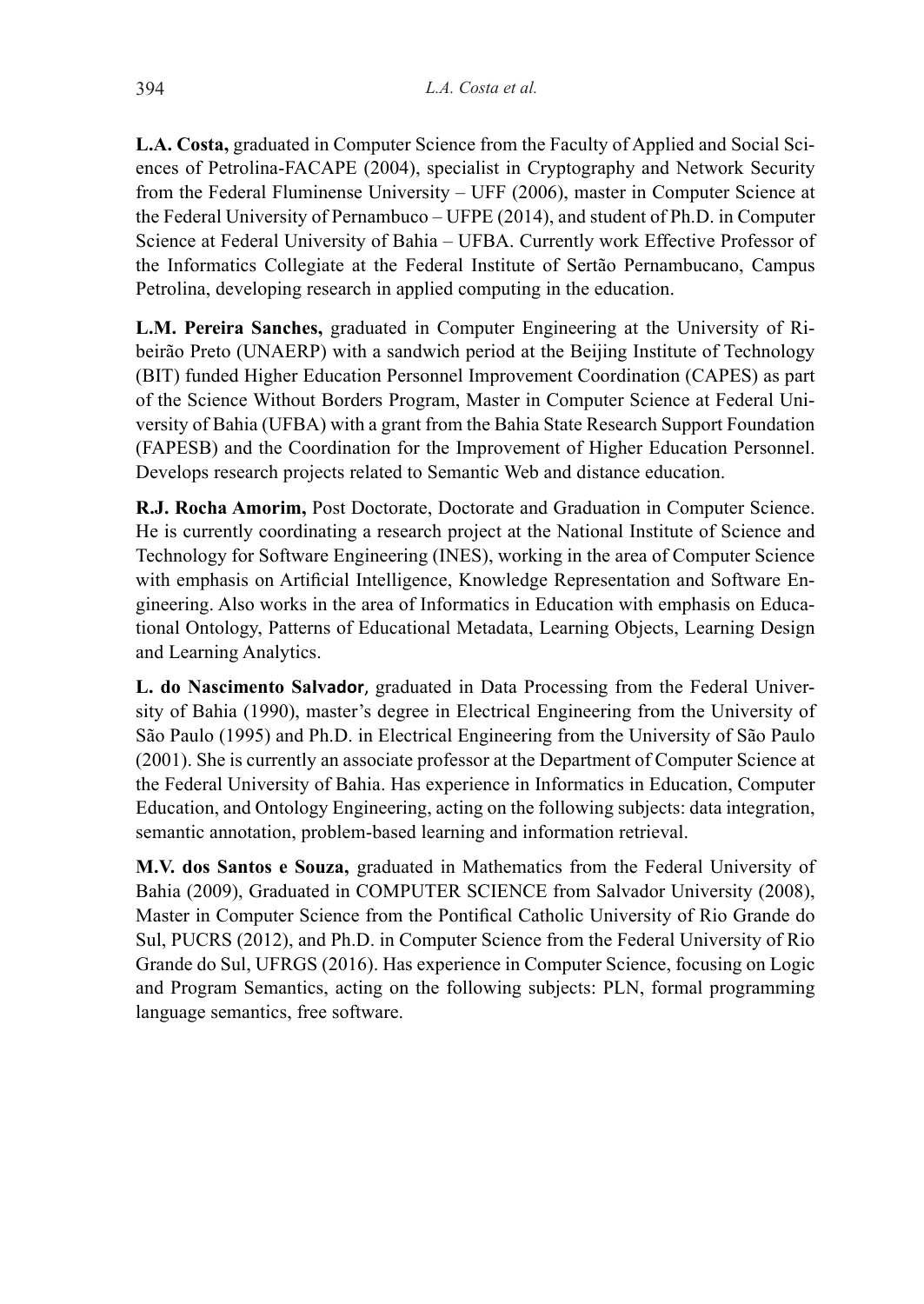## **APPENDIX A**

Below are two tables with the list selected studies during the process of the collection in the systematic literature review. The tables are classified according to the collection sequence in the Digital Libraries. There are two IDs: P and S. The ID 'P' represents papers collected with the execution of the String 3 (A1), and the ID 'S' refers to the studies recovered using the String 5 (A2).

# **A1. String 3 Results**

Table A1 String 3 Results

| #             | ID         | Reference                                                                                                                                                                                                                                                                                                                                |
|---------------|------------|------------------------------------------------------------------------------------------------------------------------------------------------------------------------------------------------------------------------------------------------------------------------------------------------------------------------------------------|
| $\mathcal{I}$ | PI         | Ghannem, A. (2014) Characterization of serious games guided by the educational objectives.<br>In Proceedings of the Second International Conference on Technological Ecosystems for<br>Enhancing Multiculturality (TEEM '14). ACM, New York, NY, USA, 227-233. DOI:<br>10.1145/2669711.2669904.                                          |
|               | $2$ $PII$  | Ramesh, R., Sasikumar, M., Iyer, S. (2016) Integrating the Learning Objectives and Syllabus into<br>a Domain Ontology for Data Structures Course. In Proceedings of the 2016 ACM Conference on<br>Innovation and Technology in Computer Science Education (ITiCSE '16). ACM, New York, NY,<br>USA, 266-271. DOI:10.1145/2899415.2899453. |
|               | $3$ $P125$ | Peters, R., Broekens, J., Neerincx, M.A. (2017) Guidelines for Tree-based Collaborative Goal<br>Setting. In Proceedings of the 22nd International Conference on Intelligent User Interfaces (IUI)<br>'17). ACM, New York, NY, USA, 401-405. DOI:10.1145/3025171.3025188.                                                                 |
|               | $4$ $P717$ | Guettat, B., Farhat, R. (2015) An approach to assist learners to identify their learning objectives<br>in personal learning environment (PLE), 2015 5th International Conference on Information $\&$<br>Communication Technology and Accessibility (ICTA), Marrakech, 2015, pp. 1–6. DOI: 10.1109/<br>ICTA.2015.7426934.                 |
| 5.            | P729       | Fulantelli, G., Taibi, D., Arrigo, M. (2015) A framework to support educational decision making in<br>mobile learning, Computers in Human Behavior, Volume 47, 2015, Pages 50–59, DOI: 10.1016/j.<br>chb.2014.05.045.                                                                                                                    |
|               | 6 P744     | Antonelli, D., D'Addona, D.M., Maffei, A., Modrak, V., Putnik, G., Stadnicka, D., Stylios, C.<br>(2019) Tiphys: An Open Networked Platform for Higher Education on Industry 4.0, Procedia<br>CIRP, Volume 79, 2019, Pages 706–711, DOI: 10.1016/j.procir.2019.02.128.                                                                    |

## **A2. String 5 Results**

#### Table A2 String 5 Results

| $#$ ID     | Reference                                                                                                                                                                                                                   |
|------------|-----------------------------------------------------------------------------------------------------------------------------------------------------------------------------------------------------------------------------|
| <i>S00</i> | Gibson, A., Kitto, K., Willis, J. (2014) A cognitive processing framework for learning analytics.<br>International Conference on Learning Analytics and Knowledge. ACM, New York, 212–216. DOI:<br>10.1145/2567574.2567610. |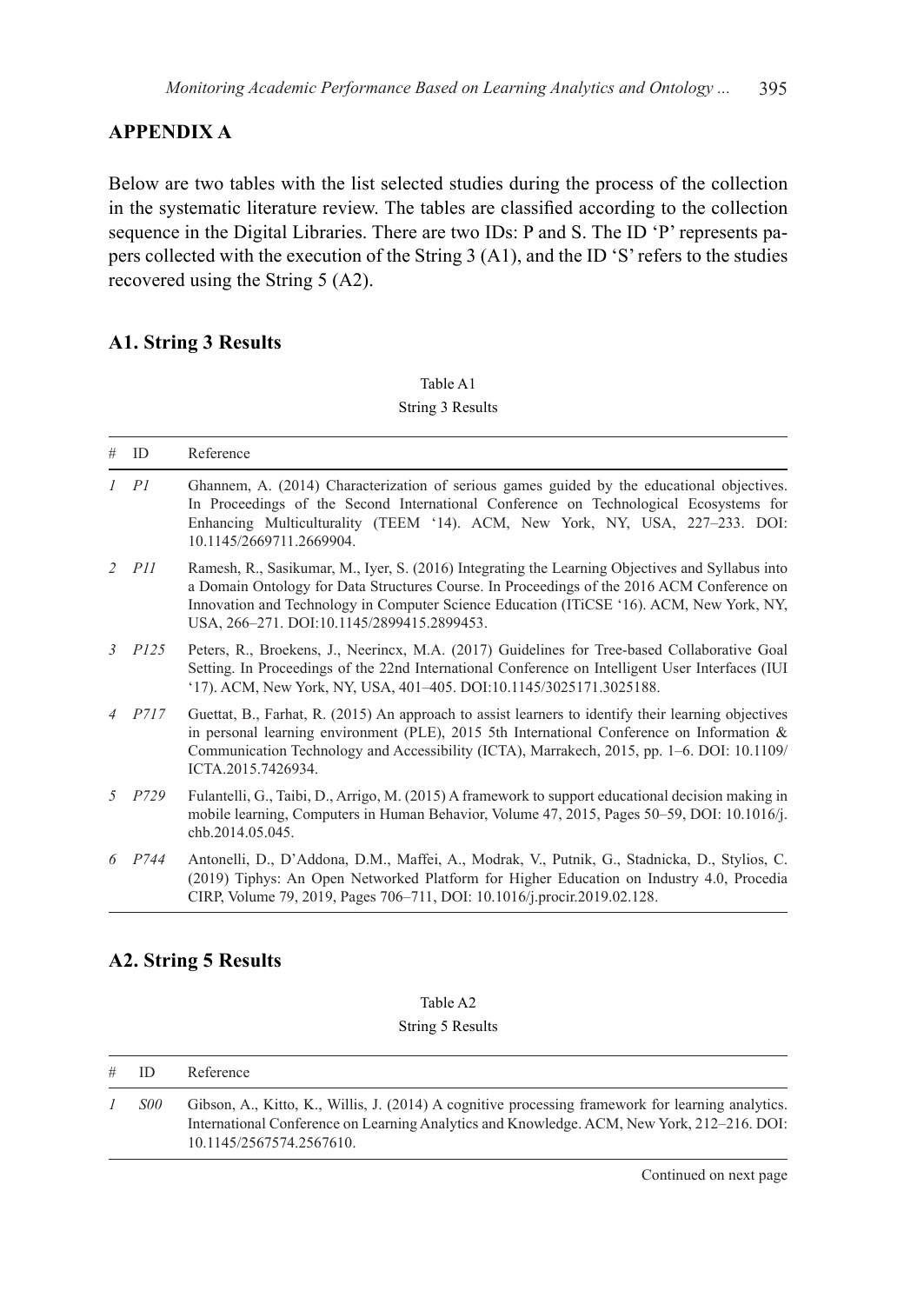| Table $2$ – continued from previous page |  |
|------------------------------------------|--|
|------------------------------------------|--|

| #              | ID          | Reference                                                                                                                                                                                                                                                                                                      |
|----------------|-------------|----------------------------------------------------------------------------------------------------------------------------------------------------------------------------------------------------------------------------------------------------------------------------------------------------------------|
| $\overline{2}$ | S04         | Khosravi, H., Cooper, K.M.L. (2017) Using Learning Analytics to Investigate Patterns of<br>Performance and Engagement in Large Classes. ACM Technical Symposium on Computer Science<br>Education. New York, NY, 309-314. DOI: 10.1145/3017680.3017711.                                                         |
| 3              | S09         | Rienties, B., Toetenel, L. (2016) The impact of 151 learning designs on student satisfaction and<br>performance: social learning (analytics) matters. Sixth International Conference on Learning<br>Analytics & Knowledge. ACM, New York, NY, 339–343. DOI: 10.1145/2883851.2883875.                           |
| $\overline{4}$ | S46         | Fernández-Delgado, M., Mucientes, M., Vázquez-Barreiros, B., Lama, M., (2014), Learning<br>analytics for the prediction of the educational objectives achievement, IEEE Frontiers in Education<br>Conference (FIE), Madrid, pp. 1–4. DOI: 10.1109/FIE.2014.7044402.                                            |
| 5              | <i>S61</i>  | Strang, K. (2016) How student behavior and reflective learning impact grades in online business<br>courses. Journal of Applied Research in Higher Education, 8 (3), pp. 390–410.<br>DOI: 10.1108/JARHE-06-2015-0048.                                                                                           |
| 6              | S63         | Jayakodi, K., Bandara, M., Meedeniya, D. (2016) An automatic classifier for exam questions<br>with WordNet and Cosine similarity, Moratuwa Engineering Research Conference (MERCon),<br>Moratuwa, 2016, pp. 12-17. DOI: 10.1109/MERCon.2016.7480108.                                                           |
| 7              | S66         | Yamada, M., Okubo, F., Oi, M., Shimada, A., Kojima, K., Ogata, H. (2016) Learning analytics in<br>ubiquitous learning environments: Self-regulated learning perspective. International Conference<br>on Computers in Education. pp. 306–314. ISBN: 978-986847357-7.                                            |
| 8              | S99         | Nussbaumer, A., Scheffel, M., Niemann, K., Kravcik, M., Albert, D. (2012) Detecting<br>and reflecting learning activities in personal learning environments. Workshop<br>on<br>Awareness and Reflection in Technology-Enhanced Learning. Pp. 125–131. Available in:<br>http://ceur-ws.org/Vol-931/paper10.pdf. |
| 9              | S106        | Pardo, A., Han, F., Ellis, R.A. (2017) Combining University student self-regulated learning<br>indicators and engagement with online learning events to Predict Academic Performance. IEEE<br>Transactions on Learning Technologies, pp. 82–92. DOI: 10.1109/TLT.2016.2639508.                                 |
| 10             | <i>S126</i> | Wu, Y., Wu, W. (2018) A Learning Analytics System for Cognition Analysis in Online Learning<br>Community. In: U L., Xie H. (eds) Web and Big Data. APWeb-WAIM 2018. Lecture Notes in<br>Computer Science, vol 11268. Springer, Cham. DOI: 10.1007/978-3-030-01298-4 21.                                        |
| 11             | S143        | Tempelaar, D.T., Rienties, B., Giesbers, B., (2014) Computer assisted, formative assessment and<br>Dispositional Learning Analytics in Learning Mathematics and Statistics. Computer Assisted<br>Assessment. Research into E-Assessment. DOI: 10.1007/978-3-319-08657-6 7.                                     |
| 12             | <i>S148</i> | Hlioui, F., Aloui, N., Gargouri, F., (2017) Automatic deductions of Learners – Profiling Rules<br>Based on Behavioral Analysis. Computational Collective Intelligence. Springer, p. 233–243. DOI:<br>10.1007/978-3-319-67074-4 23.                                                                             |
| 13             | S183        | Li, X., Wang, T., Wang, H., (2017) Exploring N-gram Features in Clickstream Data for MOOC<br>Learning Achievement Prediction. Database Systems for Advanced Applications. Springer, p.<br>328-339. DOI: 10.1007/978-3-319-55705-2 26.                                                                          |
| 14             | S208        | Kostopoulos, G., Lipitakis, A., Kotsiantis, S., Gravvanis, G. (2017) Predicting Student Performance<br>in Distance Higher Education Using Active Learning. Engineering Applications of Neural<br>Networks. Springer, p. 75-86. DOI: 10.1007/978-3-319-65172-9_7.                                               |
| 15             | S233        | Dalipi, F., Yayilgan, S.Y., Kastrati, Z. (2015) Enhancing the Learner's Performance Analysis<br>Using SMEUS Semantic E-learning System and Business Intelligence Technologies. Learning and<br>Collaboration Technologies. Springer, p. 208-217. DOI: 10.1007/978-3-319-20609-7 20.                            |